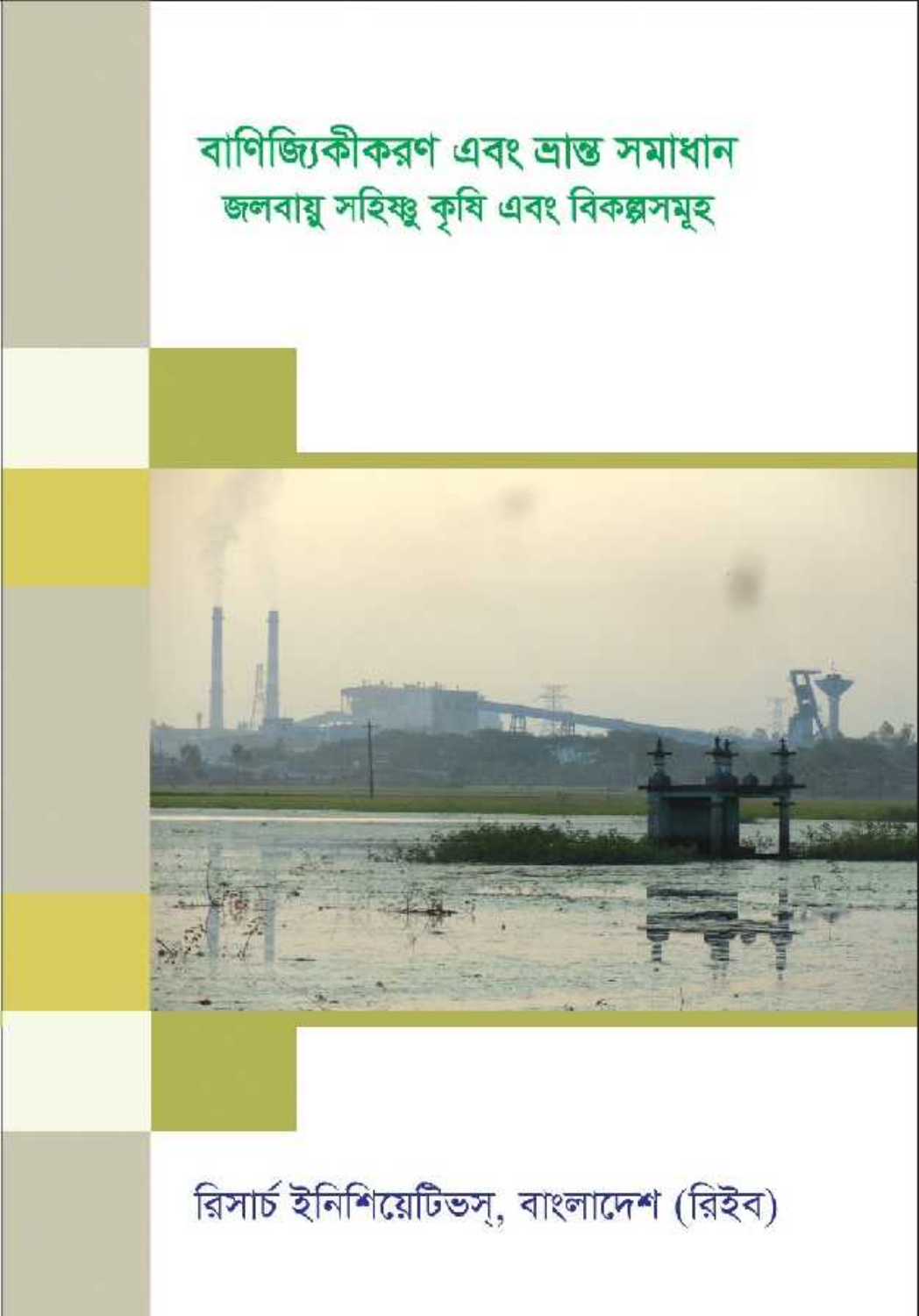বাণিজ্যিকীকরণ এবং ভ্রান্ত সমাধান জলবায়ু সহিষ্ণু কৃষি এবং বিকল্পসমূহ

> মো: সাইদুর রহমান সুরাইয়া বেগম মো: ইফতেখার আলী



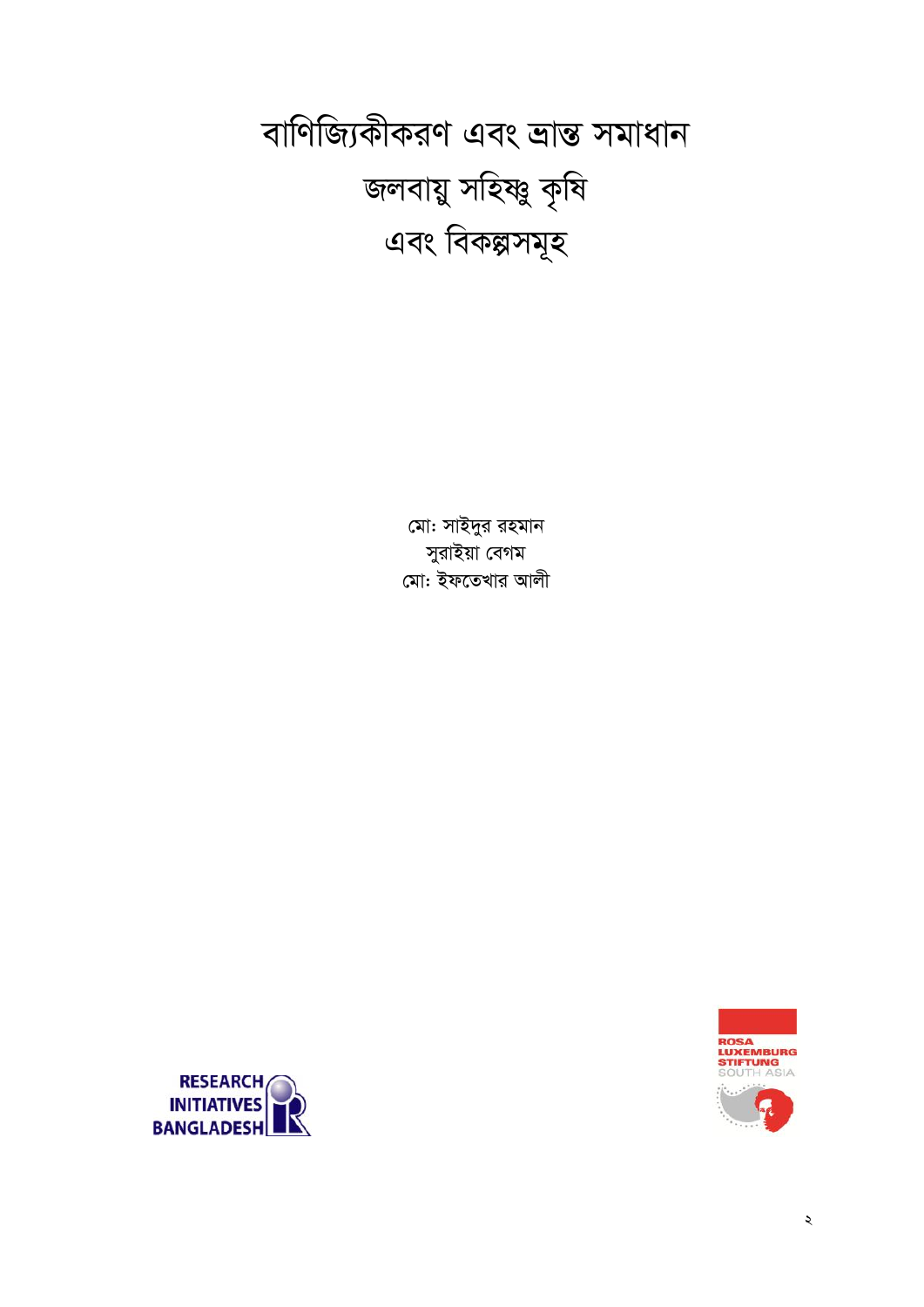# বাণিজ্যিকিকরণ এবং ভ্রান্ত সমাধান: জলবায়ু সহিষ্ণু কৃষি এবং বিকল্পসমূহ

### **Financialization and false solutions: Climate smart agriculture and its alternatives**

| Writer:         | Md. Saidur Rahman, Suraiya Begum, Md. Iftekhar Ali                                                                                                                                                                                                                                                  |
|-----------------|-----------------------------------------------------------------------------------------------------------------------------------------------------------------------------------------------------------------------------------------------------------------------------------------------------|
| Published in:   | August 2017                                                                                                                                                                                                                                                                                         |
| Published by:   | Research Initiatives, Bangladesh (RIB)<br>House 54 (3A), Road 11, Block F<br>Banani, Dhaka - 1213, Bangladesh<br>Phone: +880-2 55042345-6<br>Web: www.rib-bangladesh.org                                                                                                                            |
| Supported by:   | Rosa Luxemburg Stiftung<br>Franz-Mehring-Platz 1<br>10243 Berlin, Germany<br>Web: www.rosalux-southasia.org                                                                                                                                                                                         |
| Design & Print: | <b>Unitrade Corporation</b><br>Muktabangla Shoping Complex<br>Room 205 (Level 8), Section 1, Mirpur<br><b>Dhaka 1216</b><br>"Sponsored by the Rosa Luxemburg Foundation e.V. with funds of the<br>Federal Ministry for Economic Cooperation and Development of the<br>Federal Republic of Germany." |
|                 | "Gefördert durch die Rosa-Luxemburg-Stiftung e.V. aus Mitteln des<br>Bundesministerium für wirtschaftliche Zusammenarbeit und<br>Entwicklung der Bundesrepublik Deutschland"                                                                                                                        |

The contents of this booklet can be freely reproduced and quoted on the condition that the source be mentioned. Research Initiatives, Bangladesh (RIB) would appreciate receiving a copy of the text in which the report is mentioned of cited.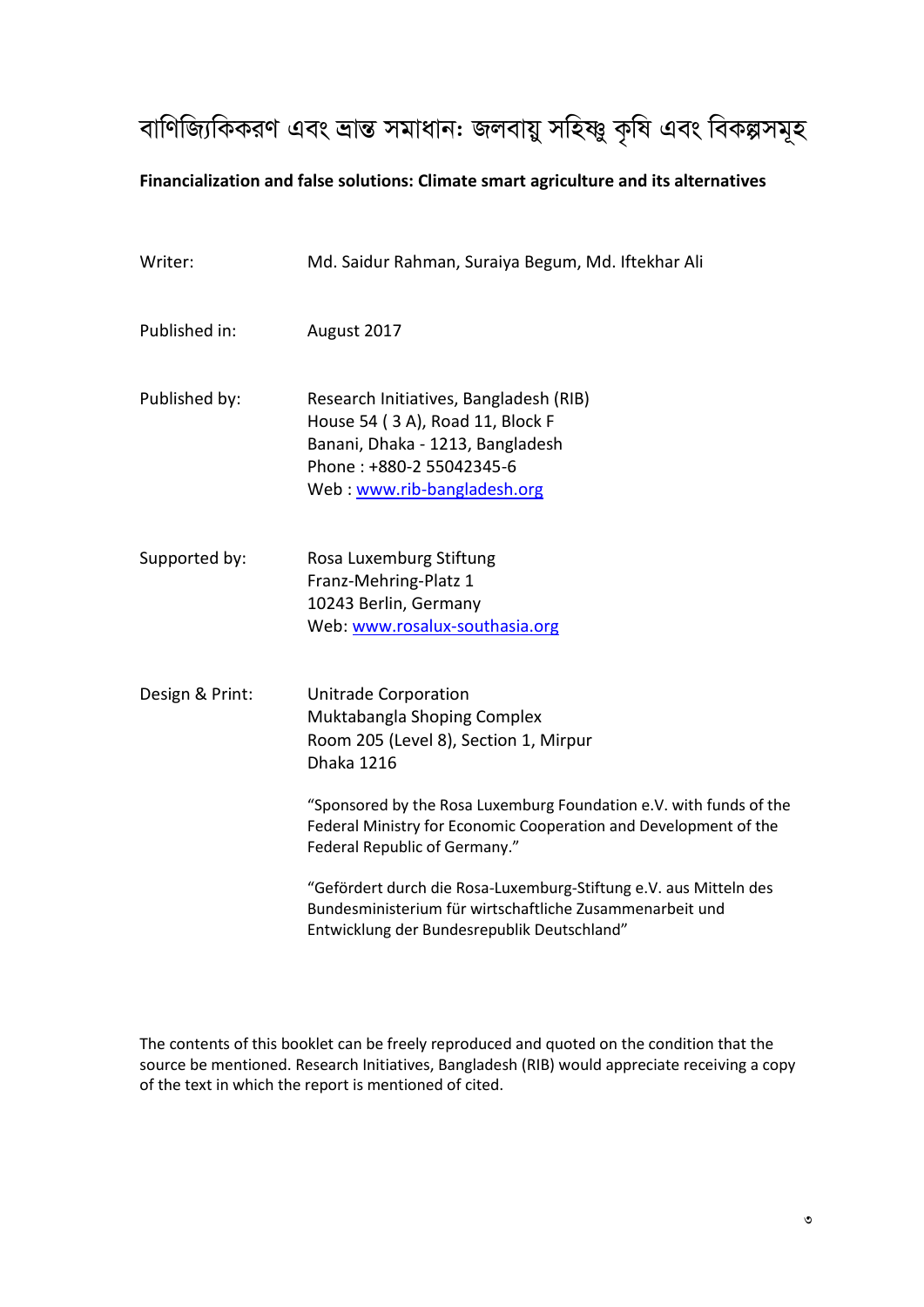### মুখবন্ধ

জলবায়ুর পরিবর্তন যে কেবল খাদ্য উৎপাদন পদ্ধতিকে প্রভাবিত করে তা নয়, যারা কৃষির উপর নির্ভরশীল তাদের জীবন ও জীবিকাকে এবং আমরা সবাই যারা সেই খাবার খাই, তাদেরকেও প্রভাবিত করে। তাই সারা বিশ্ববাসীরই এই ব্যাপারে সচেতন হওয়া প্রয়োজন।

বিশ্বব্যাপী ক্ষুদ্র ও প্রান্তিক কৃষক, তথা খোরাকির কৃষি খামারিদের জীবনযাত্রা আবহাওয়া আর বৃষ্টিপাতের উপর বিশেষভাবে নির্ভরশীল। একদিকে জনসংখ্যা বৃদ্ধির কারণে অধিক ফসল উৎপাদনের প্রয়োজনীয়তা যেমন বেড়ে গেছে, অন্যদিকে অধিক ভোগবাদের কারণে আরো বেশী ফসল উৎপাদনের চাপও বেড়েছে।

তবে, অধিক ফসলের চাহিদা মেটাতে গিয়ে আমরা প্রায় ভুলেই যাই যে কৃষিক্ষেত্রে টেকসই উন্নয়নের জন্যে আমাদের স্থানীয় কৃষি পদ্ধতি ও কৃষকের চিরাচরিত জ্ঞানকে সঙ্গে নিয়ে এবং তাকে ভিত্তি ক'রে এগোতে হবে। মনে রাখতে হবে যে কৃষি তার প্রতিবেশ, তথা জীববৈচিত্র্য, মাটি, পানি, খাদ্য-শৃঙ্খল, ও সর্বোপরি জীবনব্যবস্থার সাথে অঙ্গাঙ্গীভাবে জড়িত। এগুলোকে অগ্রাহ্য করলে, কেবল কৃষিই নয়, গোটা পরিবেশই হুমকির মুখে পড়ে।

আজকাল জলবায়ু সহিষ্ণু কৃষি (ক্লাইমেট স্মার্ট এগ্রিকালচার - সিএসএ)-র কথা অনেক শোনা যায়। সিএসএ কৃষিতে উৎপাদন ও কৃষকের আয় বৃদ্ধি, কৃষি অভিযোজন ও নানান ধরণের প্রভাব প্রশমনের কথা বলে। এগুলো খুব আকর্ষণীয় মনে হলেও, সিএসএ-র লক্ষ্য ও প্রয়োগ, এর সাথে সংশ্লিষ্ট ব্যক্তি ও প্রতিষ্ঠান, প্রভৃতি নিয়ে বিচার-বিশ্লেষণের যথেষ্ট প্রয়োজন আছে।

আমরা জানি যে, সিএসএ-র সাথে সংশ্লিষ্ট অ্যালায়েন্স ও নেটওয়ার্কগুলোতে যেসব কর্পোরেশন জড়িত তারা সিনথেটিক সার, কৃত্রিম খাদ্য-প্রস্তুতকরণ ও বৃহদাকারে কৃষি উৎপাদনের পক্ষে। তবে, সিএসএ'র সমালোকরা বলেন যে, জলবায়ুর পরিবর্তনের সঙ্গে যারা জড়িত, প্রাকৃতিক কৃষি ব্যবস্থার শক্তিকে যারা নষ্ট করছে বলে দুর্নাম আছে, তারাই নিজেদেরকে জলবায়ু সহিষ্ণুতা সৃষ্টির কুশলী হিসেবে দাবি করছেন।

দেখা যাচ্ছে, জলবায়ু সংকট মোকাবেলায় গৃহীত সমাধানগুলো বাজার নীতির ভিত্তিতে সৃষ্ট, যেখানে শিল্পোন্নত দেশগুলো কার্বন-হ্রাসকরণ প্রকল্পগুলোতে তহবিল সরবরাহ ক'রে ব্যবসা পরিচালনার অনুমোদন পেয়ে থাকে। এসব নীতি প্রকৃতির বাণিজ্যিকিকরণের উপর প্রতিষ্ঠিত, যা কর্পোরেট শক্তির জন্যে পথ তৈরি ক'রে দেয় এবং যার দ্বারা তারা জলবায়ু এজেন্ডাকে আচ্ছন্ন ক'রে মুনাফাবৃদ্ধির জন্যে কৃষিতে ভ্রান্তিকর সমাধানের যোগান দিয়ে থাকে। অনেক কৃষক সংগঠন ও সুধি সমাজ অভিযোগ করেন যে , সিএসএ নির্ভর কৃষি ভূমি দখল, কৃষকের দৈন্য, ও খাদ্য নিরাপত্তাহীনতাকে প্রসারিত করবে এবং এসবের প্রভাব বৈশ্বিক জলবায়ু পরিস্থিতিকে আরো নাজুক করে তুলবে।

আমরা দেখেছি যে, জাতিসংঘ জলবায়ু সম্মেলনে কিছু সরকারি এবং কর্পোরেট লবি কৃষি খামারগুলোকে কার্বন সিঙ্ক (বায়ুমণ্ডল থেকে কার্বন-ডাই-অক্সাইড শোষণে সক্ষম উপাদান) হিসেবে বিবেচনা করতে বলে। আবার দূষণসৃষ্টিকারী কর্পোরেশনগুলোই সেসব কার্বন সিঙ্ক (কৃষি খামার) কিনতে চায়, এবং সেগুলোর ক্ষতিকর নির্গমণের খেসারত দিতে চায়। নিজস্ব উৎস থেকে কার্বন নির্গমণ রোধ না ক'রে, দূষণসৃষ্টিকারী ব্যবসায়ীরা দূষণ অব্যাহত রেখে কার্বন ক্রেডিট বেঁচাকেনা সংক্রান্ত কার্বন বাণিজ্যকে প্রসারিত ক'রছে ও একে তাদের লোভনীয় বাজারে পরিণত ক'রছে।

অনেক সময় আন্তর্জাতিক ও জাতীয় নীতি ও কার্যাবলীতে কৃষিকে ব্যবসায়িক খাত হিসেবে দেখা হয় এবং তাতে কৃষির কেন্দ্রে যে কৃষক তার ভালমন্দ, লাভক্ষতি অগ্রাহ্য করা হয়। একটি গবেষণা প্রতিষ্ঠান হিসেবে, রিসার্চ ইনিশিয়েটিভ, বাংলাদেশ (রিইব) ক্ষুদ্র কৃষকদের নিয়ে তার জন্মলগ্ন থেকেই কাজ করেছে এবং তার ভিত্তিতেই রিইব জৈব ও প্রতিবেশগত কৃষি ব্যবস্থার প্রসার দেখতে চায়। রিইবের অভিজ্ঞতা থেকে বলা যায়, জলবায়ু পরিবর্তনের প্রেক্ষিতে প্রতিবেশ সংরক্ষণমূলক কৃষি ব্যবস্থার পক্ষে জলবায়ু সহিষ্ণু পদ্ধতির প্রয়োগ দরকার। আমরা মনে করি যে, সমাধানের নামে যেসব পদ্ধতির প্রসার ঘটানো হচ্ছে, সেগুলো প্রকৃতির দিক থেকে সামগ্রিক হওয়া বাঞ্ছনীয়, যাতে সেগুলো সমস্যার মূল উৎপাটন করে, উপসর্গ নয়।

আমাদের সবাইকে ভাবতে হবে যে, জলবায়ু পরিবর্তনের ফলে যে সংকটের সৃষ্টি হয়েছে তার মূলে পুঁজিবাদী উৎপাদন ব্যবস্থা কাজ করছে কি না, যা প্রকৃতির প্রতি আগ্রসী। কেবল বাজার নীতির ওপর ভর না ক'রে, কৃষি ও কৃষকের স্বার্থকে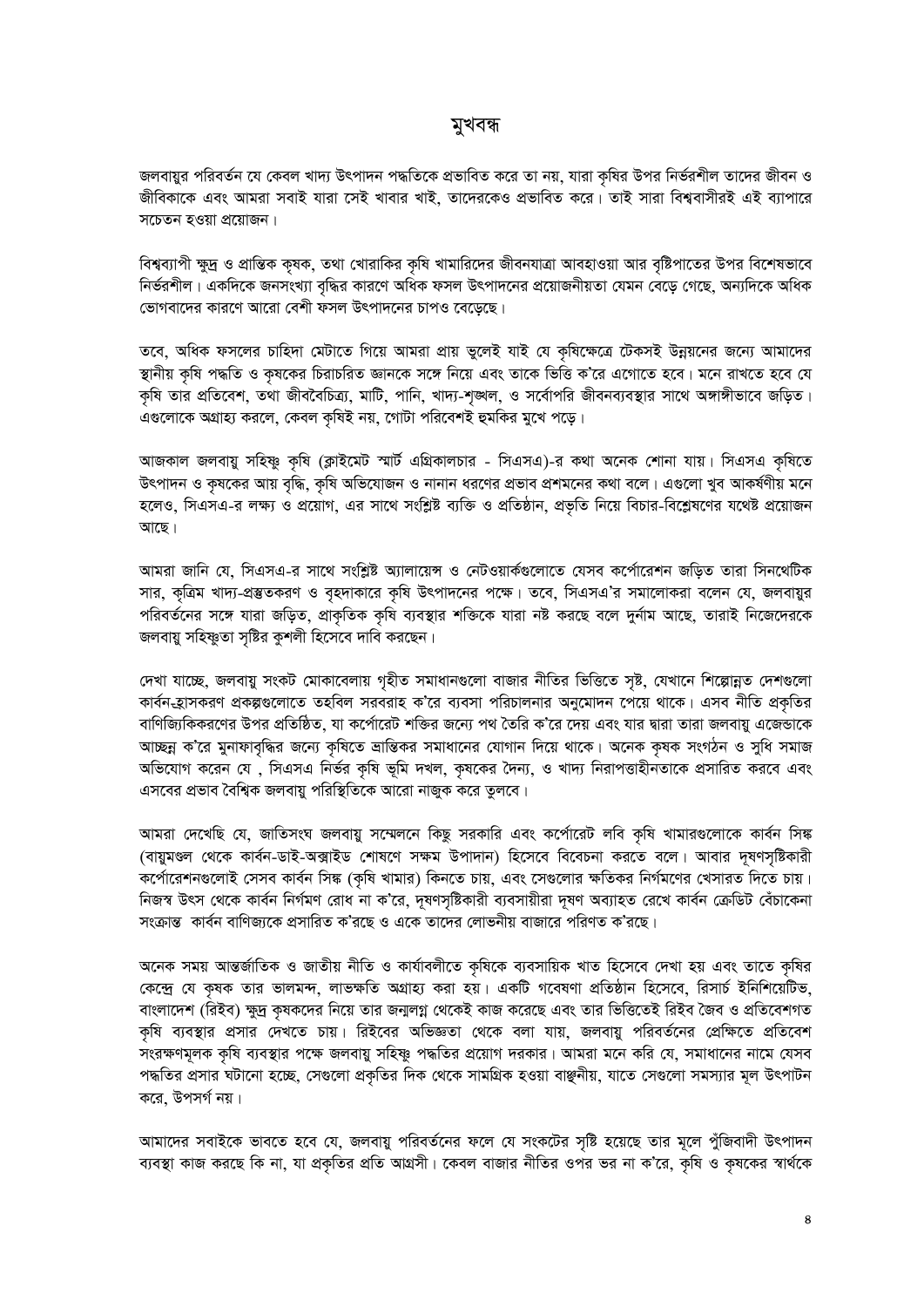মাথায় রেখে সত্যিকারের সমাধান পাওয়া কি অসম্ভব? কেবল উৎপাদন বৃদ্ধির রূপরেখার মধ্যেই কি আমরা সব সমস্যার সমাধান খুঁজবো? এসব মৌলিক প্রশ্নের মধ্যে দিয়েই আমাদের সমস্যার স্বরূপ নির্ধারণ করতে হবে। এই প্রক্রিয়াতেই ভ্রান্ত সমাধানগুলোকে সহজে চিহ্নিত করা যাবে এবং আমরা সভ্যতার যে সংকটের দিকে এগোচ্ছি তার মোকাবেলায় প্রয়োজনীয় সমাধানগুলোকে আলাদা করা যাবে।

বর্তমান পুস্তিকাটিতে কৃষির প্রাকৃতিক রূপ, কৃষিতে বিভিন্ন ধরণের প্রযুক্তির হস্তান্তর, এবং জলবায়ু পরিবর্তনের প্রেক্ষিতে আন্তর্জাতিক সংগঠন ও উন্নয়ন সংস্থা কর্তৃক কৃষিকে শিল্পায়িত করার বিভিন্ন কৌশল চিহ্নিত হয়েছে। এটি নীতিনির্ধারক, গবেষক, শিক্ষাবিদ, উন্নয়নকৰ্মী, কৃষক ও সংশ্লিষ্ট ব্যক্তিবর্গের ভবিষ্যত করণীয় ও উন্নয়ন কৌশল নির্ধারণে সহায়তা করবে ব'লে আশা করি।

ড. শাসসুল বারি চেয়ারম্যান, রিইব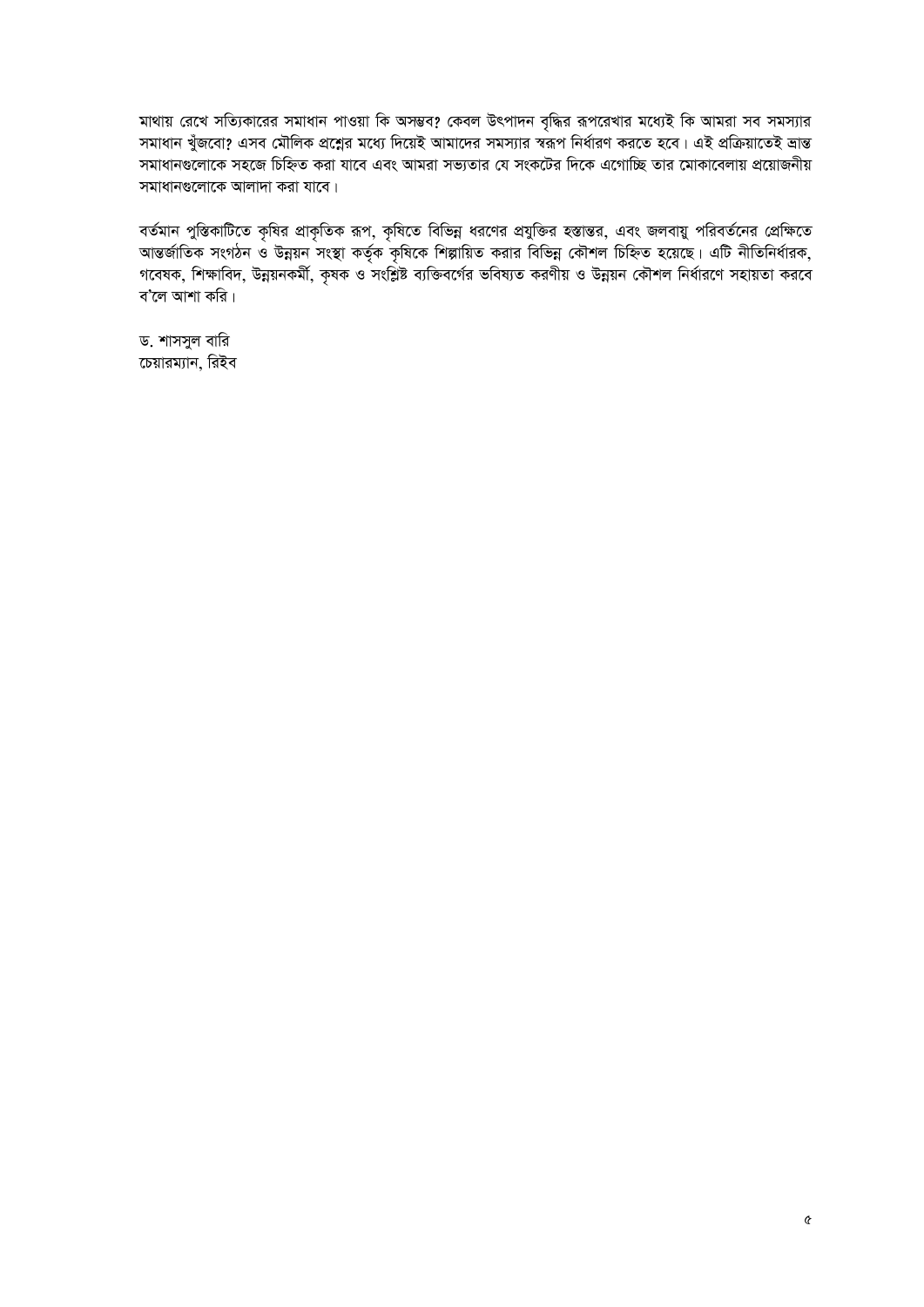# সূচিপত্ৰ

- ১. ভূমিকা:
	- প্রতিবেশ ব্যবস্থা, বাণিজ্য ও জলবায়ু সহিষ্ণু কৃষি (সিএসএ)  $5.5.$
	- প্রতিবেশ (ইকোলজিক্যাল) ব্যবস্থা ও কৃষির ধারণা  $5.5.$
	- কৃষি জমি, খাদ্য উৎপাদন, ও জলবায়ু পরিবর্তনের বাস্তবতা  $5.9.$
	- জলবায়ু পরিবর্তনে কৃষিতে প্রভাব, বিশেষ করে ঝুঁকিপূর্ণ জনগোষ্ঠী- ক্ষুদ্র কৃষক, নারী, ক্ষুদ্র নৃ-গোষ্ঠীর ক্ষেত্রে  $5.8.$
	- জলবায়ু সহিষ্ণু কৃষি (ক্লাইমেট স্মার্ট এগ্রিকালচার- সিএসএ)-এর প্রেক্ষাপট (এফএও, ইউএনএফসিসিসি,  $5.6.$ কপ২১. জিএসিএসএ)
	- টেকসই উন্নয়ন লক্ষ্য: কারিগরি, নীতি ও বিনিয়োগ শর্তের দিকে পরিবর্তন- সিএসএ'র দিকে যাত্রা  $5.9.$
	- সিএসএ ফ্রেমওয়ার্কের (২০১৪) আওতায় অন্তর্ভুক্ত চর্চা  $5.9.$
	- আধুনিক প্রযুক্তিনির্ভর উন্নয়নের বৈশিষ্ট্য  $\delta$ .b.
	- বিভিন্ন দেশে সিএসএ'র অভিজ্ঞতা  $\lambda \delta$ .
- ২. প্রযুক্তিগত পরিবর্তন
	- ২.১. কৃষিতে সিনথেটিক বায়োলজি ও তার প্রভাব
	- ২.২. ক্রমাগতভাবে কৃষকের বিপজ্জনক কীটনাশকের উপর নির্ভরশীলতা
- ৩ বিতর্ক:
	- $0.5$ . মিথেনের উৎপাদন বনাম নাইট্রাস অক্সাইডের উৎপাদন ও ব্যবহার
	- সিনথেটিক সার বনাম জৈব সার ত.২.
	- শিল্পভিত্তিক গবাদি পশুর উৎপাদন বনাম মুক্ত চরাচর  $\mathcal{O}$ .
	- কার্বন মার্কেটের দিকে ঝোঁক  $\mathcal{O}.8$ .
	- সিএসএ বনাম ক্ষুদ্র কৃষকের জীবন-জীবিকা, ঐতিহ্যগত শস্য জাতের স্থলে জিএম ফসল, কর্পোরেট স্বার্থে  $\mathcal{O}$ . ভূমিদখল
	- সংরক্ষণশীল কৃষি (যান্ত্রিক উপায়ে মাটির ন্যুনতম ক্ষতি, মাটিকে স্থায়ীভাবে জৈব উপাদানে ঢেকে রাখা, ত.৬. শস্যের বহুমুখীকরণ ইত্যাদি) থেকে সরে যাওয়া
	- ত্রিমুখী জয়- ধারণা ও কৌশল ৩.৭.
	- সিএসএ বাস্তবায়নে কারা ভূমিকা নিচ্ছে?  $\mathcal{L}$ .
	- কৃষির জলবায়ু সহিষ্ণু রূপ, নাকি বাণিজ্যিক কৃষিচর্চার কারিগরি-ব্যবস্থাপকীয় কৌশলের নতুন ব্র্যান্ড ৩.৯.
	- সাম্যের উদ্বেগ- বৃহদাকার প্রতিষ্ঠান বনাম সুবিধাবঞ্চিত ক্ষুদ্র ও প্রান্তিক কৃষক  $0.50.$
	- নৈতিক বিবেচনা  $0.55.$
	- সিএসএ'র ফল- সহিষ্ণুতার বৃদ্ধি বনাম জীববৈচিত্র্যের ক্ষতি, সাংস্কৃতিক এতিহ্যের অবক্ষয়, সামাজিক  $0.52.$ অসাম্যের বৃদ্ধি, এবং দীর্ঘমেয়াদী বাম্ভসংস্থানের ভারসাম্যহীনতা: জনমত ও দৃষ্টান্ত
	- কৃষি খাতে রূপান্তরের পেছনের শক্তি  $0.50.$
	- প্রশমন সম্ভাবনার সুযোগ নেওয়া  $0.38.$
	- ২০১৪ সনে সুধি সমাজ সংগঠন  $36<sup>o</sup>$
	- গ্রিন ওয়াশিং প্রকল্প, ঋণের বোঝা, ঝুঁকিপূর্ণতা, গ্রিনহাউজ গ্যাস নির্গমণ ও পরিবেশের অবক্ষয়, উন্নয়ন  $9.59$ ব্যৰ্থতা: জনমত ও দষ্টান্ত
	- কৃষিতে প্রশমন: উত্তর থেকে দক্ষিণের দিকে দায় সরানো  $0.59.$
	- কর্পোরেটদের দখলে ক্লাইমেট স্মার্ট লেবেল: জনমত ও দৃষ্টান্ত  $9.3b.$
- নীতি নিৰ্ধারণে রাজনীতি- বিশ্ব ও বাংলাদেশ  $8<sub>1</sub>$ 
	- জ্ঞানসৃষ্টি ও আলোচনা (নীতির ব্যাখ্যা কী? বিজ্ঞান ও গবেষণার মাধ্যমে কিভাবে এটি প্রণীত হয়?)  $8.5.$
	- $8.3.$ নিয়ামক ও নেটওয়ার্ক (কারা এর সাথে সংশ্লিষ্ট ও কিভাবে তারা সম্পত্ত?)
	- রাজনীতি ও স্বার্থ (সংশ্লিষ্ট ক্ষমতা বৈশিষ্ট্য কেমন?)  $8.9.$
	- নীতির নিয়ামক, প্রভাব, ও স্বার্থসংশ্লিষ্ট গোষ্ঠী 8.8.
	- ভোগবাদ ও বাজার সংযোগ  $8.0<sub>1</sub>$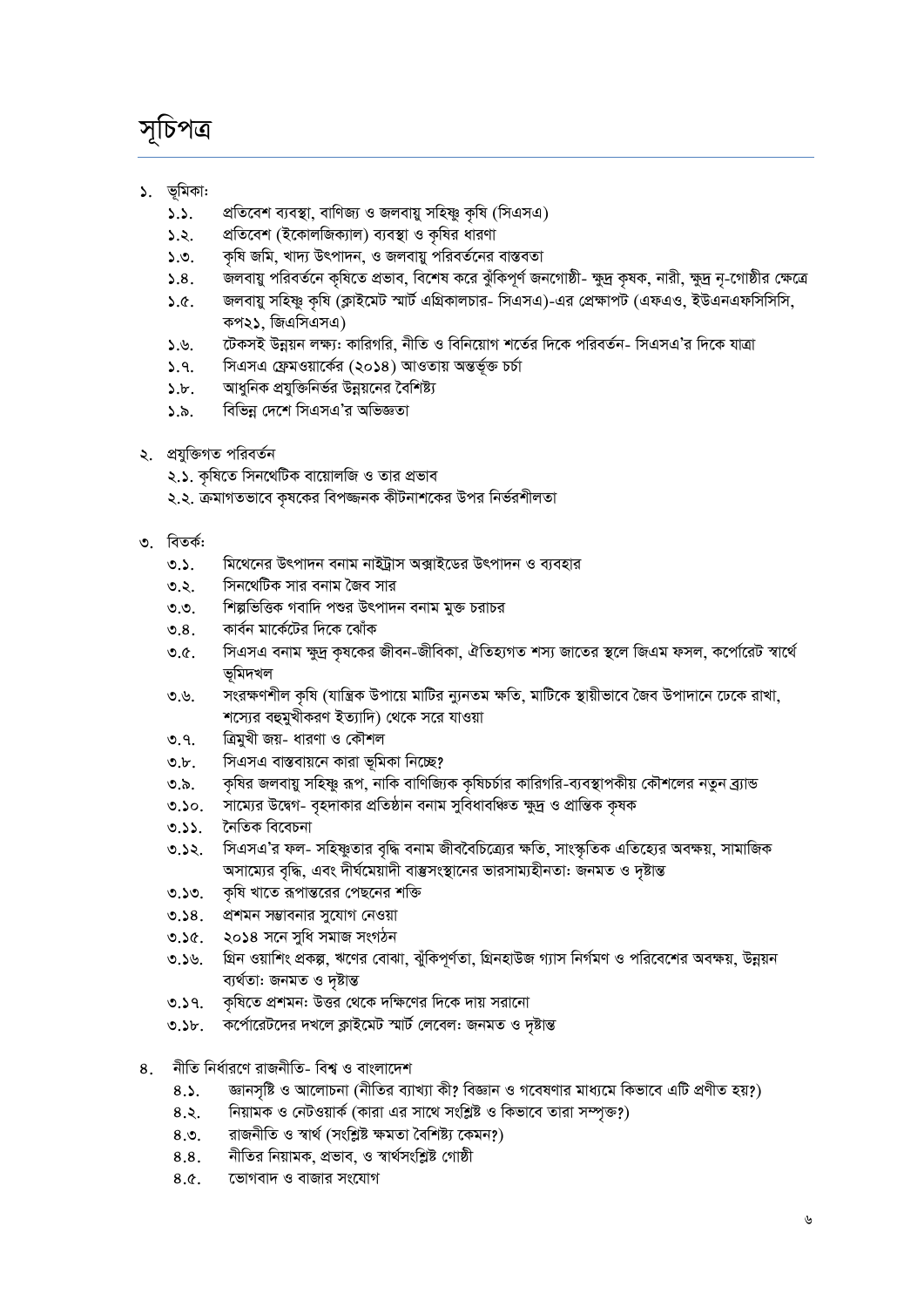- সিএসএ এজেন্ডার পেছনের নিয়ামক  $8.8.$
- গ্লোবাল অ্যালায়েন্স ফর ক্লাইমেট স্মার্ট এগ্রিকালচারের (জিএসিএসএ'র) লক্ষ্যবিন্দু ও আয়োজন  $8.9.$
- ক্লাইমেট স্মার্ট অর্থায়ন ও মাটির কার্বনের পণ্যে রূপান্তর  $8.b$ .
- ঐতিহ্যগত জ্ঞান, চৰ্চা, ও প্ৰতিবেশ ব্যবস্থার অবস্থান- $8.5.$
- ৫. বাংলাদেশ নীতি ইস্যু- ক্লাইমেট স্মার্ট কৌশল
	- রাষ্ট্রীয় নীতি ও এজেডায় সিএসএ  $6.5.$
	- কৃষি খাতে উন্নয়ন কৌশল: সপ্তম পঞ্চবাৰ্ষিকী পরিকল্পনা ৫.২.
- ভবিষ্যত নিৰ্দেশনা/ দিক নিৰ্দেশনা  $\mathcal{U}_1$ 
	- প্রতিবেশ ভিত্তিক কৃষি ব্যবস্থার জলবায়ু সহিষ্ণুর চর্চা ৬.১.
	- গবেষণা ও জ্ঞান বিনিময় এজেন্ডার প্রসার ৬.২.
	- প্রতিবেশগত কৃষিতে বিনিয়োগ, প্রতিবেশগত কৃষি অ্যাপ্রোচ, যেমন, অ্যাডাপটেশন ফর স্মলহোল্ডার ৬.৩. এগ্রিকালচার প্রোগ্রাম অব দি ইন্টারন্যাশনাল ফান্ড ফর এগ্রিকালচারাল ডেভলেপমেন্ট (ইফাদ)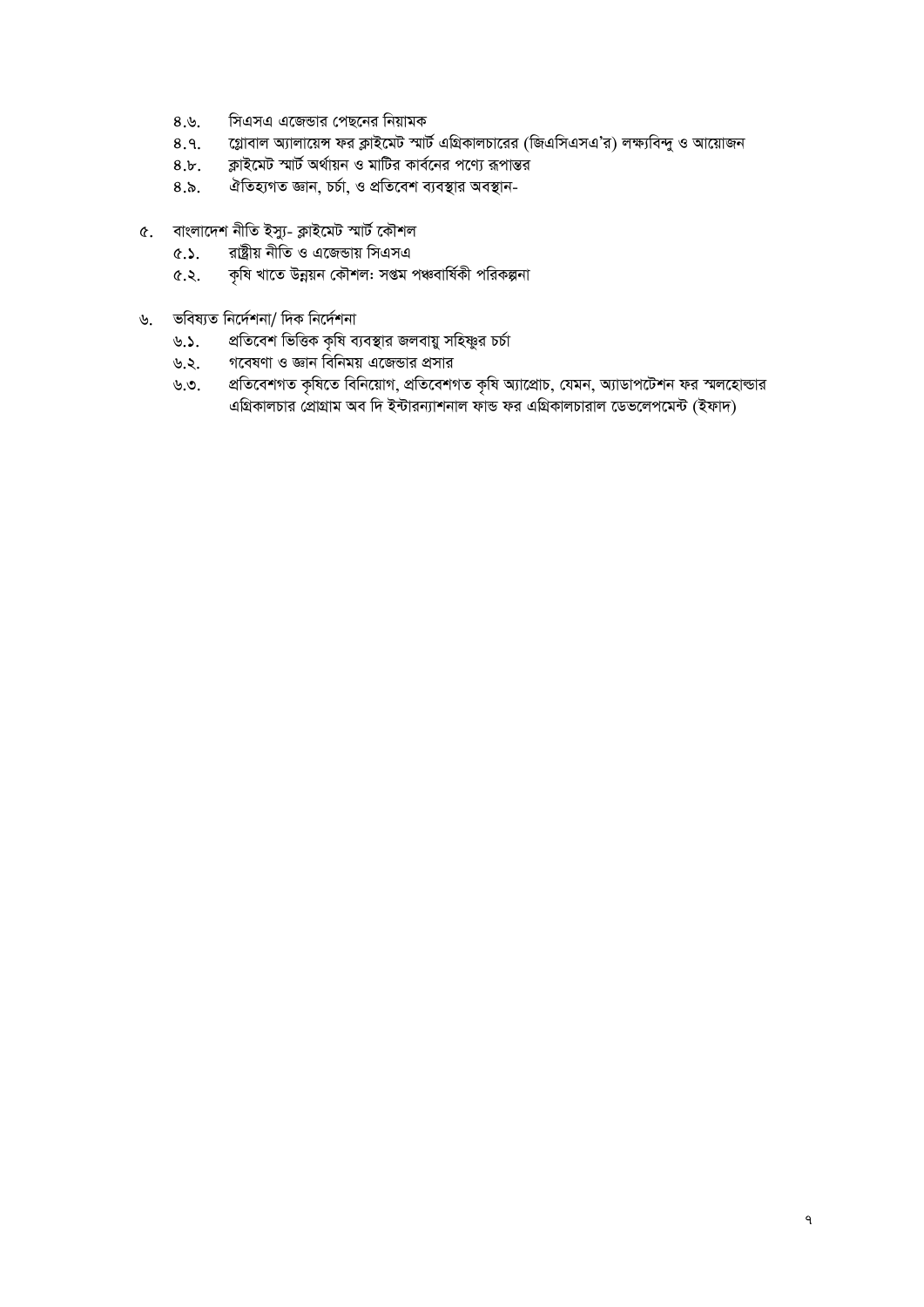### ১. ভূমিকা:

#### প্রতিবেশ ব্যবস্থা, বাণিজ্য ও জলবায়ু সহিষ্ণু কৃষি (সিএসএ)  $5.5.$

মানুষের জীবনধারণ প্রতিবেশ ব্যবস্থা তথা জীববৈচিত্র্য, জলাধার, ও বনাঞ্চল প্রভৃতির সাথে অঙ্গাঙ্গীভাবে জড়িত। পরিবেশের উপাদানগুলো পারস্পরিক নির্ভরশীল ও সামঞ্জস্যপূর্ণ অবস্থায় থাকে। প্রাণীদেহের পুষ্টি ও শক্তি মূলত উদ্ভিদরাজি থেকে আসে। আবার উদ্ভিদরাজিও বেঁচে থাকা ও বংশবিস্তারের জন্যে বিভিন্নভাবে প্রাণীদের উপর নির্ভরশীল। এক কথায়, হাজারো প্রকার প্রাণী ও উদ্ভিদের মধ্যে পারস্পরিক নির্ভরশীলতার সম্পর্ক বিদ্যমান। একেক অঞ্চলের প্রতিবেশ ব্যবস্থা হাজারো বছর ধরে গড়ে ওঠে এবং রূপান্তরিত হয়। প্রতিবেশ ব্যবস্থার কোন একটা স্তরে আকস্মিক পরিবর্তন দেখা দিলে তার প্রভাব কতটা সুদূরপ্রসারী হবে সেটা সহজে নিরূপণ করা যায় না।

শত শত বছর ধরে কৃষকরা, বিশেষ করে প্রান্তিক ও ক্ষুদ্র খামারীরা, নিজেদের খাবারের যোগানের জন্যে চাষাবাদ করে আসছে। প্রতিবেশ ব্যবস্থার নিরীখে তারা ফসল ও ফসলের জাত নির্বাচন, চাষপদ্ধতি, সেচপদ্ধতি, ফসল উত্তোলন, বীজ সংরক্ষণ প্রভৃতি বিষয়ে দক্ষতা অর্জন করেছে, এবং নানান উপায়ে তারা আকস্মিক দুর্যোগও মোকাবেলা করে আসছে। একথা সত্যি, জনসংখ্যার বৃদ্ধি ও ফসলী জমির পরিমাণ কমে যাওয়ার কারণে অধিক ফসল উৎপাদন যুগের চাহিদা হয়ে দাঁড়িয়েছে। তবে, অধিক ফসল উৎপাদন করতে গিয়ে এমন কোন ব্যবস্থা নেওয়া ঠিক না, যাতে প্রতিবেশ ব্যবস্থা তথা প্রকৃতির ভারসাম্য হুমকির মধ্যে পড়ে, এবং প্রকারান্তরে মানুষের জীবনধারণও অসম্ভব হয়ে পড়ে। কেবল জনসংখ্যার বৃদ্ধিই একমাত্র কারণ নয়, বরং উন্নত বিশ্বের ভোগবাদের চাপেও অল্প সময়ে ও ক্ষুদ্র পরিসরে অধিক ফসল উৎপাদন প্রয়োজন হয়ে পড়েছে। আর এই প্রয়োজন কেবল উন্নত বিশ্ব মেটাচ্ছে না; বরং এর দায় বেশিরভাগ ক্ষেত্রে তথাকথিত উন্নয়নশীল ও অনুন্নত সমাজের কাঁধে চাপছে। আর এটি করতে গিয়ে প্রাকৃতিক পদ্ধতিতে ব্যাপক পরিবর্তন আনতে হয়েছে। এর ফলে পরিবেশ কতটা ক্ষতিগ্রস্ত হবে তার হিসেব কষা হয়নি কিংবা ক্ষতির হিসেব কষলেও সেটা প্রকাশ করা হয়নি। কোন একটা অঞ্চলে অধিক ফসলের চাহিদা পূরণের জন্যে কৃষিক্ষেত্রে কী ধরনের পরিবর্তন আনা যায়, তার জন্যে সে অঞ্চলের প্রতিবেশ ব্যবস্থার কথা মাথায় রেখে ও যথাযথ গবেষণার মাধ্যমে সিদ্ধান্ত নেওয়া দরকার ছিল। কিন্তু একথা সত্যি যে, জ্ঞানচর্চা গবেষণা এবং নীতি নির্ধারণও একটা আর্থ-রাজনৈতিক প্রেক্ষাপটে হয়ে থাকে, যেখানে বিভিন্ন গোষ্ঠীর স্বার্থচিন্তা ও বাণিজ্য জড়িত থাকে। দেখা যায়, একটা সময়ের স্বল্পমেয়াদী পরিবর্তনের রূপরেখা কিংবা কার্যপদ্ধতি ভবিষ্যতে বিরূপ প্রভাব সৃষ্টি করে; এবং সেটা উল্টো ফলও দিতে পারে। কৃষিতে সবুজ বিপ্লবও এমনই একটা ঘটনা বলে প্রতীয়মান হয়েছে, যার ফলে প্ৰতিবেশ নষ্ট হয়েছে।

জলবায়ুর পরিবর্তনের প্রভাব সারা বিশ্বেই দেখা যাচ্ছে। এই প্রভাব কৃষিতে, বিশেষ করে উন্নয়নশীল দেশের কৃষিতে ব্যাপকভাবে দেখা দিচ্ছে, কারণ সেখানকার ক্ষুদ্র ও প্রান্তিক কৃষকরা আবহাওয়ার উপর বিশেষভাবে নির্ভর করে। বাস্তবতা হচ্ছে, জলবায়ুর পরিবর্তনে উন্নত বিশ্বের শিল্পকারখানা থেকে উদ্গত গ্রিনহাউজ গ্যাস বিশেষভাবে দায়ী। অথচ, তার খেরাসত দিতে হচ্ছে অনুন্নত সমাজকে। সবুজ বিপ্লবের দায় কাটিয়ে ওঠার আগেই জাতিসংঘের খাদ্য ও কৃষি সংস্থা (এফএও) ক্লাইমেট স্মার্ট এগ্রিকালচার, অর্থাৎ জলবায়ু সহিষ্ণু কৃষি তথা সিএসএ'র তত্তু দিয়েছে। আর এই তত্ত্বের প্রচার ও বাস্তবায়নের আত্মনিয়োগ করেছে বিশ্বব্যাংকসহ পৃথিবীর বিভিন্ন কর্পোরেট শক্তি, কোম্পানি ও কর্পোরেট সাহায্যপুষ্ট গবেষণা প্রতিষ্ঠান। কৃষি ক্ষেত্রে ক্লাইমেট স্মার্ট বা জলবায়ু সহিষ্ণু হতে কারোরই আপত্তি থাকার কথা না, তবে সিএসএ'র স্বরূপ কী হবে, এর পেছনে কারা ভূমিকা নিচ্ছে, উন্নয়নশীল সমাজ সেটাকে কীভাবে নেবে, প্রভৃতি নিয়ে পুঙ্গানুপুঙ্গভাবে চিন্তাভাবনা, আলোচনা-সমালোচনা ও গবেষণা হওয়া দরকার।

#### প্রতিবেশ (ইকোলজিক্যাল) ব্যবস্থা ও কৃষির ধারণা  $5.5.$

উন্নয়নশীল দেশগুলোতে কৃষি অন্যতম গুরুত্বপূর্ণ খাত এবং লক্ষ লক্ষ মানুষের বেঁচে থাকার উপায়। এসব দেশে কৃষি বিপুল সংখ্যক মানুষের কর্মসংস্থান তৈরি করে, কিন্তু সেগুলোকে বাণিজ্যিক কর্মকাণ্ড হিসেবে দেখা হয় না, বরং সেটাই মানুষের জীবনধারা (Stabinsky, 2012)। উন্নয়নশীল দেশে কৃষি উৎপাদনের সাথে জড়িত খামারগুলোর মধ্যে বেশিরভাগই ক্ষুদ্র খামার, যেখান থেকে মূলত কৃষকদের নিজস্ব খাবারের যোগান হয়; এবং সেখানে নারীরাই মূলত কৃষিক্ষেত্রে উৎপাদনকারী ও যোগানদাতা। এসব দেশে কৃষি খামারের সাথে সংশ্লিষ্ট ইকোলজি বা প্রতিবেশ, তথা, মাটি, পানি, বন, ও জীববৈচিত্র্যের সংরক্ষণ একটা বড় বিবেচনা। প্রতিবেশগত বা প্রাকৃতিক কৃষি ব্যবস্থা রাসায়নিক নির্ভরতা কমিয়ে বিদ্যমান প্রাকৃতিক সম্পদের গুরুতুপূর্ণ উপাদানগুলোর উপর নির্ভরতার পক্ষে, যেখানে জীবনধারণের জন্যে পর্যাপ্ত খাদ্য ফলানো সম্ভব। এ ব্যবস্থায় বিভিন্ন স্থানীয় কৌশল অবলম্বন করা হয়, যেমন কম্পোস্ট, জৈব সার ও মালচ (পরিত্যক্ত ঘাস-পাতা-কাণ্ড ইত্যাদি) মাটিতে প্রয়োগ করা। এসব উপাদান কার্পেটের মত মাটির উপরে অবস্থান করে পানিকে ধরে রাখতে সাহায্য করে। এর ফলে মাটিতে যেসব জৈবিক উপাদান থাকে, সেগুলো মাটিকে পুষ্টি দেয়, এবং কৃষকদের রাসায়নিক সারের উপর নির্ভর করতে হয় না। এছাড়া, প্রতিবেশগত কৃষির মূল বিবেচ্য বিষয়গুলো হচ্ছে, স্বাস্থ্যকর মাটি গঠন, বৈচিত্র্য সংরক্ষণের মধ্যে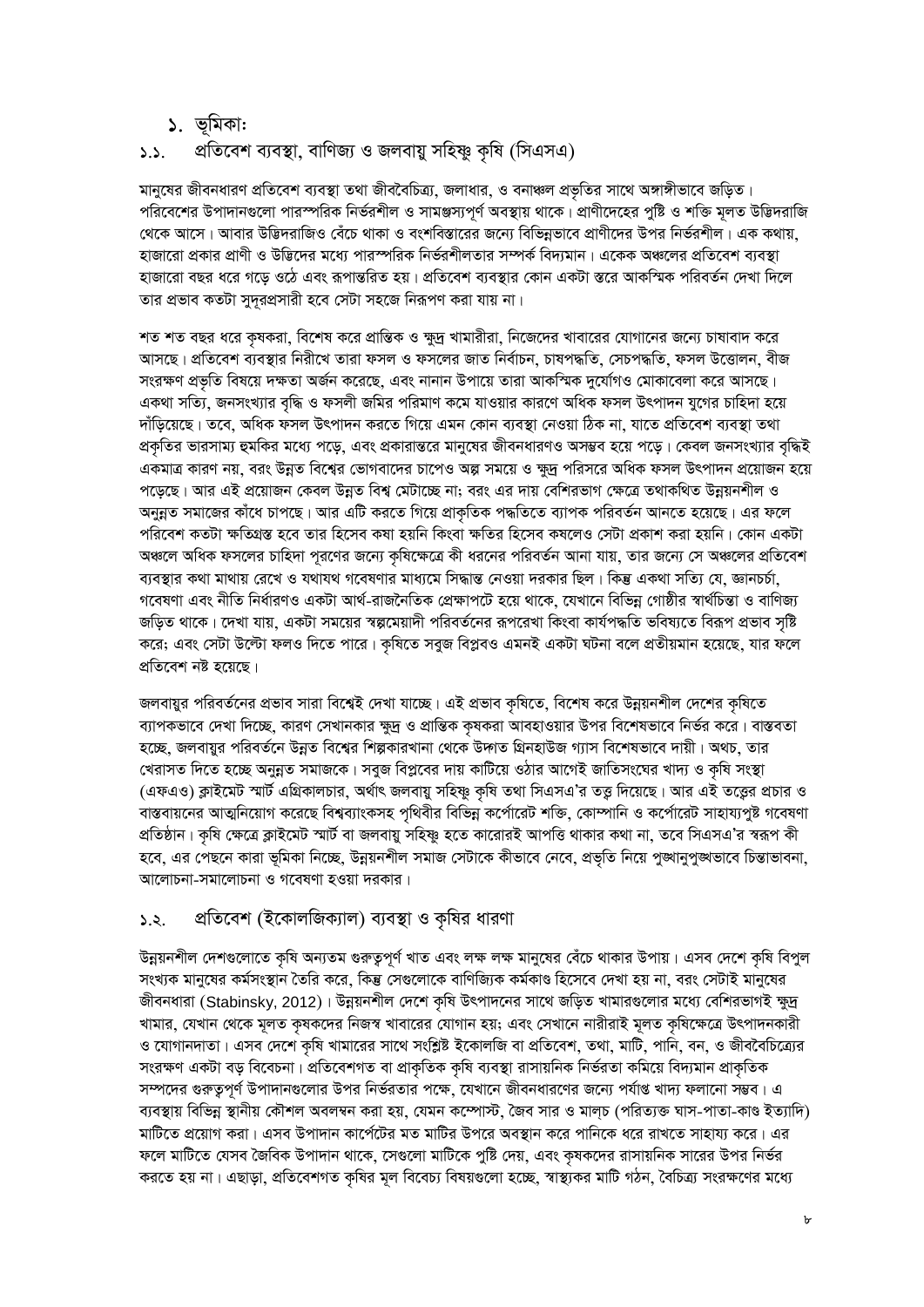দিয়ে সহিষ্ণুতা বৃদ্ধি, পরিবেশবান্ধব পদ্ধতিতে পানি ব্যবস্থাপনা ও ফসল উত্তোলন, এবং জলবায়ু পরিবর্তনের যুগে উৎপাদনশীলতা বৃদ্ধি।

#### কৃষি জমি, খাদ্য উৎপাদন, ও জলবায়ু পরিবর্তনের বাস্তবতা  $5.9.$

পৃথিবীতে ১.৩ বিলিয়ন ক্ষুদ্র কৃষকের জীবিকার মূল উৎস হচ্ছে কৃষি। বিভিন্ন পরিসংখ্যান অনুযায়ী বিশ্বের সব কৃষি খামারের ৮৫ ভাগই ক্ষুদ্র কৃষি খামার, এবং এসব ক্ষুদ্র খামারই উন্নয়নশীল দেশগুলোতে ৮০ ভাগ খাদ্য সরবরাহ করে। ক্ষুদ্র কৃষকরাই বিশ্বের কৃষি খামারগুলোর একটা বিরাট অংশের মালিক- আফ্রিকায় ৬২% ও এশিয়ায় ৮৫% (Vignola et al., 2015)। বাংলাদেশ পরিসংখ্যান ব্যুরোর<sup>১</sup> উপাত্ত মতে, বাংলাদেশের কৃষি খামারীদের মধ্যে শতকরা ৪৫ ভাগ ক্ষুদ্র ও প্ৰান্তিক কৃষক।

### জলবায়ু পরিবর্তনে কৃষিতে প্রভাব, বিশেষ করে ঝুঁকিপূর্ণ জনগোষ্ঠী- ক্ষুদ্র কৃষক, নারী, ক্ষুদ্র নৃ- $5.8.$ গোষ্ঠীর ক্ষেত্রে

পৃথিবী ব্যাপী ক্ষুদ্র খামারীরাই জলবায়ুর পরিবর্তনে বেশি ঝুঁকিপূর্ণ, কারণ জলবায়ুর পরিবর্তনে তাপমাত্রা, বৃষ্টিপাতসহ অন্যান্য আবহাওয়াজনিত চরম ঘটনাগুলো তাদের ফসল ও গবাদিপশুর উৎপাদনকে ব্যাহত করে, এবং সেই সাথে তাদের উপার্জন, খাদ্যের নিরাপত্তা ও স্বস্তিকে প্রভাবিত করে (Vignola et al., 2015)। বেশিরভাগ গবেষণায়ই দেখানো হচ্ছে, বিভিন্ন কারণে, বিশেষ করে জলবায়ুর পরিবর্তনে আগামি দশকে অনেক শস্য ও গবাদিপশুর উৎপাদন উল্লেখযোগ্য হারে কমে যাবে।

উন্নয়নশীল দেশের বেশিরভাগ ক্ষুদ্র কৃষকের অভিযোজনের ক্ষমতা কম, কারণ শিক্ষার হার, আয়, জমির মালিকানা কম। সেই সাথে কারিগরি সহায়তা পাওয়া, বাজারে প্রবেশ ও ঋণ পাওয়ার ক্ষমতাও কম, এবং তারা বাহ্যিক সহায়তার উপর অধিক হারে নির্ভরশীল হয়ে থাকে।

ক্লাইমেট স্মার্ট এগ্রিকালচার (সিএসএ)-এর প্রেক্ষাপট (এফএও, ইউএনএফসিসিসি, কপ২১,  $5a$ জিএসিএসএ)

খাদ্য নিরাপত্তা, কৃষি ও জলবায়ু পরিবর্তন সংক্রান্ত ২০১০ সনের হেগ সম্মেলনের পূর্বে জাতিসংঘের খাদ্য ও কৃষি সংস্থা (এফএও) এই সিএসএ শব্দমালার প্রচলন করে। মূলত বর্তমান ও ভবিষ্যতের খাদ্য নিরাপত্তা, এবং জলবায়ু পরিবর্তনে অভিযোজনের উপর বিশেষ গুরুত্ব দিয়ে সিএসএ ধারণার সূত্রপাত হয়। এটি এখন সরকার, আন্তর্জাতিক ও আঞ্চলিক সংস্থা, সুধিসমাজ ও বেসরকারি খাতসহ অনেকেই গ্রহণ করেছে। সিএসএ নিয়ে আন্তর্জাতিক ও আঞ্চলিক অ্যালায়েন্সগুলোর মধ্যে নেটওয়ার্ক তৈরি হচ্ছে।<sup>২</sup>

সিএসএ'র ধারণাতে তিনটি বৈশিষ্ট্যের উল্লেখ পাওয়া যায়; ১. কৃষির উৎপাদন ও আয় বৃদ্ধি, ২. জলবায়ু পরিবর্তনের প্রভাব মোকাবেলায় অভিযোজন ও সহিষ্ণুতা সৃষ্টি, ও ৩. যতদূর সম্ভব গ্রিনহাউজ গ্যাসের নির্গমণ কমানো/দূর করা (FAO, 2010, 2013, 2015)। সিএসএ'র পক্ষে বিশ্বব্যাংক<sup>৩</sup> যুক্তি দেখাতে গিয়ে বলেছে, বিশ্বব্যাপী ক্রমবর্ধমানহারে জনসংখ্যার বন্ধি আর খাদ্যাভাসের পরিবর্তনের কারণে খাদ্যের চাহিদা বেড়ে গেছে। পৃথিবীর বিভিন্ন স্থানে ফসলের উৎপাদন হ্রাস পেয়েছে, সমুদ্র ক্ষতিগ্রস্ত হয়েছে, এবং প্রাকৃতিক সম্পদ- মাটি, পানি ও জীববৈচিত্র্য বিপর্যয়ের মধ্যে পড়েছে। ২০১৬ সালে প্রতি ৯ জনের মধ্যে একজন খাদ্যের অভাবে ভুগছে, আর ২০১৪ সালের হিসেব মতে উন্নয়নশীল দেশগুলোতে ১২.৯ শতাংশ জনগোষ্ঠী অপুষ্টিতে ভুগছে। খাদ্য নিরাপত্তা আরো বিপর্যয়ের মধ্যে পড়বে, এবং আগামি ১৫ বছরের মধ্যে খাদ্যের চাহিদা ২০% বৃদ্ধি পাবে। কৃষি জলবায়ুতে অতিমাত্রায় সংবেদনশীল হওয়ার কারণে এই বিপর্যয় আরো বৃদ্ধি পেতে পাবে। উষ্ণ ও সংক্ষিপ্ত উৎপাদন মৌসুম, স্বল্প বৃষ্টিপাত ও প্রায়ই চরম আবহাওয়াজনিত ঘটনাগুলো ফসল আর গবাদিপশুকে আক্রান্ত করছে। বিশ্বব্যাংকের দাবি, কৃষি থেকে শতকরা ২৫ ভাগ গ্রিনহাউজ গ্যাস উৎপাদন হয়; এবং যেহেতু অন্যান্য খাতে নিৰ্গমণের মাত্রা কমে আসছে, তাই কৃষিতে নিৰ্গমণ কমাতে না পারলে মোট নিৰ্গমণে কৃষির অবদান বাড়তে থাকবে। বিশ্বব্যাংক মনে করছে, কৃষির উৎপাদন ঠিক রাখতে আর কৃষককে আরো সহিষ্ণু করার জন্যে প্রচুর বিনিয়োগ প্রয়োজন।

http://bbs.portal.gov.bd/sites/default/files/files/bbs.portal.gov.bd/page/1b1eb817 9325 4354 a756 3d18412203e2 /Yearbook-2016-Final-19-06-2017.pdf

<sup>&</sup>lt;sup>2</sup> https://ccafs.cgiar.org/climate-smart-agriculture-0#.WS-l0\_mGO1s

<sup>&</sup>lt;sup>3</sup> http://www.worldbank.org/en/topic/agriculture/brief/foster-climate-smart-agriculture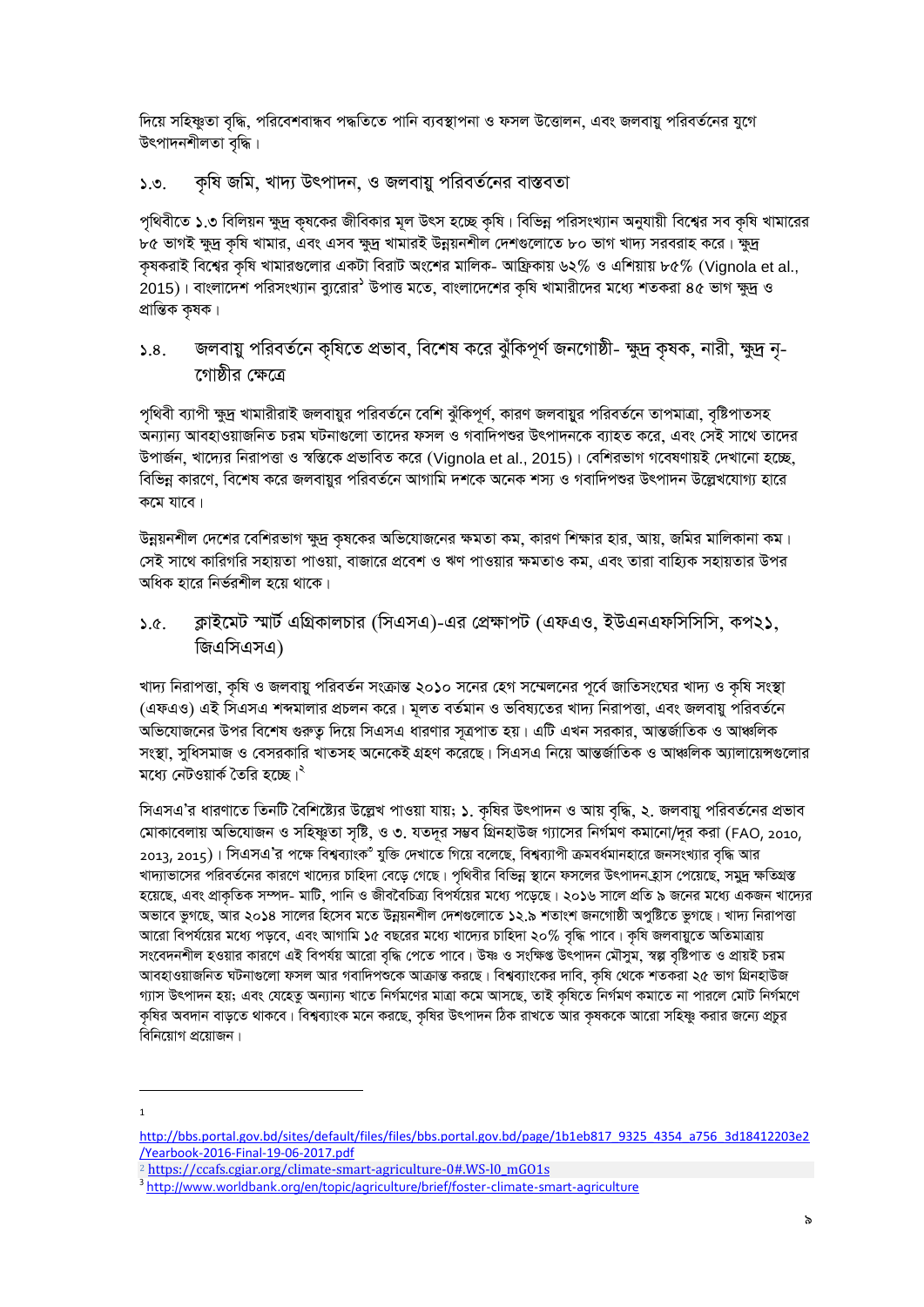বিশ্বব্যাংকের মতে, সিএসএ ভূপ্রকৃতি, তথা ফসল, পশুসম্পদ, বনাঞ্চল ও মৎস্য সম্পদ রক্ষায় একটি সমন্বিত ব্যবস্থার ধারণা দেয়, যার ফলে খাদ্য নিরাপত্তা ও জলবায়ুর পরিবর্তন- এই দুইয়ের আন্তঃসম্পর্কীয় প্রভাবকে মোকাবেলা করা যাবে। বিশ্বব্যাংক সিএসএ'র ৩টি লক্ষ্যকে আরেকটু প্রসারিত করেছে- ১. উৎপাদন বদ্ধি করা, যাতে খাদ্য ও পুষ্টির নিরাপত্তা বিধান করা যায় এবং কৃষিখাতে নিয়োজিত ৬৫% নবীণ জনগোষ্ঠীর আয় বাড়ানো যায়; ২. সহিষ্ণুতা বৃদ্ধি করা, যাতে খরা, পোকামাকড়, রোগবালাই এবং অন্যান্য ঝুঁকি থেকে ফসলকে বাঁচানো, এবং দীর্ঘমেয়াদী দুর্যোগে ফসলের অভিযোজন ক্ষমতা বাডানো যায়; এবং ৩. প্রতি ক্যালোরি কিংবা প্রতি কেজি খাদ্য উৎপাদনে নির্গমণ কমানো ও কষিজনিত কারণে বনউজাডকরণ ঠেকানো, এবং বায়মণ্ডল থেকে কার্বন শোষণের উপায় খঁজে বের করা। বিশ্বব্যাংক গ্রুপ সিএসএ'র প্রতি নজর বাড়াচ্ছে; অভিযোজন ও সহিষ্ণুতা বদ্ধিতে বিশ্বব্যাংকের প্রতিজ্ঞাগুলো এগিয়ে নিতে ইন্টারন্যাশনাল ডেভলপমেন্ট অ্যাসোসিয়েশন (আইডিএ) প্রকল্পগুলো যাতে জলবায়ু ঝুঁকির দিকে পরিচালিত হয় সেদিকে তদারকি করছে; এবং সিএসএ ভিত্তিক অগ্রগতি মাপার ব্যবস্থা করছে। ও প্রকল্পগুলোতে গ্রিনহাউজ গ্যাস নির্গমণ বিষয়টিও অন্তর্ভক্ত রয়েছে।

বিশ্বব্যাংক গ্রুপ তাদের ক্লায়েন্ট দেশগুলোর কৃষি ক্ষেত্রে জাতীয়ভাবে নির্ধারিত অবদান (এনডিসি) বাস্তবায়নে সহযোগিতা দেবে; এবং জলবায়ুজনিত কর্মকাণ্ড, দারিদ্র ও ক্ষুধা নিরসন করে টেকসই উন্নয়ন লক্ষ্যমাত্রা (এসডিজি) অর্জনে ভূমিকা রাখবে। এছাড়া, বিশ্বব্যাংক গ্রুপ কনসালটেটিভ গ্রুপ অন ইন্টারন্যাশনাল এগ্রিকালচারাল রিসার্চ (সিজিআইএআর) এর মত গবেষণা কর্মসূচিতে সহায়তা দিচ্ছে, যারা সিএসএ' সংশ্লিষ্ট সহিষ্ণুতা বৃদ্ধি ও জলবায়ু পরিবর্তন মোকাবেলার জন্যে উপযুক্ত প্রযুক্তি, ব্যবস্থাপনা পদ্ধতি, সতর্ককরণ ব্যবস্থা, ঝুঁকি বীমা, ও অন্যান্য পদ্ধতি উদ্ভাবন করতে পারে। এছাড়া, বিভিন্ন দেশ বিভিন্ন বাস্তবতায় কীভাবে সিএসএস প্রযুক্তি ও উপাদানসমূহ ব্যবহার করবে সে ব্যাপারে বিশ্বব্যাংক পরামর্শ দিচ্ছে, রাষ্ট্রীয় ও স্থানীয় পর্যায়ে কিভাবে সিএসএস বাস্তবায়ন করা যাবে তার পদ্ধতিও বাতলে দিচ্ছে।

সিএসএ ভিত্তিক সফলতার কাহিনী হিসেবে বিশ্বব্যাংক দাবি করছে: ১. মরক্কোতে ২০১৬ সনে ১১৬৫ জন ক্ষদ ও মাঝারি কৃষক পরিবেশের জন্যে টেকসই শক্তি প্রযুক্তি গ্রহণ করে ৩৩৮৮৬৭০ টন কার্বন-ডাই-অক্সাইড নির্গমণ হ্রাস করেছে; ২. মরক্কোতে গৃহীত ন্যাশনাল গ্রিন গ্রোথ প্রজেক্ট কৃষি আবহাওয়া তথ্য সরবরাহ করে ও সহিষ্ণুতা বৃদ্ধি সংক্রান্ত প্রযুক্তির প্রসার ঘটিয়ে সবজায়ন বদ্ধির এজেডাকে এগিয়ে নিচ্ছে: ৩. সেনেগালে উচ্চফলনশীল সরগাম ও মিলেট (জোয়ার-বাজরা) জাত উদ্ভাবন করা হয়েছে: এবং ৪. উরুগুয়েতে অধিক ফসল উৎপাদনের জন্যে এগ্রিকালচারাল ইনফরমেশন অ্যান্ড ডিসিশন সাপোর্ট সিস্টেম (এসএনআইএ) প্রতিষ্ঠিত করা হয়েছে।

বিশ্বব্যাংক সিএসএ বাস্তবায়ন গাইডে ভিনটি রূপরেখার কথা উল্লেখ করেছে: ১. সিএসএ চর্চা, ২. সিএসএ পদ্ধতি অগ্রসরতা, এবং ৩. সিএসএ'র জন্যে উপযোগী পরিবেশ সৃষ্টি। সিএসএ চর্চার আওতায় মাটি ব্যবস্থাপনা, ফসল ব্যবস্থাপনা, পানি ব্যবস্থাপনা, পশুসম্পদ ব্যবস্থাপনা, বনাঞ্চল ও কৃষিবন, মৎস্য ও জলজসম্পদ, শক্তি ব্যবস্থাপনা, ইত্যাদি বিষয়কে অন্তর্ভূক্ত করা হয়েছে। সিএসএ পদ্ধতি অগ্রসরতার আওতায় ভূমিরূপ ব্যবস্থাপনা ও মূল্য চেইনকে অন্তর্ভূক্ত করা হয়েছে। আর উপযোগী পরিবেশের আওতায় ধাপ অনুযায়ী বীমা, জলবায়ু তথ্য সেবা, অবকাঠামো, নীতি নির্ধারণ, প্রাতিষ্ঠানিক আয়োজন, জেন্ডার ও সামাজিকভাবে একাত্মীকরণ ইত্যাদি উপাদান অন্তর্ভুক্ত রয়েছে। এই গাইডে সিএসএ প্রকল্পসমূহ বাস্তবায়নে একটা পরিকল্পনার উল্লেখ আছে। প্রকল্প বাস্তবায়নের জন্যে করণীয় হলো, প্রেক্ষাপটকে ভালভাবে বোঝা, বিদ্যমান সমস্যা, বাধা ও সুযোগগুলো চিহ্নিত করা, বিদ্যমান সমস্যার সমাধান বের করা ও সেগুলোকে অগ্রাধিকারের ভিত্তিতে সাজানো, এবং সেমতে পরিকল্পনা প্রণয়ন করা। সিএসএ পরিকল্পনায় চারটি মৌলিক উপাদান অন্তর্ভুক্ত আছে: ১. পরিস্থিতি পর্যালোচনা, ২. লক্ষ্য ও অগ্রাধিকার নির্ধারণ, ৩. কর্মসূচিতে সহায়তাদান, এবং ৪. পরিবীক্ষণ, মূল্যায়ন, ও শিক্ষণ।

এছাড়া, বিশ্বব্যাংকের উক্ত গাইডে, সিএসএ'র লক্ষ্য অর্জনে অর্থায়নের রূপরেখাও দেওয়া হয়েছে। কৃষি উন্নয়ন, খাদ্য নিরাপত্তা ও জলবায় পরিবর্তনজনিত অভিযোজন ও বিপর্যয় মোকাবেলা, ইত্যাদি খাতে জলবায় তহবিল ব্যবহারের সুযোগ আছে। জলবায়ু তহবিল থেকে সিএসএ কর্মসূচি বাস্তবায়নে স্থানীয়, জাতীয় ও আন্তর্জাতিক পর্যায়ে বরাদ্দ দেওয়া হবে, এবং সরকার, সুধি সমাজ, উন্নয়ন সংগঠনসহ অন্যান্যরা এই তহবিলের বরাদ্দ পেতে পারে।

সিএসএ প্রয়োজনীয়তা ব্যাখ্যা করতে গিয়ে ক্লাইমেট চেঞ্জ, এগ্রিকালচার অ্যান্ড ফুড সিকিউরিটি (সিসিএএফএস) $^{\rm c}$ এফএও'র বরাত দিয়ে বলেছে, বিশ্বের সব জনগোষ্ঠীকে খাওয়াতে গেলে মোট কৃষি উৎপাদনের শতকরা ৬০ ভাগ বৃদ্ধি করতে হবে। খাদ্য নিরাপত্তা সংকটের মধ্যে পড়েছে। ইতোমধ্যেই জলবায়ুর পরিবর্তনের ফলে চাষাবাদ, পশুপালন, মৎস্যপালন ইত্যাদি ব্যাহত হচ্ছে, বিশেষ করে স্বল্পোন্নত দেশগুলো যাদের অভিযোজন ক্ষমতা কম তাদের ঝুঁকি আরো বাড়বে। কৃষির উপর এর প্রভাবের কারণে খাদ্য নিরাপত্তা, গ্রামীন জীবনযাত্রা, এবং সর্বোপরি উন্নয়ন বাধাগ্রস্ত হবে। তাদের

<sup>4</sup> https://csa.guide/

<sup>&</sup>lt;sup>5</sup> https://ccafs.cgiar.org/climate-smart-agriculture-o#.WS-lo\_mGO1s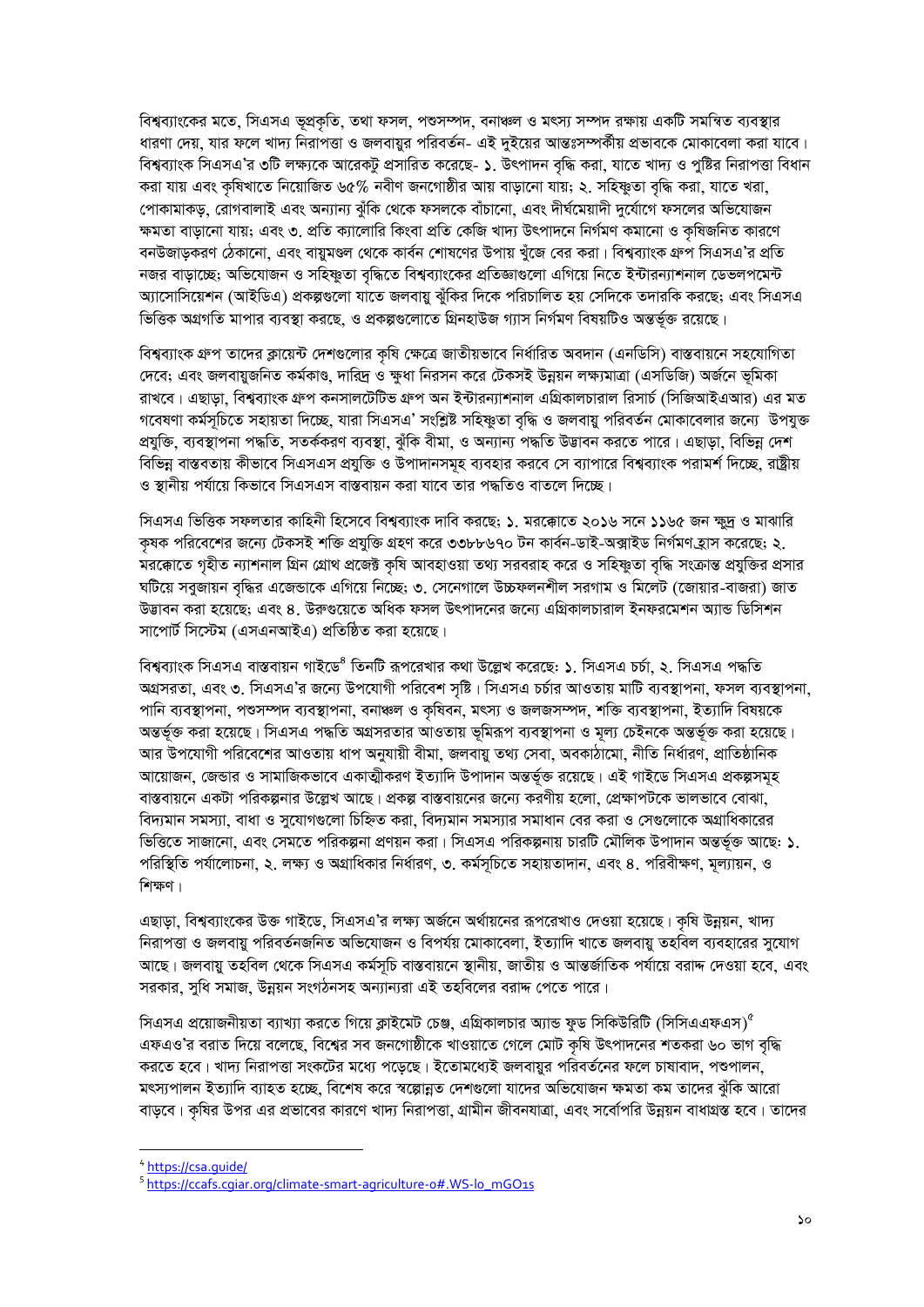দাবি, ভূমির পরিবর্তিত ব্যবহার থেকে নির্গমণকে হিসেবে আনলে বিশ্বের মোট গ্রিনহাউজ গ্যাস নির্গমণের এক-চতুর্থাংশ কৃষি থেকে আসে।

সন্থায়ী উন্নয়ন লক্ষ্য: কারিগরি, নীতি ও বিনিয়োগ শর্তের দিকে পরিবর্তন- সিএসএ'র দিকে যাত্রা  $5.9.$ 

২০১৫ সনে ১৯৩টি দেশ ২০৩০ সন নাগাদ সুস্থায়ী উন্নয়ন লক্ষ্য (এসডিজি) সনদ গ্রহণ করে। এই সনদে উল্লেখ করা হয়, সরকার, আন্তর্জাতিক সংস্থা ও সুধিসমাজ সমন্বিতভাবে কাজ করবে, এবং প্রাকৃতিক সম্পদের টেকসই ব্যবস্থাপনার মাধ্যমে ক্ষুধা ও দারিদ্র বিমোচন করবে (FAO, 2016)। কৃষিকে ঘিরে জলবায়ুর পরিবর্তনে যেসব কর্মসূচি হাতে নেওয়া হয়েছে সেগুলো হচ্ছে, সেচ ও খরা ব্যবস্থাপনা, জলবায়ু সহিষ্ণু কষি-বনায়ন ব্যবস্থা, টেকসই বন ও ভূমি ব্যবস্থাপনা, জলবায়ু সহিষ্ণু মৎস্য ব্যবস্থা, এন্টারিক মিথেনের ব্যবহার কমানো, জলবায়ু অভিযোজনে উন্নত পরিকল্পনা ও বাজেট বাস্তবায়ন ইত্যাদি। এসব কর্মসূচিতে সিএসএ, ইউএন-আরইডিডি, ইউএসএফসিসিসি প্রমুখ এজেন্ডাকে তুলে ধরা হয়েছে ও সেগুলোতে কাৱিগৱি সহায়তাৱও অঙ্গীকাৱ কৰা হয়েছে।

#### সিএসএ ফ্রেমওয়ার্কের (২০১৪) আওতায় অন্তর্ভূক্ত চর্চা  $1.7.$

২০১৪ সনে সিএসএ ফেময়ার্কের অভিযোজন ও প্রশোমন অংশে (FAO, 2014) উল্লেখ করা হয়েছে যে, সিএসএ চর্চার সুবিধা ও ব্যয় অনেকগুলো উপাদানের উপর নির্ভরশীল। সেগুলোর মধ্যে থেকে সম্পত্তির অধিকার ও ভূমি মালিকানাকে গুরুত্ব দেওয়া হয়েছে। এই ফ্রেমওয়ার্কে সংরক্ষণমূলক কৃষি, কৃষি-বনায়ন, মাটি ও পানির সংরক্ষণ, সেচ ও নিষ্কাশন, ইত্যাদি ক্ষেত্রে ব্যয় ও লাভের তুলনামূলক আলোচনা করা হয়েছে। ভূমি মালিকানা ও সিএসএ প্রয়োগের ক্ষেত্রে কৃষিতে বিনিয়োগের বিষয়টি প্রাধান্য পেয়েছে। উল্লেখ করা হয়েছে, বিনিয়োগ নিশ্চিত হলে কৃষি থেকে দীর্ঘমেয়াদী লাভ পাওয়া যাবে, ক্ষুদ্র কৃষক অর্থের যোগান বা ঋণ পেলে অনিরাপত্তায় ভুগবে না, কৃষকরা ইচ্ছেমত ভূমি হস্তান্তর করে বিনিয়োগ পেতে পারেন, এবং ভূমির মালিকানা ঠিক থাকলে বাহ্যিক বিনিয়োগ সহজতর হবে।

#### আধুনিক প্রযুক্তিনির্ভর উন্নয়নের বৈশিষ্ট্য 1.8.

আধুনিক প্রযুক্তিগুলো, বিশেষ করে যেগুলো ক্লাইমেট স্মার্ট (জলবায়ু সহিষ্ণু) হিসেবে বিবেচিত, সেগুলো ভূমির সমতা রক্ষা, ফসলের জাত পরিবর্তন, বিপর্যয় সহিষ্ণু ফসল ও জাত নির্ধারণ, ফসল বৈচিত্র্যকরণ এবং সেইসাথে ডাল জাতীয় ফসলের সংযোজন, আইসিটি ভিত্তিক আবহাওয়া বার্তা, এলাকা ভিত্তিক পুষ্টি ব্যবস্থাপনা, ডিরেক্ট সিডেড রাইস (সরাসরি ধানবীজ রোপন), ভূট্টা ও গমের জন্যে পরিমিত সারের ব্যবহারে পুষ্টি বিশেষজ্ঞ পরামর্শ, অল্টারনেট ওয়েটিং অ্যান্ড ড্রাইং (স্বল্পসেচে চাষ ব্যবস্থা), শস্যগাছের অবশিষ্টাংশ মাটিতে মিশিয়ে দেয়া, গ্রিনসিকার (শস্যের অবস্থা ও নাইট্রোজেনের প্রয়োজনীয়তা নির্ধারণ যন্ত্র) ইত্যাদি কাজে ব্যবহৃত হচ্ছে।<sup>৬</sup> ভারতের হরিয়ানায় ডিরেক্ট সিডেড রাইস, অল্টারনেট ওয়েটিং অ্যান্ড ড্রাইং প্রযুক্তি, মোবাইল ফোনে আইসিটি নির্ভর আবহাওয়া তথ্য, গ্রিনসিকার, নরমালাইজড ডিফারেন্স ভেজিটেশন ইনডেক্স, লিফ কালার চার্ট, ইত্যাদি প্রযুক্তি ব্যবহার করে গ্রামবাসী পানি, শ্রম, নাইট্রোজেন ইত্যাদির ব্যবহার নিয়ন্ত্রণে কৃষকরা সম্ভষ্ট বলে দাবি করা হয়েছে। আরো দাবি করা হচ্ছে, ক্লাইমেট স্মার্ট কৃষি চর্চা কৃষকদেরকে আবহাওয়াজনিত অনিশ্চয়তা থেকে বাঁচাতে পারে, এবং রাজ্য ইতোমধ্যেই বিকল্প শক্তি হিসেবে গড়ে ওঠা সিএসএ'কে কৃষি'র পরিকল্পনার মধ্যে নিয়ে এসেছে।

#### বিভিন্ন দেশে সিএসএ'র অভিজ্ঞতা 1.9.

দক্ষিণ এশিয়া জলবায়ুর পরিবর্তন ও জলবায়ু বিভিন্নতায় বিশেষভাবে ঝুঁকিপ্রবণ। অভিযোজন আর প্রশমনের ব্যবস্থা করা না গেলে জলবায়র পরিবর্তন আগামি দশকে এখানকার খাদ্য নিরাপত্তা ও সার্বিক উন্নয়নকে ব্যাপকভাবে প্রভাবিত করবে। সিজিআইএআর<sup>৭</sup> এর প্রতিবেদন অনুযায়ী, ভারতের হরিয়ানা রাজ্যে কেবল একটি নদী থাকলেও এখানে চাষাবাদের জন্যে খাল নেটওয়ার্ক তৈরি করা হয়েছে। এই রাজ্যেই শতকরা ৮৫ ভাগ জমি চাষাবাদের আওতায়। এখানকার কষকরা ক্রমেই বিপর্যয়ের মধ্যে পডছে; যেমন, সেখানে পানির স্তর নিম্নমুখি, পানি ব্যবহারে দক্ষতার অভাব, পুষ্টির অভাব, মাটির গুণ নষ্ট হয়েছে, এবং ফসলের উৎপাদন পডে যাচ্ছে। প্রতিবেদনে এখানকার কষককে শস্যগাছের অবশিষ্টাংশ পডিয়ে ফেলে জৈব উপাদান নষ্ট করা ও গ্রিনহাউজ গ্যাস উৎপাদনের জন্যে দায়ী করা হয়েছে, এবং সেই সাথে জলবায়ু বিভিন্নতা এসব ঝুঁকিকে আরো বাড়িয়ে দিয়েছে। তাপমাত্রা বৃদ্ধি পেলে এখানে গমের উৎপাদন শতকরা ৬-২৩ ভাগ পর্যন্ত কমে যেতে পারে, এবং

<sup>&</sup>lt;sup>6</sup>https://caspace.cajar.org/bitstream/handle/10568/42346/Climate Smart Village Harvana.pdf

<sup>&</sup>lt;sup>7</sup>https://cqspace.cqiar.org/bitstream/handle/10568/42346/Climate\_Smart\_Village\_Haryana.pdf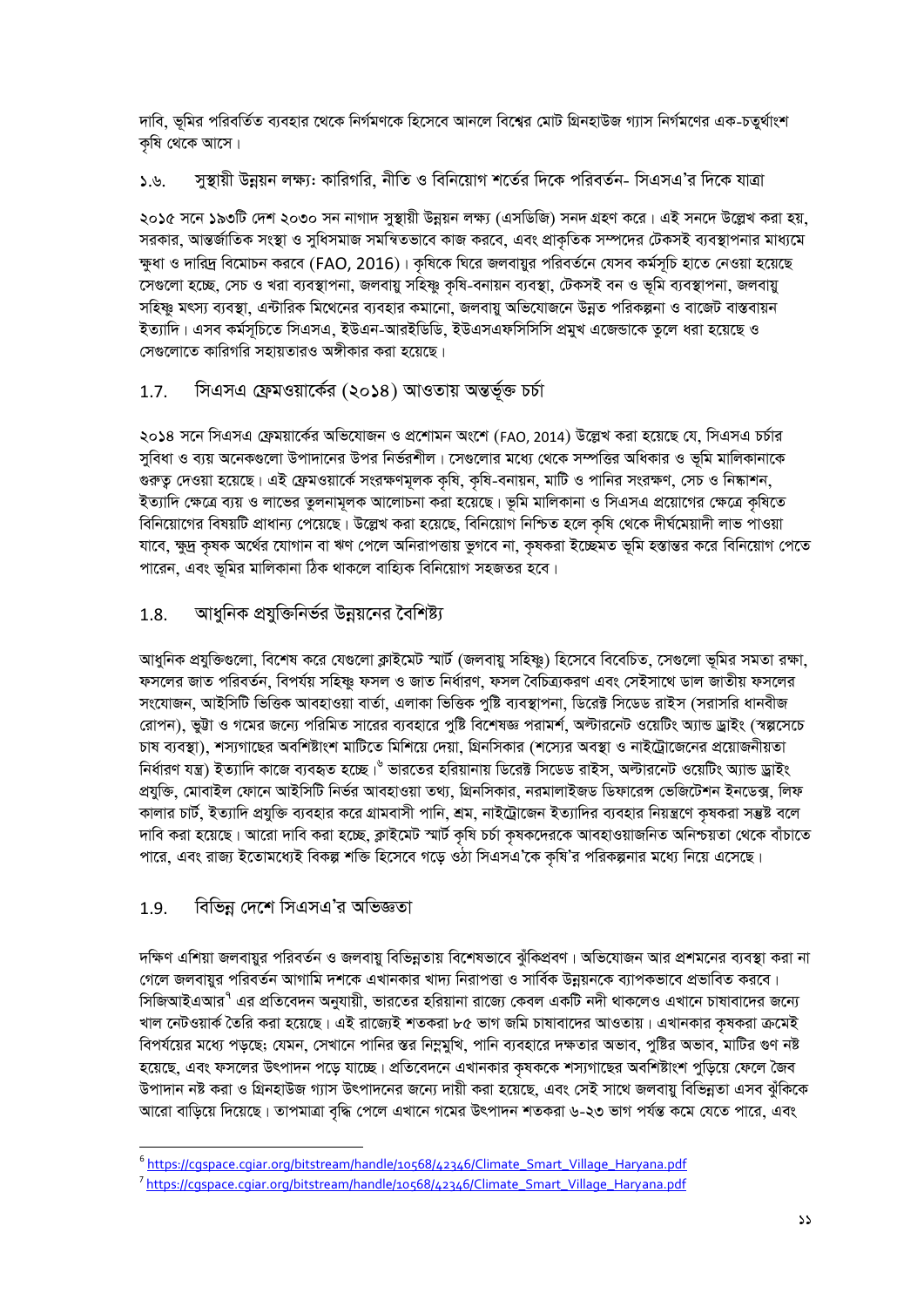পানির অভাব হলে অধিক সেচ নির্ভর ধানের উৎপাদনও ব্যাহত হবে। এ কারণে সরকার ইতোমধ্যেই অতিরিক্ত পানি নির্ভর ধানের পরিবর্তে ভূট্টা, ডাল ও স্বল্পপানির ফসল উৎপাদনে কৃষকদের উৎসাহিত করছে। গবাদি পশুর উপরও জলবায়ুর পরিবর্তনের প্রভাব পডছে- দধের উৎপাদন কমে যাচ্ছে। এ প্রেক্ষিতে ক্রাইমেট স্মার্ট ভিলেজ প্রকল্প নেওয়া হয়, যেখানে পানির স্মার্ট ব্যবহার (বৃষ্টির পানিধারণ, ভূমি সমতা রক্ষা, স্বল্পসেচ, বীজতলা উঁচুকরণ, ফসল বৈচিত্র্যকরণ, ধান চাষে ওয়েটিং অ্যান্ড ড্রাইং পদ্ধতি, সরাসরি বীজবপন), আবহাওয়া নির্ণয়ক স্মার্ট ব্যবস্থা (আইসিটি ভিত্তিক আবহাওয়া বার্তা, অগ্রগতি অনুযায়ী বীমা, বিপর্যয় সহিষ্ণু ফসল ও জাত), পৃষ্টি নির্ধারণে স্মার্ট ব্যবস্থা (পরিমিত সারের ব্যবহারে পুষ্টি বিশেষজ্ঞের পরামর্শ, গ্রিনসিকার ও লিফ কালার চার্ট, শস্যের অবশিষ্টাংশ ব্যবস্থাপনা, দই ফসলের মধ্যবর্তী ফসল), কার্বন ও শক্তির স্মার্ট ব্যবস্থাপনা (কর্ষণছাড়া, শস্যের অবশিষ্টাংশ ব্যবস্থাপনা, ডালশস্য), এবং জ্ঞানভিত্তিক কার্যাবলী (কষকের কাছ থেকে কৃষকের শেখা, ক্লাইমেট স্মার্ট এগ্রিকালচার বিষয়ে সক্ষমতা বৃদ্ধি, কমিউনিটি সিড ব্যাংক ও কো-অপারেটিভ তৈরি)। প্রতিবেদনটিতে দাবি করা হচ্ছে, এসব ব্যবস্থা জলবায় সংক্রান্ত বৈরিতা থেকে বাঁচতে কমিউনিটির সহিষ্ণতা বদ্ধি করে, এবং খামারিদের খাদ্য ও জীবিকার নিরাপত্তা দেয়। ২০১১ সনে দক্ষিণ এশিয়ার প্রথম ক্লাইমেট স্মার্ট ভিলেজ কর্মসচি শুরু হয় ভারতের হরিয়ানা ও বিহার রাজ্যে, এবং নেপালের রুপনদেহি'তে।

সিজিআইএআর'র প্রতিবেদনে<sup>৮</sup> উল্লেখ করা হয়েছে, ক্লাইমেট স্মার্ট ভিলেজ এমন জায়গা যেখানে জাতীয় ও আন্তর্জাতিক সংস্থা, কৃষক সংগঠন, স্থানীয় সরকার নেতৃবৃন্দ, বেসরকারি সংস্থা এবং নীতি নির্ধারকগণ একত্রিতভাবে নির্ধারণ করে যে, কোন ধরনের সিএসআর কর্মসূচি গ্রামে জলবায়ু ও কষি বিপর্যয় রোধে উপযুক্ত হবে। স্থানীয় জ্ঞান ও চর্চার সাথে তাল মিলিয়ে সিএসএ'কে গ্রাম উন্নয়ন পরিকল্পনায় নিয়ে আসা হয়, যেখানে স্থানীয় সংগঠনগুলোও অন্তর্ভুক্ত থাকে।

হরিয়ানার কারনাল জেলায় বেশ কিছু পরীক্ষামূলক প্রকল্প বাস্তবায়ন করা হচ্ছে। জাতীয় গুরুতুপূর্ণ গবেষণা সংগঠন, যেমন, সেন্ট্রাল সয়েল স্যালিনিটি রিসার্চ ইনস্টিটিউট (সিএসএসআরআই), ন্যাশনাল ডেইরি রিসার্চ ইনস্টিটিউট (এনডিআরআই), ডিরেক্টরেট অব হুইট রিসার্চ (ডিডব্লিউআর), ও রিজিওনাল স্টেশন অব সিসিএস হরিয়ানা এগ্রিকালচারাল ইউনিভার্সিটি এসব কর্মসূচির সাথে সংশ্লিষ্ট। এসব প্রতিষ্ঠান ন্যাশনাল ইনিশিয়েটিভ অন ক্লাইমেট রেজিলিয়েন্ট এগ্রিকালচার (এনআইসিআরএ)'র সহযোগিতায় সিসিএএফএস-সিআইএমএমওয়াইটি'র নিবীড় অংশীদার হিসেবে ক্লাইমেট স্মার্ট ভিলেজ কর্মসচি বাস্তবায়ন করছে। কারনাল জেলার ২৭টি গ্রামে ক্রাইমেট স্মার্ট ভিলেজ প্রকল্প বাস্তবায়িত হচ্ছে।

সিএসএ'র চর্চা ও প্রযুক্তি নির্বাচনের আগে কারনাল জেলার ৮টি গ্রামে সিসিএএফএস কর্তৃক বেজলাইন হাউজহোল্ড লেভেল সার্ভে পরিচালনা করা হয়, তার ভিত্তিতে ক্লাইমেট স্মার্ট চর্চা আর প্রযুক্তি ব্যবহারের জন্যে কষকদের শ্রেণিবিন্যাস করা হয়। কষকদের বিন্যাস অনুযায়ী কমিউনিটি'র জন্যে ক্রাইমেট স্মার্ট প্রকল্প নির্ধারণে গবেষক ও স্থানীয় পরিকল্পনাবিদ মিলে কমিউনিটির সাথে পরামর্শ সভার আয়োজন করা হয়। একই সময়ে কষকরা কোনগুলোকে অগ্রাধিকার দেয় ও কোন কোন ক্রাইমেট স্মার্ট প্রযক্তির জন্যে খরচ করতে রাজি আছে সেগুলোও যাচাই করা হয়। এখানে খাদ্য নিরাপত্তা, জলবায় ঝঁকি ব্যবস্থাপনা, অভিযোজন, ও প্রশমনের মানদণ্ডে কোন কোন প্রযুক্তি বেশি কার্যকর সেগুলো যাচাই করা হয়। ক্লাইমেট ভিলেজ প্রযুক্তিগুলো আগেই উল্লেখ করা হয়েছে। সেখানে গৃহীত প্রযুক্তিগুলোর মধ্যে রয়েছে, ভূমি সমতা রক্ষা, ফসলের জাত পরিবর্তন, বিপর্যয় সহিষ্ণু ফসল ও জাত নির্ধারণ, ফসল বৈচিত্র্যকরণ এবং সেইসাথে ডাল জাতীয় শস্যের সংযোজন, আইসিটি ভিত্তিক আবহাওয়া বার্তা, এলাকা ভিত্তিক পৃষ্টি ব্যবস্থাপনা, ডিরেক্ট সিডেড রাইস, ভট্টা ও গমের জন্যে পরিমিত সারের ব্যবহারে পুষ্টি বিশেষজ্ঞ পরামর্শ, অল্টারনেট ওয়েটিং অ্যান্ড ড্রাইং, শস্যগাছের অবশিষ্টাংশ মাটিতে মিশিয়ে দেয়া, গ্রিনসিকার (শস্যের অবস্থা ও নাইট্রোজেনের প্রয়োজনীয়তা নির্ধারণ যন্ত্র)।

## ২. প্রযুক্তিগত পরিবর্তন

২.১. কৃষিতে সিনথেটিক বায়োলজি ও তার প্রভাব

১৯৮৭ সনের ওয়ার্ল্ড কমিশন অন এনভায়রনমেন্ট অ্যান্ড ডেভলপমেন্টে উল্লেখ করা হয়েছে, অর্থনৈতিক প্রবৃদ্ধি মানুষের জীবনযাত্রায় উন্নতি বয়ে এনেছে, তবে, কখনো কখনো এসব উন্নতি বিশ্বব্যাপী দীর্ঘমেয়াদী সমূহ ক্ষতির কারণ। এসব উন্নতির অনেকটাই এসেছে কাঁচামাল, শক্তি, রাসায়নিক উপাদান ও সিনথেটিকের যথেচ্ছ ব্যবহারের মাধ্যমে, যার ফলে সৃষ্টি হয়েছে ব্যাপক পরিবেশ দূষণ। আর এই দূষণকে যথার্থভাবে হিসেবের মধ্যে আনা হয়নি। ভবিষ্যতে এই প্রবণতা পরিবেশকে প্রভাবিত করবে (Butlin, 1989)।

<sup>&</sup>lt;sup>8</sup>https://cqspace.cqiar.orq/bitstream/handle/10568/42346/Climate\_Smart\_Village\_Haryana.pdf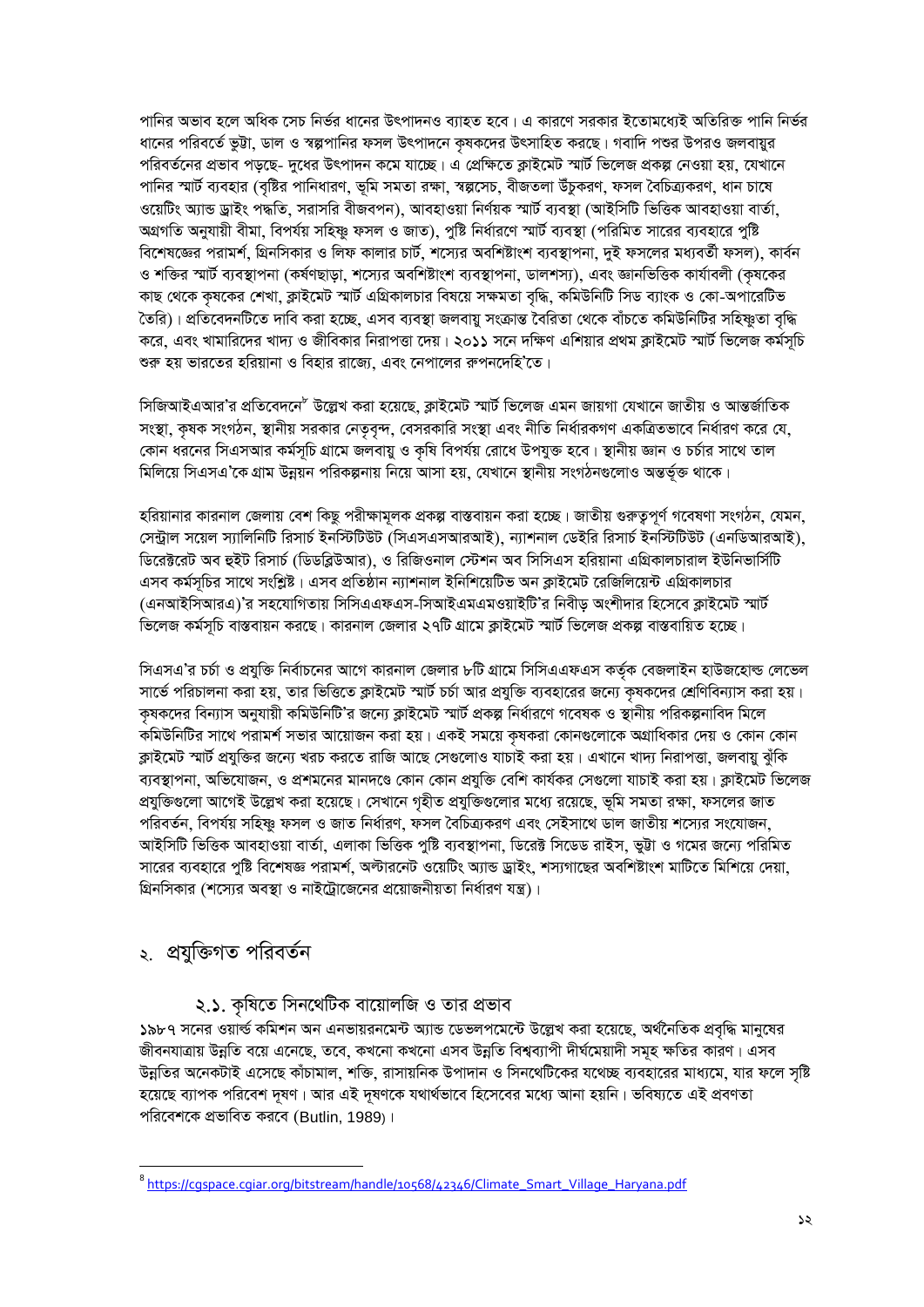### ২.২. ক্রমাগতভাবে কৃষকের বিপজ্জনক কীটনাশকের উপর নির্ভরশীলতা

পরিবর্তিত পরিস্থিতি ও দাবির প্রেক্ষিতে কৃষিক্ষেত্রে অভূতপূর্বভাবে প্রযুক্তির প্রবেশ ঘটেছে। সমাধান হিসেবে ফসলের উচ্চ ফলনশীল জাত, জেনেটিক্যালি মোডিফাইড অৰ্গানিজম, ও সিনথেটিক বায়োলজিকে ব্যবহার করা হচ্ছে। জেনেটিক ইঞ্জিনিয়ারিং বলতে, একটা জীবদেহ থেকে জ্বিনগত উপাদান কেটে অন্য জীবদেহে সংযোজন করা। সিনথেটিক বায়োলজি মলত মেকানিক্যাল ও ইলেকট্রনিক ইঞ্জিনিয়ারিংয়ের মডেলের উপর ভিত্তি করে জীবদেহের আদর্শ ও নবায়নযোগ্য উপাদানগুলো পুনঃস্থাপন করাকে বোঝায়। ডিএনএ সিনথেসিস ও জিনোম এডিটিংয়ের মূল্যহ্রাস, পুনঃস্থাপনের মত টুলস, ও কম্পিউটার প্রযুক্তির সহজলভ্যতার কারণে সিনথেটিক বায়োলজির প্রসার ঘটছে। যদিও প্লান্ট জিনোম ও প্রোটিন নেটওয়ার্কের ক্ষেত্রে ব্যাপক জটিলতা রয়েছে, তা সত্তেও সিনথেটিক জীববিজ্ঞানীরা নতুন নতুন গবেষণা করছে, গাছের পূর্বনির্ধারিত পরিবর্তন ও বৈশিষ্ট্য নিয়ে কাজ করছে, এবং নতুন নতুন উদ্ভাবন করছে। এসব গবেষণা মানব কল্যাণে ব্যবহৃত হচ্ছে, এবং এণ্ডলো পরিবর্তিত জলবায়ুর প্রেক্ষিতে শস্য উৎপাদনেও সমূহ ভূমিকা রাখছে (ETC & HBF, 2015)। তবে, এটা অনস্বীকার্য যে, এসব প্রযুক্তিগত পরিবর্তন ও প্রয়োগের ফলে পরিবেশে অনির্ধারিত ও অদশ্য অনেক রকম প্রভাব পডতে পারে।

প্রযুক্তির ব্যবহার করে কৃত্রিমভাবে উদ্ভিদদেহে সালোকসংশ্লেষণের মাত্রা বাড়ানো-কমানো হচ্ছে, উদ্ভিদের বৈশিষ্ট্য পুনঃলিখন হচ্ছে, অনুজীবকে পরিবর্তন করা হচ্ছে, ভাইরাস-ব্যাকটেরিয়ার নিয়ন্ত্রণের মাধ্যমে উদ্ভিদদেহে নতুন অনুজীবের সংযোজন ঘটানো, কৃত্রিমভাবে নাইট্রোজেনের মাত্রা নিয়ন্ত্রণ করা হচ্ছে। প্রযুক্তিনির্ভর ফসলের জাতের উৎপাদনে ব্যাপক রাসায়নিক সার, কীটনাশক ও অন্যান্য উপাদান ব্যবহার করতে হচ্ছে। আবার, এক কীটের দমন করতে গিয়ে অনকাঙ্গিত অন্যান্য কীট ও বালাইয়ের প্রকট বাডছে।

## ৩ বিতর্ক:

#### মিথেনের উৎপাদন বনাম নাইট্রাস অক্সাইডের উৎপাদন ও ব্যবহার  $3.1.$

প্রাকৃতিক চাষাবাদ পদ্ধতিতে মিথেন গ্যাস উৎপাদিত হয় বলে একে বায়ুমণ্ডলের দূষণের জন্যে দায়ী করা হয়। অথচ, শিল্পভিত্তিক কৃষি উৎপাদন ও সার-কীটনাশকের উৎপাদন থেকে যে নাইট্রাস অক্সাইড উৎপাদিত হয় তা কার্বন ডাই অক্সাইড থেকে প্রায় ৩০০ গুণ বেশি ক্ষতিকর।<sup>৯</sup> নাইট্রাস অক্সাইড প্রায় শত বছর ধরে বায়ু মন্ডলে মিশে থাকে। আর এই গ্যাস ওজন স্তরকেও ক্ষতিগ্রস্ত করে থাকে।

#### সিনথেটিক সার বনাম জৈব সার  $3.2.$

যদিও গাছের দ্রুত বৃদ্ধি ও ফসলের জন্যে সিনথেটিক/রাসায়নিক সার ব্যবহার করা হচ্ছে; কিন্তু এটি ফসল, মাটি, ও পরিবেশের ক্ষেত্রে সমূহ ক্ষতি সাধন করে থাকে।<sup>১০</sup> সিনথেটিক সার মাটিতে অতিরিক্ত পুষ্টি সরবরাহ করে, মাটির জৈব উপাদান ক্ষতিগ্রস্ত করে, মাটির তাপমাত্রার সাথে অনেক সময় সামঞ্জস্যপূর্ণ হয় না, এবং মাটির স্বাস্থ্য নষ্ট করে প্রতিবেশে দূষণ ঘটায় ও ক্ষতি সাধন করে। সিনথেটিক উপাদান সহজে মাটির সাথে মিশে যায় না, বরং এর ক্ষতিকর উপাদান দীর্ঘ সময় মাটিতে অবস্থান করে মাটির স্বাস্থ্যের দীর্ঘমেয়াদী ব্যাঘাত ঘটায়। জৈব সার যেমন গাছের প্রয়োজন অনুযায়ী পুষ্টি উপাদন সরবরাহ করে ও মাটির স্বাস্থ্য রক্ষা করে, সিনথেটিক সার তেমনটি নয়। সিনথেটিক সারের প্রয়োগ ও ব্যবহারের তারতম্যের কারণে ফসল পুডে যেতে পারে ও নষ্ট হতে পারে।

#### শিল্পভিত্তিক গবাদি পশুর উৎপাদন বনাম মুক্ত চরাচর  $3.3.$

শিল্পায়িত মাংস উৎপাদন মাটি, জীববৈচিত্র্য ও জলবায়ুর উপর বিরাট প্রভাব ফেলে। প্রতি বছর লক্ষ লক্ষ টন মাংস ভক্ষণ করা হয়, বিশেষ করে শিল্পোন্নত দেশগুলোতে। মানুষের খাবার হিসেবে ব্যবহৃত গবাদি পশু, শুকর আর মুরগির জন্যেও

<sup>&</sup>lt;sup>9</sup> http://theconversation.com/meet-n2o-the-greenhouse-gas-300-times-worse-than-co2-35204

<sup>&</sup>lt;sup>10</sup> http://www.milorganite.com/lawn-care/organic-lawn-care/organic-vs-synthetic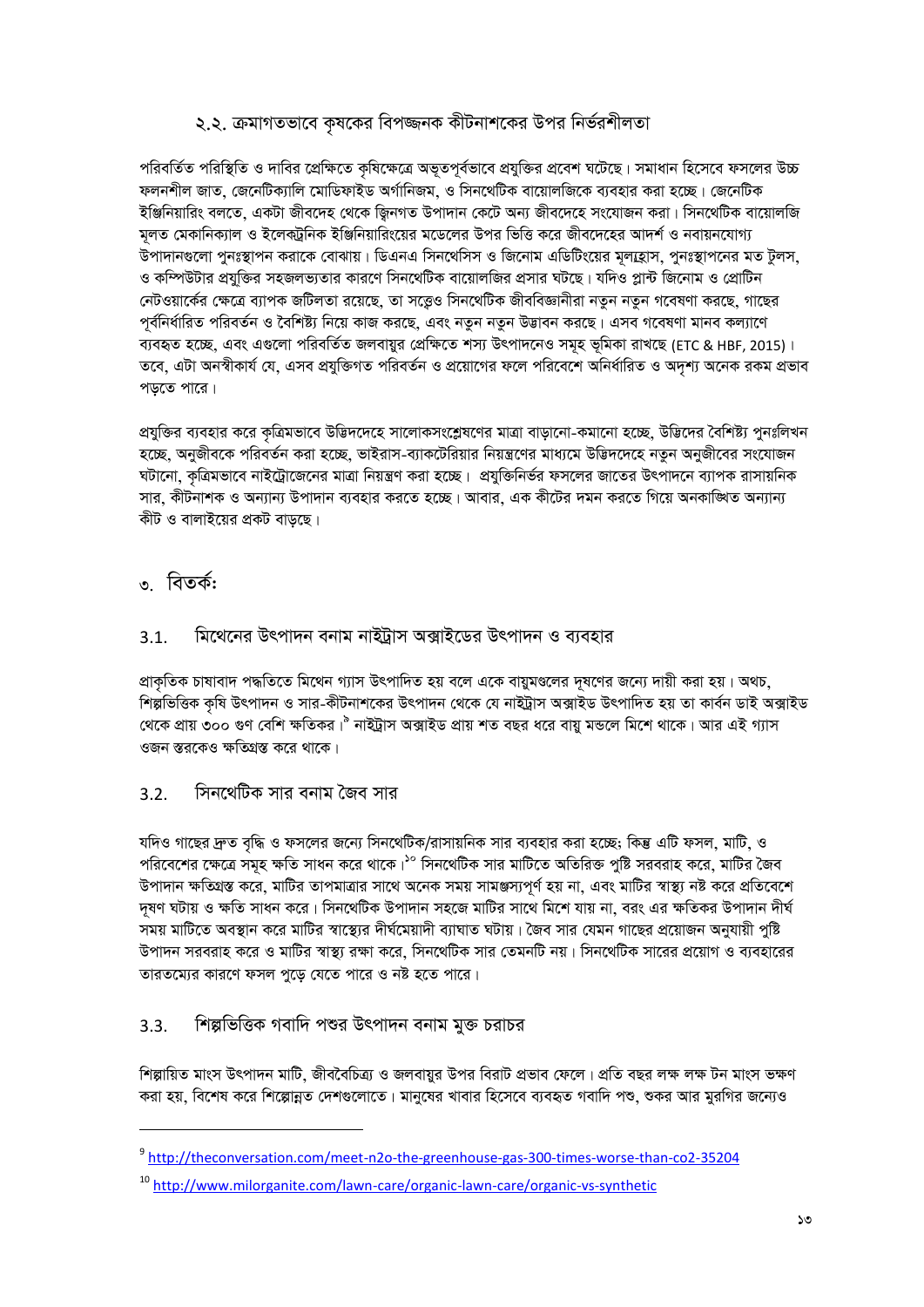খাবারের প্রয়োজন। এসব পশু-পাখির জন্যে সয়াসহ নানা ধরনের ফসল ফলানো হয় জিএমও-মনোকালচার পদ্ধতিতে, যাতে প্রচুর সার আর কীটনাশকের দরকার পড়ে। এফএও'র হিসেবে, বিশ্বের চারভাগের তিনভাগ চাষ্যযোগ্য জমিতে প্রত্যক্ষ বা পরোক্ষভাবে খাদ্যফসলের উৎপাদন হয়। এতে একদিকে যেমন বন উজাড হয়, অন্যদিকে মাটির গুণ নষ্ট হয়। ব্যাপক চাষে সার ও কীটনাশকের ব্যবহারের পাশাপাশি জলবায়র উপর প্রভাব বিস্তারকারী নির্গমণও ঘটে থাকে।

#### কাৰ্বন মাৰ্কেটের দিকে ঝোঁক  $3.4.$

কর্পোরেট প্রতিষ্ঠানগুলো ও তাদের সাহায্যপুষ্ট দেশীয় সরকার ও প্রতিষ্ঠানসমূহ কৃষি ও মাটিকে কার্বন সিঙ্ক হিসেবে বিবেচনা করছে। এর ফলে কর্পোরেশনগুলো নির্গমণ রোধ আর জলবায়ু পরিবর্তনের প্রভাবকে ব্যবসায়ের উপাদান হিসেবে দেখছে। আসলে এ ধরনের পদক্ষেপ খাদ্যের সার্বভৌমত বাড়ানো, জলবায়ুর পরিবর্তনে অভিযোজন বাড়ানো, কিংবা এর মূল কারণ উদ্ঘাটনে সাহায্য করবে না।

সিএসএ বনাম ক্ষুদ্র কৃষকের জীবন-জীবিকা, ঐতিহ্যগত শস্য জাতের স্থলে জিএম ফসল,  $3.5.$ কৰ্পোৱেট স্বাৰ্থে ভূমিদখল

কৃষকদের এখন উৎসাহিত করা হচ্ছে, কৃষি উপকরণ কেনার জন্যে। বীজ, সার, কীটনাশক, আগাছানাশক, ট্র্যাক্টর, সবকিছু এখন আধুনিক কৃষি ব্যবস্থার উপকরণ হিসেবে কৃষককে কিনতে হচ্ছে। আগে এগুলো সফল কৃষির জন্যে বিবেচিত হতো না। মানুষের চাষাবাদের সাথে পরিবেশের উপর প্রভাব সবসময়ই আছে। তবে, বন উজাড় করে, পীট পরিস্কার করে চাষাবাদ ও গবাদিপশু পালনের ব্যবস্থা করা হয়েছে। এসব পরিবর্তনের ফলে কার্বন অবমুক্ত হয়ে বায়ুমণ্ডলে যুক্ত হয়েছে। তথাকথিত সবুজ বিপ্লব সারা বিশ্বেই বেড়েছে, বিশেষ করে ইউরোপ ও আমেরিকা। এশিয়া ও আফ্রিকার দেশগুলোও পিছিয়ে নেই। মালাওয়ি'তে বহু বছর ধরে সরকার কৃষিতে সারের ভর্তুকি দেয়, যার ফলে ক্ষুদ্র কৃষকরা সার কেনায় ও প্রয়োগে অভ্যস্ত হয়ে পড়েছে, এবং এটাকে স্বাভাবিক চর্চা হিসেবে নিয়েছে। এগুলোকে ফসলের উৎপাদন বৃদ্ধি ও দক্ষতা বৃদ্ধির জন্যে নেওয়া হয়েছিল। কিন্তু এখন তারা এগুলোর ক্ষতিকর প্রভাব দেখতে পাচ্ছে। চাষাবাদ এখন আর তাদের নিয়ন্ত্রণে থাকছে না, এবং তাদেরকে বলা হচ্ছে, তাদের প্রাকৃতিক সম্পদ চাষাবাদের জন্যে যথেষ্ট না। যেখানে কৃষি কেবল তাদের জীবন-জীবিকার প্রশ্ন ছিল না, এটি তাদের জীবন ধারা ছিল, সেখানে তারা ধীরে ধীরে বাণিজ্যিক কৃষিতে ঝুঁকছে। তাদেরকে বাণিজ্য নির্ভর কৃষির দিকে ঝুঁকতে বাধ্য করা হচ্ছে। মনোকালচারের (কোন নির্দিষ্ট জায়গায় বারবার একই ফসলের চাষ) মাধ্যমে তাদের ভূমিগুলো আগের অবস্থায় থাকছে না। ফলে, ঐতিহ্যগত চাষাবাদ পদ্ধতির পরিবর্তে তাদেরকে কর্পোরেট প্রতিষ্ঠান প্রদত্ত কৃষি উপকরণ এবং তাদেরই নির্ধারিত কৃষি ব্যবস্থায় বেঁধে ফেলা হচ্ছে।

সংরক্ষণশীল কৃষি (যান্ত্রিক উপায়ে মাটির ন্যুনতম ক্ষতি, মাটিকে স্থায়ীভাবে জৈব উপাদানে ঢেকে  $3.6.$ রাখা, শস্যের বহুমুখীকরণ ইত্যাদি) থেকে সরে যাওয়া

সংরক্ষণশীল কৃষিতে ৩টি মৌলিক নীতির উল্লেখ আছে; ১. ন্যুনতম মাটির ক্ষতি, ২. মাটিতে স্থায়ী আবরণ, ও ৩. শস্যের আবর্তন (FAO, 2014)। সংরক্ষণশীল কৃষি চর্চার মধ্যে দিয়ে কৃষকরা মাটির উর্বরতা ঠিক রাখবে, ভূমিক্ষয় রোধ করবে, মাটির শোষণ ক্ষমতা বজায় রাখবে, পানি ধারণ ক্ষমতা ঠিক রেখে খরার প্রভাব দূর করবে বা কমাবে। কিন্তু, ভয়ের ব্যাপার হলো, সিএসএ'র লক্ষ্য পূরণ, তথা কৃষিজমি থেকে অধিক উৎপাদন ও কৃষকের আয় বৃদ্ধি করতে হলে উন্নত প্রযুক্তি ও যন্ত্রের ব্যবহার করতে হবে, অধিক হারে বিনিয়োগ করতে হবে, ও অর্থকরী ফসলের উৎপাদন বৃদ্ধি করতে হবে। আর এই লক্ষ্য পূরণের জন্যে ব্যবসায় প্রতিষ্ঠান ও সংস্থাগুলো বাণিজ্য নির্ভর প্রযুক্তি সম্প্রসারণ, সার-বীজের অধিক উৎপাদন ও প্রয়োগ, কীটনাশক-বালাইনাশকের প্রসার ঘটাবে।

৩.৭. ত্রিমুখী জয়- ধারণা ও কৌশল

শুরু থেকেই এফএও'র দলিলে সিএসএ'র ফলে তিন দিক থেকে সমন্বিত সাফল্যের উল্লেখ করা হচ্ছে: ১. কৃষির উৎপাদন ও আয় বৃদ্ধি, ২. জলবায়ু পরিবর্তনের প্রভাব মোকাবেলায় অভিযোজন ও সহিষ্ণুতা সৃষ্টি, ও ৩. যতদূর সম্ভব গ্রিনহাউজ গ্যাসের নির্গমণ কমানো/দূর করা (FAO, 2010, 2013, 2015)। বলা হচ্ছে, সিএসএ একটি সমন্বিত কৌশল যা দ্বারা খাদ্য অনিরাপত্তা ও জলবায়ুর পরবর্তন যুগপৎভাবে মোকাবেলা করা যায়। সিএসএ'র লক্ষ্যগুলো আগেই বর্ণিত হয়েছে।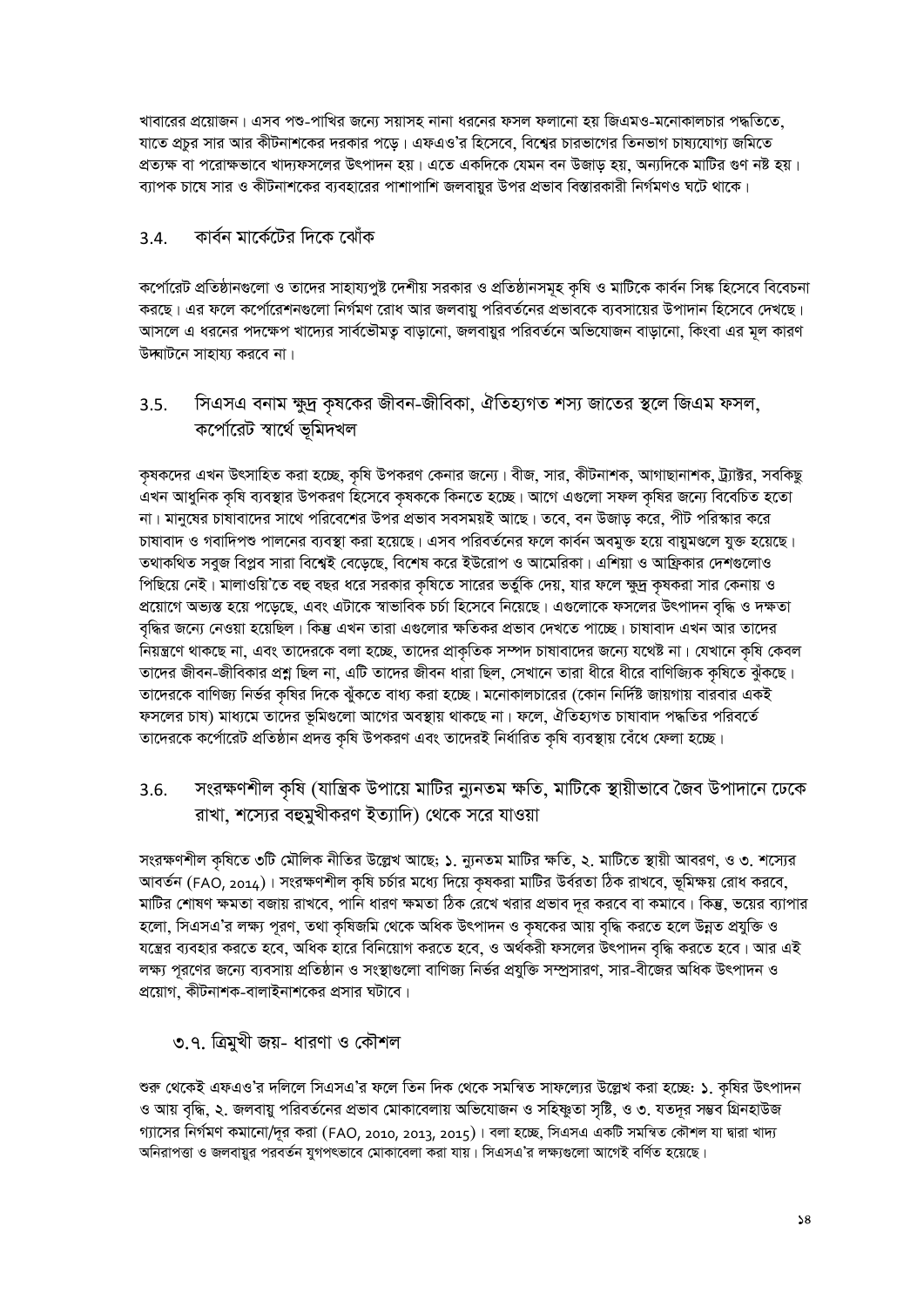জলবায়ুর ঝুঁকি আগের চেয়ে অনেক বেশি বৃদ্ধি পাচ্ছে সেটা সিএসএ'তে বিবেচনায় আনা হচ্ছে। সেই সাথে সিএসএ আরো দৃষ্টি দিচ্ছে কৃষি প্রযুক্তি ও কৌশলের উন্নতি সাধনে, যাতে খাদ্য অনিরাপত্তা ও দারিদ্রের মধ্যে থাকা জনগোষ্ঠীর জীবনযাত্রাতে সহায়তা দেওয়া যায়, এবং শস্যের ক্ষতি মোকাবেলা করা যায়। সিএসএ কৌশলের মধ্যে আছে, জলবায়ু ঝুঁকি ব্যবস্থাপনায় বিনিয়োগ করা, কৃষি খাতে অভিযোজনের পর্যায়গুলো বোঝা ও অনুরূপ পরিকল্পনা করা, যাতে নতুন নতুন চাষ পদ্ধতি আবিষ্কার করা যায়, এবং জীবিকার উপায় বের করা যায়, এবং গ্রিনহাউজ গ্যাস নির্গমণ রোধের সুযোগ খুঁজে বের করা যায়।

সিএসএ কেবল কৃষিখামার নয়, এর বাইরেও কর্মপদ্ধতির কথা বলে; যার মধ্যে প্রযুক্তি, নীতি, প্রতিষ্ঠান ও বিনিয়োগ সংশ্লিষ্ট। কতগুলো উপাদান যেগুলো সিএসএস কৌশলের আওতায় সমন্বিতভাবে প্রয়োগ করা, সেগুলো হলো:

- ১. কৃষি খামার, ফসল, পশুসম্পদ, জলজসম্পদ, মৎস্যসম্পদের এমনভাবে ব্যবস্থাপনা করা যাতে স্বল্প সম্পদ ব্যবহার করে বেশি উৎপাদন করা যায়, এবং সম্পদের সহিষ্ণুতা বৃদ্ধি করা যায়।
- ২. এমনভাবে ভূমিরূপের ব্যবস্থাপনা করা যাতে প্রতিবেশ সংরক্ষণ করে সম্পদের (উৎপাদন) দক্ষতা ও সহিষ্ণুতা বাডানো যায়।
- ৩. কৃষক ও খামার ব্যবস্থাপকের জন্যে বিভিন্ন সেবা প্রসারিত করা যাতে তারা উৎপাদন ব্যবস্থায় প্রয়োজনীয় পরিবর্তন নিয়ে আসতে পারে।

সরকার এবং উন্নয়ন অংশীদার সিএসএ বাস্তবায়নে ও সিএসএ'র জন্যে কাঙ্গিত বুনিয়াদ সৃষ্টিতে কৃষি পদ্ধতি, ভূমিরূপ ও খাদ্য পদ্ধতি ঘিরে কতকগুলো পদক্ষেপ নেবে। সিএসএ কৌশলে চারটি বড় পদক্ষেপকে চিহ্নিত করা হয়েছে:

- ১. খাদ্য নিরাপত্তার স্বার্থে কৃষিতে উৎপাদন বৃদ্ধিতে বৈজ্ঞানিক ভিত্তি ও মূল্যায়ন মানদণ্ড প্রসারিত করা, এবং এগুলোকে সমন্বিত করে কৃষির সহিষ্ণুতা বৃদ্ধি ও বিপর্যয় মোকাবেলা করা;
- ২. সিএসএস বাস্তবায়নে উপযোগী নীতি ও জনমত সৃষ্টি করা;
- ৩. কৃষকের প্রান্ত থেকে জলবায়ুর পরিবর্তন মোকাবেলা এবং প্রেক্ষাপট বিচার করে উপযুক্ত কৃষি চর্চার পরিবেশ তৈরি করার জন্যে জাতীয় ও স্থানীয় প্রতিষ্ঠানগুলোকে শক্তিশালী করা;
- ৪. কৃষি ও জলবায়ু পরিবর্তনকে সমন্বিত করে কর্মসূচি বাস্তবায়নে অর্থ বরাদ্দের সুযোগ বাড়ানো।
- সিএসএ বাস্তবায়নে কারা ভূমিকা নিচ্ছে?  $\mathcal{O}.b$ .

ক্লাইমেট স্মার্ট এগ্রিকালচার নিয়ে যারা মাথা ঘামাচ্ছে তাদের মধ্যে একদিকে যেমন আছে আন্তর্জাতিক কৃষি গবেষণা প্রতিষ্ঠান সিজিআইএআর কনসোর্টিয়াম, যারা তাপ সহিষ্ণু ফসলের জাত উদ্ভাবন করেছে, অন্যদিকে আছে একজন কৃষক যিনি জিপিএস এর সাহায্যে তার বীজ ও মাটি পরীক্ষা করতে পারেন। কিন্তু, মাথা ব্যথার কারণ হচ্ছে, একদিকে একজন কৃষক যখন প্রতিবেশগত/প্রাকৃতিক কৃষির কথা ভুলে তার হাতে তুলে দেওয়া জাত নিয়েই ব্যস্ত থাকছে ও পরীক্ষা-নিরীক্ষায় সহযোগিতা দিচ্ছে, অন্যদিকে বড় বড় শিল্প প্রতিষ্ঠান সিএসএ'র লেবেল নিয়ে সামনে এগোচ্ছে।

বিশ্বের শীর্ষ বীজ উৎপাদক মনসান্টো এবং বৃহত্তম সার উৎপাদক ইয়ারা ক্লাইমেট স্মার্ট এগ্রিকালচার ওয়ার্কিং গ্রুপের সাথে যোগ দিয়েছে, যাদের লক্ষ্য হচ্ছে, ২০৩০ সালের মধ্যে বিশ্বে খাদ্য উৎপাদনকে দ্বিগুণ করা ও এগ্রিকালচার গ্রিন হাউজ গ্যাস নির্গমণ অর্ধেকে নামিয়ে আনা। এসব ব্যবসা প্রতিষ্ঠান প্রচার করছে, সাসটেইনেবল ইনটেনসিফেকেশন, অৰ্থাৎ ছোট জায়গায় বেশি ফসল ফলানো। তাদের যুক্তি হচ্ছে, স্বল্প পরিসরে অধিক ফসল ফলালে বন কেটে ফেলার প্রয়োজনীয়তা কমে যাবে, এবং এতে গ্রিন হাউজ নির্গমণের মাত্রা কমে আসবে। সংশ্লিষ্ট প্রতিটি কোম্পানি স্বল্প পরিসরে অধিক ফসল ফলানোর জন্যে নিজস্ব টুল ব্যবহার করছে; যেমন, সিএসএ ওয়ার্কিং গ্রুপের কো-চেয়ার মনসান্টো খরা সহিষ্ণু বীজ উৎপাদন করে ক্লাইমেট স্মার্ট এগ্রিকালচারে অবদান রাখার কথা বলছে। ইন্টারগভার্নমেন্টাল প্যানেল অন ক্লাইমেট চেঞ্জ এর প্রতিবেদন অনুযায়ী কৃষি থেকে বিশ্বব্যাপী যে গ্রিনহাউজ গ্যাস নির্গমণ হয় তার ১২-১৪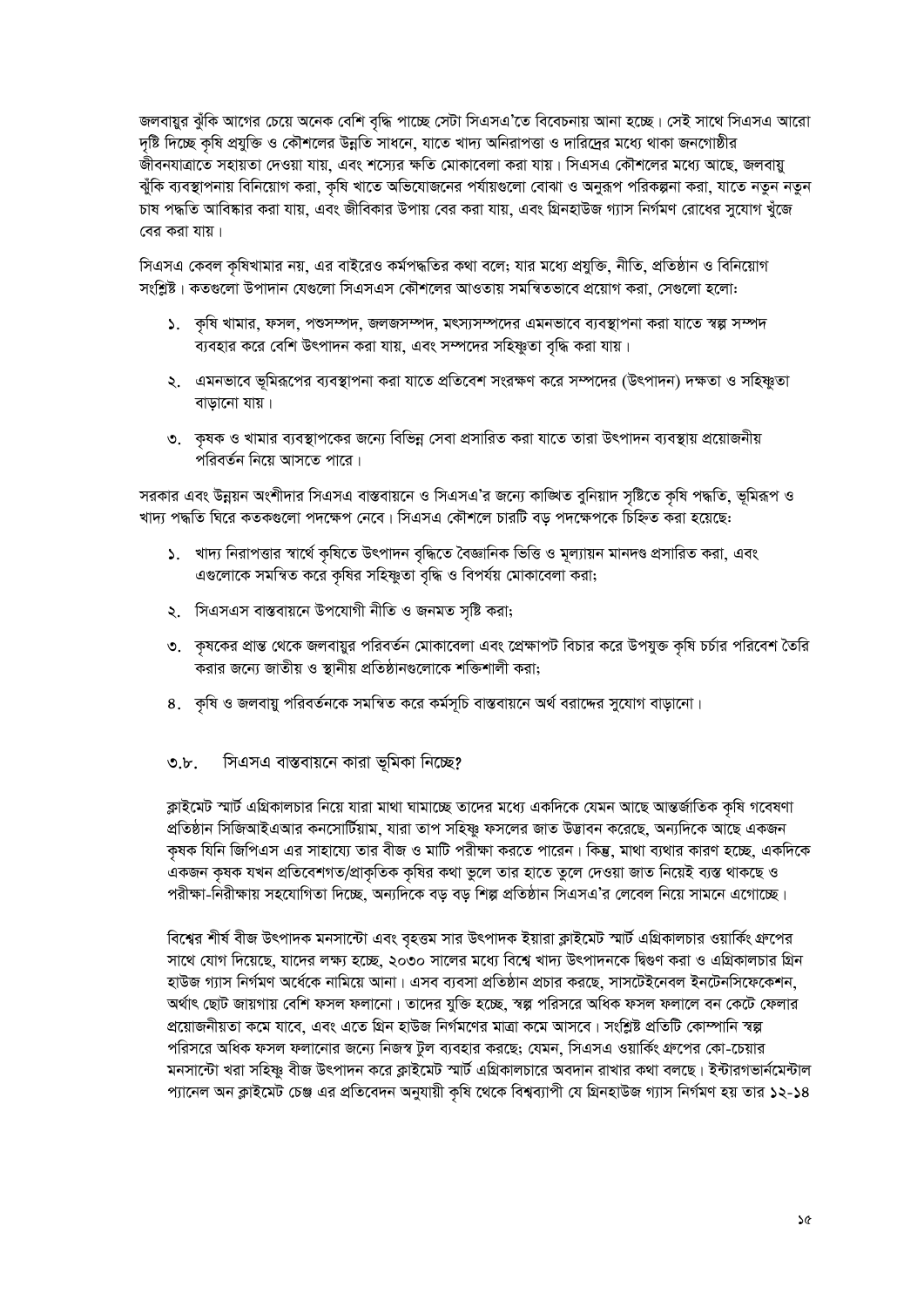ভাগ সৃষ্টি হয় সার থেকে। ইউকে ভিত্তিক গ্লোবাল জাস্টিস নাও<sup>১১</sup> প্রকাশ করেছে যে, দেশ হিসেবে নরওয়ে যতটা গ্রিনহাউজ গ্যাস উৎপাদন করে তার চেয়ে বেশি করে সার উৎপাদনকারী কোম্পানি ইয়ারা।

ইয়ারা'র ম্যানেজমেন্ট থেকে বলা হয়েছে, তারা কম নির্গমণসৃষ্টিকারী পণ্য উৎপাদন করে ক্লাইমেট স্মার্ট হচ্ছে। এছাড়া, তারা এন-সেন্সর তৈরি করেছে যেটি গাছের রং এবং বিভিন্ন পুষ্টির মাত্রা নির্ণয় করতে পারবে। এতে, অপ্রয়োজনীয় সারের ব্যবহার কমানো যাবে। যন্ত্রটির সরবরাহকারীদের দাবি, যন্ত্রটির ব্যবহারের ফলে সারের ব্যবহার কমানো গেছে, এবং উৎপাদনও কিছুটা বাড়ানো গেছে। তবে, ইয়ারা'র কম নির্গমণশীল সারের বাজার ছোট কারণ পরিবেশের সাসটেইনেবিলিটি কৃষকের কাছে অগ্রাধিকার না; তাছাড়া, এন-সেন্সরের দাম প্রায় ২০,০০০ ইউএস ডলার।

### ৩.৯. কৃষির জলবায়ু সহিষ্ণুর রূপ, নাকি বাণিজ্যিক কৃষিচর্চার কারিগরি-ব্যবস্থাপকীয় কৌশলের নতুন ব্ৰ্যান্ড

দারিদ্র বিমোচন, খাদ্য নিরাপত্তা, ও কৃষকের আয় বৃদ্ধি ইত্যাদি প্রয়োজনে কৃষি ক্ষেত্রে সবুজ বিপ্লবের সূচনা করা হয়। আবার জলবায়ুর পরিবর্তনের সাথে সাথে নানান ধরনের জলবায়ু সহিষ্ণু কৃষি উপকরণ উড্ডাবিত হয়। বিশ্বের নানান জায়গায় জলবায়ু সহিষ্ণু ফসলের জাত সৃষ্টি করা হয়, এবং সেগুলোর সহযোগী হিসেবে সার, কীটনাশক ও পদ্ধতির প্রচলন করা হয়। যদিও শুরুতে এগুলোকে ফসলের উৎপাদন বৃদ্ধি ও দক্ষতা বৃদ্ধির জন্যে নেওয়া হয়েছিল। কিন্তু কৃষকরা এখন এগুলোর ক্ষতিকর প্রভাব দেখতে পাচ্ছে। চাষাবাদ এখন আর তাদের নিয়ন্ত্রণে থাকছে না, এবং তাদেরকে বলা হচ্ছে, তাদের প্রাকৃতিক সম্পদ চাষাবাদের জন্যে যথেষ্ট না। যেখানে কৃষি কেবল তাদের জীবন-জীবিকার প্রশ্ন ছিল না, এটি তাদের জীবন ধারা ছিল, সেখানে তারা ধীরে ধীরে বাণিজ্যিক কৃষিতে ঝুঁকছে। আসলে তাদেরকে বাণিজ্য নির্ভর কৃষির দিকে ঝুঁকতে বাধ্য করা হচ্ছে। মনোকালচারের মাধ্যমে তাদের ভূমিগুলো আগের অবস্থায় থাকছে না। ফলে, ঐতিহ্যগত চাষাবাদ পদ্ধতির পরিবর্তে তাদেরকে কর্পোরেট প্রতিষ্ঠান প্রদত্ত কৃষি উপকরণ ও তাদের নির্ধারিত কৃষি ব্যবস্থায় বেঁধে ফেলা হচ্ছে।

### ৩.১০. সাম্যের উদ্বেগ- বৃহদাকার প্রতিষ্ঠান বনাম দরিদ্র ও প্রান্তিক কৃষক

কৃষি উপকরণ ধীরে ধীরে বৃহৎ কর্পোরেট প্রতিষ্ঠানের হাতে চলে যাওয়ায়, প্রতিষ্ঠানগুলো বছরে বছরে উপাদানগুলোর ধরন ও মানে পরিবর্তন আনছে।<sup>১২</sup> এর ফলে কৃষকরা এক ধরণের বীজ, সার, ও কীটনাশক ব্যবহারের অভ্যস্ত হয়ে ওঠার আগেই নতুন নতুন উপকরণ কিনতে বাধ্য হচ্ছে। আর প্রাকৃতিক ও সংরক্ষণশীল চাষাবাদ পদ্ধতি ছেড়ে দেওয়ায় অধিকাংশ কৃষক শিল্পভিত্তিক কৃষি উপকরণ ব্যবহার করতে বাধ্য হচ্ছে। এতে শিল্পের উৎপাদন ও বিতরণের উপর কৃষক ক্রমাগতভাবে নিৰ্ভরশীল হয়ে পডছে।

আবার কৃষিতে কর্পোরেট প্রতিষ্ঠানগুলো নতুন নতুন চাষাবাদ পদ্ধতিরও পরামর্শ দিচ্ছে। যার ফলে ঐতিহ্যগত পদ্ধতি থেকে কৃষকরা অনেক দূরে সরে গেছে। যেখানে প্রতিবেশের প্রতি নজর দেওয়ার সুযোগ আর থাকছে না। কারণ শিল্প ভিত্তিক কৃষিতে উৎপাদন বৃদ্ধি ও আয় বৃদ্ধি, তথা বাণিজ্যিক স্বাৰ্থই প্ৰাধান্য পায়।

### ৩.১১. নৈতিক বিবেচনা

কৃষি ক্ষেত্রে যে আমূল পরিবর্তন ঘটে যাচ্ছে, তাতে কৃষকের নিজস্ব বিবেচনা, চিন্তা, দাবি-দাওয়ার সুযোগ থাকছে না। জাতীয় ও আন্তর্জাতিক চিন্তা, চাহিদা, গবেষণাকে ভিত্তি করে স্থানীয় ও প্রান্তিক কৃষিতে পরিবর্তন ও সংষ্কারের পদক্ষেপ নেওয়া হচ্ছে। এতে সিদ্ধান্ত নেওয়ার ক্ষেত্রে কৃষকদের ভূমিকা থাকছে না; বরং তারা কেবল অনুসরণ করছে।

ক্রমেই রাষ্ট্রীয় নীতিতে আন্তর্জাতিক চিন্তা-বিবেচনা গুরুতু পাচ্ছে। আন্তর্জাতিক বাজার ও চাহিদার কথা মাথায় রেখে নতুন নতুন প্রযুক্তি ও কারিগরি জ্ঞান হস্তান্তর প্রাধান্য পাচ্ছে। পরিবর্তিত কৃষি উপকরণ ও পদ্ধতিগুলো প্রকারান্তরে কৃষি শিল্প তথা কর্পোরেট কৃষিকেই আরো প্রসারিত হতে সাহায্য করছে, ও কৃষি বাণিজ্যের প্রসার ঘটাচ্ছে।

<sup>&</sup>lt;sup>11</sup>http://www.globaljustice.org.uk/sites/default/files/files/resources/cop-paris-briefing-online.pdf

<sup>&</sup>lt;sup>12</sup> https://www.devex.com/news/will-big-agriculture-mergers-impact-smallholder-farmers-88820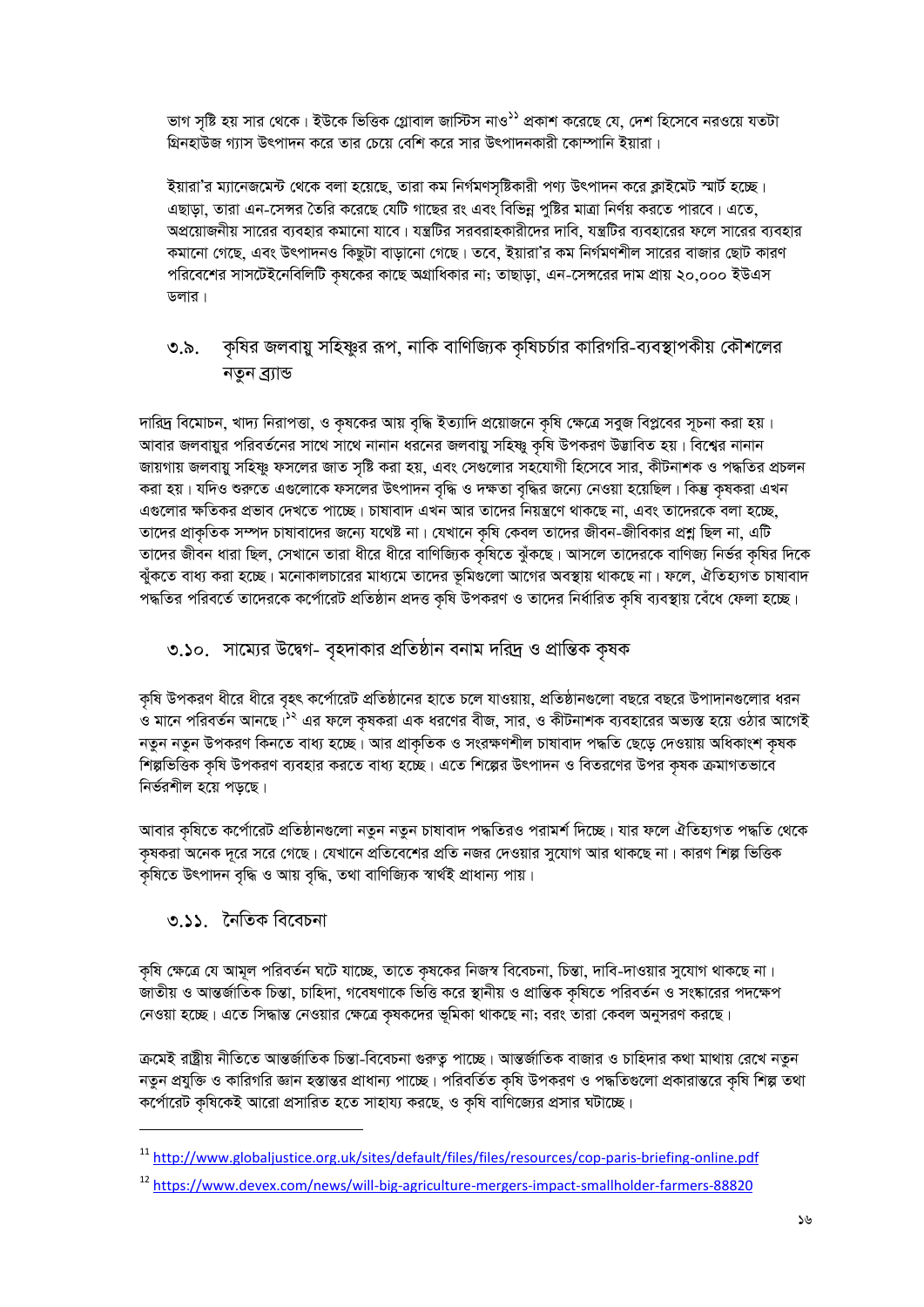৩.১২. সিএসএ'র ফল- সহিষ্ণুতার বৃদ্ধি বনাম জীববৈচিত্র্যের ক্ষতি, সাংস্কৃতিক এতিহ্যের অবক্ষয়, সামাজিক অসাম্যের বৃদ্ধি, এবং দীর্ঘমেয়াদী বাস্তুসংস্থানের ভারসাম্যহীনতা: বিশ্বব্যাপী জনমত ও দৃষ্টান্ত

জার্মানি'র দা গ্রিন পলিটিক্যাল ফাউনন্ডেশন তাদের প্রেশাস সয়েলস অ্যান্ড সিডস- ইন্ডাস্ট্রিয়াল এগ্রিকালচার অ্যান্ড ক্লাইমেট স্মার্ট ফার্মিং<sup>১৩</sup> ( মূল্যবান মাটি ও বীজ- শিল্পায়িত কৃষি ও জলবায়ু সহিষ্ণু চাষাবাদ) বিষয়ক প্রকাশনায় উল্লেখ করেছে, মাটি বায়ুমন্ডল থেকে কার্বন শোষণ করে, আর বিশ্বের সব মাটিতে কার্বনের পরিমাণও বনভূমির চেয়ে বেশি। কাজেই, স্বাস্থ্যকর মাটি জলবায়ুকে নিয়ন্ত্রণ করতে পারে। চাষাবাদের জন্যে আমরা কী ধরনের ফসল নির্বাচন করছি তার সাথ অভিযোজনের সম্পর্ক আছে। মনোকালচারের (এক জায়গায় একই ফসল ফলানো) চেয়ে ফসলের বৈচিত্র্যকরণ বেশি জলবায় সহিষ্ণ্য। অ্যাকশন এইডের তেরেসা অ্যান্ডারসন বলেন, কৃষকদের এখন উৎসাহিত করা হচ্ছে, কৃষি উপকরণ কেনার জন্যে। বীজ, সার, কীটনাশক, আগাছানাশক, ট্র্যাক্টর, সবকিছু এখন আধুনিক কৃষি ব্যবস্থার উপকরণ হিসেবে কৃষককে কিনতে হচ্ছে। অথচ, এক'শ বছর আগে এগুলো সফল কৃষির জন্যে বিবেচিত হতো না। তেরেসা উল্লেখ করেন. মানুষের চাষাবাদের সাথে পরিবেশের উপর প্রভাব সবসময়ই আছে।

উক্ত প্রকাশনায়<sup>১৪</sup> উল্লেখ করা হয়েছে, বহু জায়গায় মাটির গুণ নষ্ট হয়ে গেছে। এখন খনিজ সার, যেমন নাইট্রোজেন মাটিতে প্রয়োগ করা হচ্ছে ফসলের উৎপাদন বাড়াতে ও মানুষের খাদ্যের ব্যবস্থা করতে। অধিক নাইট্রোজেন উৎপাদন করতে গিয়ে প্রচুর শক্তির ব্যবহার হচ্ছে। আর এখান থেকে ঘিন হাউজ গ্যাস, কার্বন ডাইঅক্সাইড, নির্গমণ বেড়েছে। আবার যখন উৎপাদিত নাইট্রোজেন মাটিতে প্রয়োগ করা হচ্ছে, সেখান থেকে নাইট্রাস অক্সাইড তৈরি হচ্ছে, যার সর্যের তাপধারণের ক্ষমতা কার্বন ডাইঅক্সাইডের চেয়ে ৩০০ গুণ বেশি। সমস্যার এখানেই শেষ না। তেরেসা বলেন, প্রাকৃতিকভাবে মাটিতে যেসব অনুজীব আর ছত্রাক থাকে, সেগুলো কৃষির জন্যে অপরিহার্য। আর মাটির এসব জৈব উপাদান মাটিতে পানি ধরে রাখে। অথচ, আমরা যাচ্ছেতাইভাবে সার প্রয়োগ করে এগুলো মাটি থেকে বিনাশ করে ফেলছি।

আমাদের পৃথিবীতে সবচেয়ে মূল্যবান উপাদানটিই হচ্ছে মাটি। এটি জীবিত উপাদান, যা আমাদের জীবনধারণের জন্যে ভিত্তি হিসেবে কাজ করে। আজ এটি হুমকির মধ্যে পড়েছে। জাতিসংঘের হিসেবে, প্রতি মিনিট ৩০টি ফুটবল মাঠের সমপরিমাণ আবাদি জমি হারিয়ে যাচ্ছে। এগুলোর বেশিরভাগই শিল্পায়িত কৃষির আওতায় চলে যাচ্ছে। পৃথিবীতে কৃষি জমির পরিমাণ যখন কমছে, তখন আরো বেশি বেশি মানুষকে খাওয়ানোর প্রয়োজন হচ্ছে। এই খাদ্যের যোগানের সাথে ন্যায্যতার সর্ম্পক রয়েছে; ধীরে ধীরে খাদ্যের ক্রয় আর বণ্টন ব্যবস্থা মুষ্টিমেয় লোকের হাতে চলে যাচ্ছে। আর জলবায়ুর পরিবর্তন খাদ্য নিরাপত্তার বিষয়টিকে নতুন করে হুমকির মধ্যে ফেলছে।

তেরেসা আরো উল্লেখ করেন, গত শতকে কৃষির একটা বিরাট পরিবর্তন হয়েছে। আর এখন আরো একটা পরিবর্তনের মধ্যে দিয়ে যাচ্ছে। পৃথিবী ধীরে ধীরে বেশি গরম হয়ে উঠছে, যার প্রভাব পড়ছে পৃথিবীর পানি চক্রের উপর। যার ফলে, বৃষ্টিপাতের ধরন পাল্টে গেছে। আগে ১৫ অক্টোবরেই বৃষ্টি শুরু হতো, এবং আড়াই মাস অব্যাহত থাকতো। কৃষি ব্যবস্থাও এই বষ্টিপাতের সময়কাল অনুযায়ী আবর্তিত হতো। এখন আর কষকরা বুঝতে পারেন না, বষ্টি কখন হবে, আগে হবে, নাকি পরে হবে, কম হবে, নাকি বেশি হবে। পৃথিবী এখন যে শিল্পায়িত ব্যবস্থার মধ্যে আটকে পড়েছে সেটি সত্যিই ঝুঁকিপ্ৰবণ।

কৃষি আর জলবায়ু ওতপ্রোতোভাবে জড়িত। এই প্রেক্ষিতেই জাতিসংঘের খাদ্য ও কৃষি সংগঠন (এফএও) ক্লাইমেট স্মার্ট .<br>এগ্রিকালচারের ধারণা সামনে নিয়ে এসেছে। এর উদ্দেশ্য হচ্ছে, বিশ্বব্যাপী উন্নত কৃষি ব্যবস্থার প্রসার ঘটানো। কিন্তু, সেটা করতে গিয়ে এফএও হয়তো তার উল্টোটাই করে বসবে।

নাইজেরিয়ার পরিবেশবাদী কর্মী মারিয়ান বাসি ওরোভউজে, যিনি এনজিও ফ্রেন্ডস অব দি আর্থ সংগঠনের খাদ্য সার্বভৌমতু কর্মসূচির সমন্বয় করেন, বলেন, মূলত শিল্পই বিভিন্ন নাম আর শব্দ নিয়ে এসেছে। এসব নাম আর কৌশলের ব্যাপারে

<sup>13</sup> https://www.boell.de/en/2017/05/05/tipping-point-45-precious-soils-and-seeds-industrial-agricultureand-climate-smart

<sup>&</sup>lt;sup>14</sup> https://www.boell.de/en/2017/05/05/tipping-point-45-precious-soils-and-seeds-industrial-agricultureand-climate-smart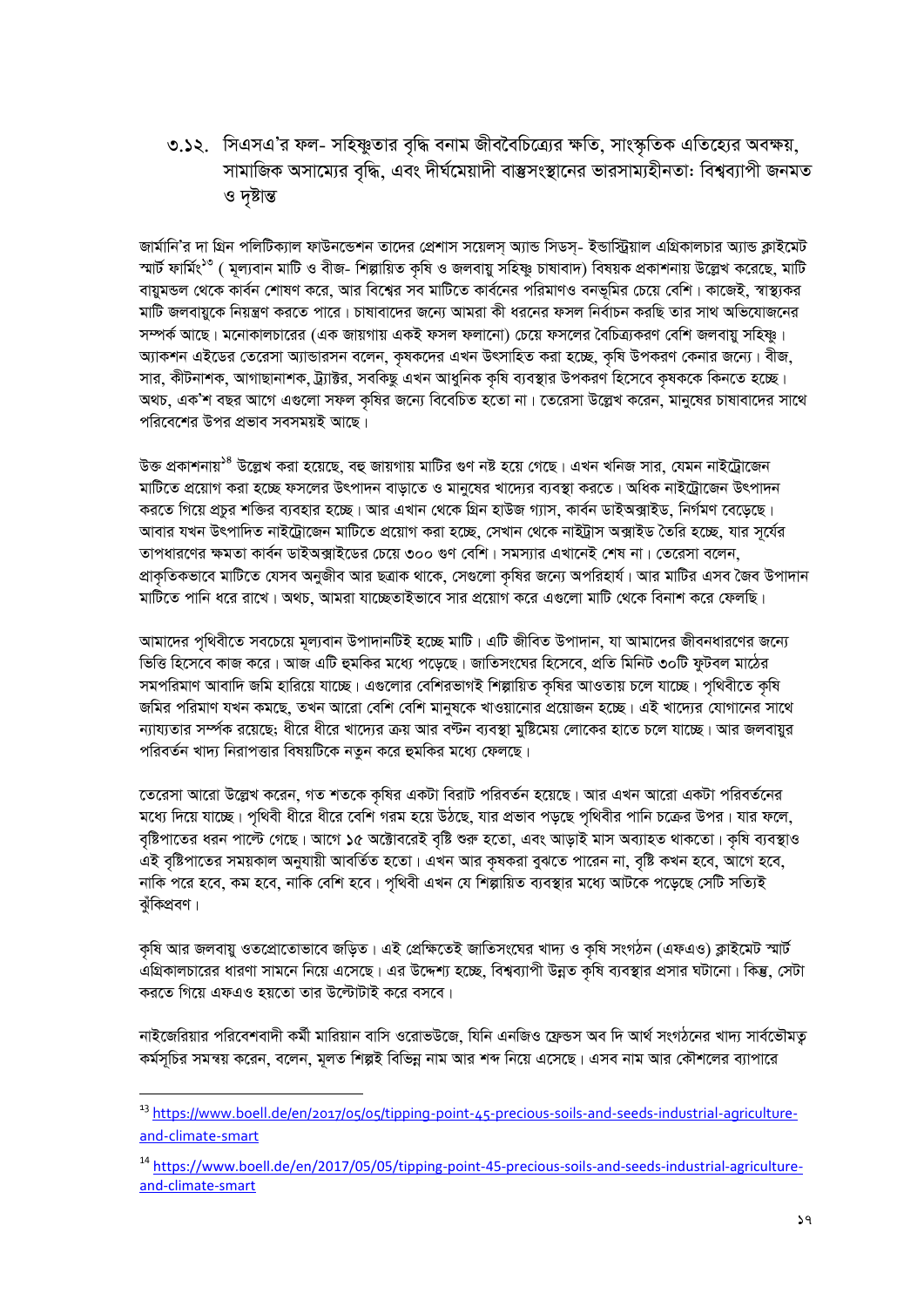আমাদের সন্দেহ পোষণের প্রচুর কারণ আছে। তাদের নতুন কিছু দেওয়ার নেই। তারা যা করছে তা হলো, আরো সার, একই ফসলের চাষ, কেন্দ্রিকরণ, কার্বনের বিশ্ব বাজার প্রসারিত করা।

মারিয়ান একজন কৃষকের অভিজ্ঞতা বর্ণনা করেন এইভাবে: "একজন কৃষক আমাকে কল করে আমার সাথে দেখা করতে চাইলো, এবং বললো তার কাছে কিছু মানুষ এসে কিছু বীজ দিয়ে গেছে। সে জানতে চায়, এগুলো লাগানো ঠিক হবে কিনা, পরিবেশ, মাটি আর মানুষের স্বাস্থ্যের কী অবস্থা হবে। আমি তাকে জিজ্ঞেস করলাম, কারা বীজগুলো দিয়েছে, ফিরে গিয়ে খোঁজ নিয়ে বের করা যাবে কিনা, আর কোথা থেকেই বা আসলো বীজগুলো? সে ফিরে গিয়ে খোঁজ নিয়ে জানালো, এগুলো ছিল প্রিমিয়ার বীজ। আমি তাকে জিজ্ঞেস করলাম, তারা বীজগুলো সম্পর্কে কী বলেছে? সে বললো, তারা তাকে প্রথম বৃষ্টির পর বীজগুলো লাগাতে বলেছে; এবং পরের বার ফসল লাগানোর সময় আবার তাদের কাছে গিয়ে বীজ নিতে বলেছে।"

প্রথাগতভাবেই, কৃষকরা ফসলের মৌসুমে ফসল তোলার পরে সেখান কিছুটা বীজ হিসেবে রেখে দেয়। পরের মৌসুমের জন্যে সেগুলো সংরক্ষণ করে ও নিজেদের মধ্যে বিনিময়ও করে। স্বভাবতই তারা কোম্পানির উপর বীজের জন্যে নির্ভরশীল না। এগুলোর বেশিরভাগই চরম আবহাওয়া, যেমন, খরা ও বন্যার সাথে অভিযোজন করতে পারে। কিন্তু এখন কোম্পানিগুলো নতুন নতুন ফসলের জাত তৈরি করছে।

তেরেসা অ্যান্ডারসন এই গল্পের ব্যাখ্যা করে বলেন, কোম্পানি স্যাম্পল দিয়ে আপনাকে গেঁথে ফেলবে; এটা শিল্পায়িত কষির কৌশল। আপনাকে তাদের উপর নির্ভরশীল করে ফেলবে, যাতে আপনি বছরের পর বছর ধরে, তাদের কাছ থেকে বীজ কেনেন। আপনি একবার তাদের কাছ থেকে বীজ নিয়ে তাদেরকে ধন্যবাদ দিয়ে আসলেন, এবং তাদের কাছে আর বীজ নিতে গেলেন না, তাহলে সেটা তাদের জন্যে ভাল না। আপনি বছরে বছরে তাদের কাছে যাবেন, কিনবেন, তাহলে তাদের মুনাফা বাড়তে থাকে। এটা শিল্পায়িত কৃষির মডেল। আরেকটা ক্ষতির দিক হলো, প্রতি বছরে কৃষক বীজ কিনে লাগাতে থাকলে আমরা আমাদের নিজেদের বীজ সংরক্ষণ আর বপন ভুলে যাবো। তাতে, পৃথিবীতে বীজ আর কৃষির যে বৈচিত্র্য সেটা হারিয়ে যাচ্ছে। শিল্পায়িত মডেলে, কৃষকদের উৎসাহিত করা হচ্ছে, তারা যাতে তাদের নিজেদের জাতগুলো ফেলে দিয়ে কোম্পানির জাত ব্যবহার করে। আর এর ফলে, জলবায়ুর পরিবর্তনের মুখে কৃষকরা নির্ভর করার মতো বেশি জাত আর পাবে না।

আসলে, জলবায়ুর পরিবর্তনের সাথে অভিযোজনের খাতিরেই কৃষকের হাতে বিভিন্ন জাতের বীজ থাকাটা গুরুত্বপূর্ণ। কিন্তু, অনেক কৃষক কেবল একটি অথবা মাত্র কয়েকটি জাতের ফসল ফলায়। ক্ষুদ্র কৃষকরা অর্থকরী ফসলের জন্যে বাজারের উপর নির্ভরশীল হয়ে পড়েছে। একবার তাদের ফসলের ব্লাইট (মোড়ক/ধ্বসা) বা প্যাথোজেনিক রোগ হলে কৃষক ফসলের সবটাই হারাবে। বহৎ কষির ক্ষেত্রে শত শত হেক্টর জমিতে একই ফসল ফলানো হয়, এবং সেগুলো মূলত রপ্তানি করার জন্যে। দুই ক্ষেত্রেই ফসলের বৈচিত্র্য থাকছে না, আর সেটি কৃষককে বেশি ঝুঁকিপ্রবণ করে তুলছে।

তেরেসা অ্যান্ডারসন আরো বলেন, শিল্পায়িত কৃষি কর্পোরেশনগুলো, যারা (প্রকৃতিকে) ক্ষতিগ্রস্ত করছে, তারাই তাদের কার্যকলাপকে আরো এগিয়ে নেওয়ার জন্যে অন্য নামে এখন ক্লাইমেট স্মার্ট এগ্রিকালচার বলে অভিহিত করছে। মনসানটো বিশ্বের সবচেয়ে বড় জিএমও খাবারের উৎপাদক, ইয়ারা সবচেয়ে বড় সার উৎপাদক, আর ম্যাকডোনাল্ড'স বৃহৎ গোমাংসের উৎপাদক; এরা সবাই নিজেদেরকে কাজকে ক্লাইমেট স্মার্ট বলছে। তাদের এরকম দাবি করার কারণ হচ্ছে, তারা হয়তো তাদের ব্যবস্থাকে পাল্টে নিয়ে উৎপাদন দক্ষতা বাডিয়েছে। কিন্তু এসব কর্পোরেশন যদি নিজেদের ব্যবসা বাডানো ও বিদ্যমান কষি/চাষ ব্যবস্থাকে পাল্টে ফেলে নিজেদের ব্যবস্থা প্রতিষ্ঠা করার উদ্দেশ্যে ক্লাইমেট স্মার্ট দাবি করে, তবে তারা কেবল নির্গমণ বাড়াবে ও পৃথিবীর কোন উপকার এতে হবে না।

অনেক সুধি সমাজ এবং কৃষক গোষ্ঠী ক্লাইমেট স্মার্ট এগ্রিকালচারের বিরোধিতা করে আসছে, কারণ এটি গ্রিনওয়াশিংয়ের পথ খুলে দেয়। তারা শিল্পায়িত কৃষির পরিবর্তে জীববৈচিত্র্যনির্ভর বা প্রাকৃতিক কৃষি'র (এগ্রোইকোলজি'র) দাবি করছে, যেটি জৈব কৃষির মত, তবে ক্ষুদ্র কৃষকের জন্যে এটি বেশি উপযোগী। প্রতিবেশগত কৃষি রাসায়নিক নির্ভর কৃষি থেকে সরে আসার দাবি করে; প্রাকৃতিক সম্পদে এমন সব উপাদান থাকে যাতে জীবনধারণের জন্যে পর্যাপ্ত খাদ্য ফলানো সম্ভব। প্রতিবেদনে<sup>১৫</sup> উল্লেখ করা হয়, বর্তমানে কৃষকের সাথে কাজ চলছে এবং তাদের প্রশিক্ষণ দেওয়া হচ্ছে, যাতে তারা

<sup>&</sup>lt;sup>15</sup> https://www.boell.de/en/2017/05/05/tipping-point-45-precious-soils-and-seeds-industrial-agricultureand-climate-smart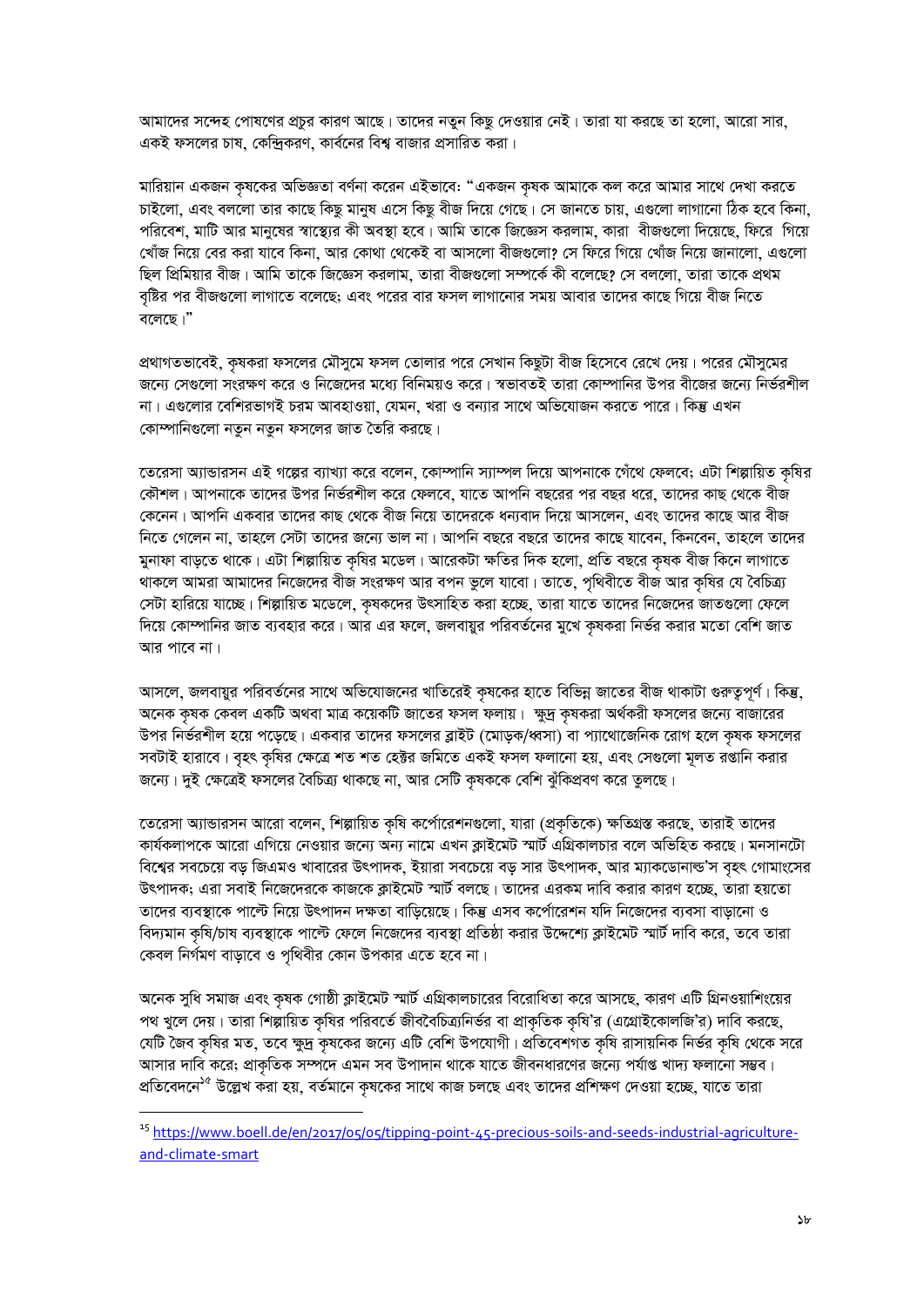প্রতিবেশগত কৃষির কৌশল, যেমন কম্পোস্ট, জৈব সার ও মাল্চ (পরিত্যক্ত ঘাস-পাতা-কাণ্ড ইত্যাদি) মাটিতে প্রয়োগ করে। এসব কৌশল কার্পেটের মত মাটির উপরে অবস্থান করে পানিকে ধরে রাখতে সাহায্য করে। এর ফলে মাটিতে জৈবিক উপাদান থাকে, যেগুলো মাটিকে পুষ্টি দেয়, এবং কৃষকদের রাসায়নিক সারের উপর নির্ভর করতে হয় না।

তেরেসো তার অভিজ্ঞতা বর্ণনা করতে গিয়ে বলেন, মালাওয়ির কৃষকরা অনেক বছর ধরেই বলে আসছিল তাদের রাসায়নিক সারের প্রয়োজন। এরপর তাদের কম্পোস্ট ও মালচ্ এর উপর প্রশিক্ষণ দেওয়া হয়, এবং তারা এসব কৌশল ব্যবহার করে। ২০১৫-২০১৬ সনে এল নিনোর প্রভাবে খরা দেখা দেয়। যেসব কৃষক প্রশিক্ষণ নেয়, এবং এসব পদ্ধতি ব্যবহার করেন তারা স্বাভাবিক ফসল পান, কারণ বৃষ্টির মৌসুমের সঞ্চিত পানি খরার সময়েও থেকে যায়। অন্য কৃষকরা অব্যাহতভাবে অভিযোগ করেন, খরার কারণে স্বাভাবিকের তুলনায় এক-তৃতীয়াংশ ফসল পাওয়া যায়। প্রশিক্ষিত কৃষকদের বিশ্বাস জন্মেছে যে, তাদের মাটির পুনঃগঠনের জন্যে এ ধরনের প্রতিবেশগত কৃষি পদ্ধতি দরকার।

প্রতিবেশগত কৃষি কোন আদর্শ সমাধানের কথা বলে না, কাজের উপযুক্ত কৌশলের কথাও বলে না। বরং, এটি শিল্প মডেলের বিরুদ্ধে কৃষকের জ্ঞানকে কাজে লাগিয়ে সমস্যার সমাধানের কথা বলে। মারিয়ান বাসি বলেন, কৃষকরা জানেন কখন বৃষ্টি পড়বে, কখন পাতা পড়তে শুরু করবে, কখন মাঠে গরু চরবে, কখন নতুন গাছ লাগাতে হবে। এটা একটা চক্র, এতেই আছে শৃঙ্খলা। কৃষকরাই সমাধান করবে। যে একই জমিতে ঢেঁড়শ, ভুট্টা, কাসাভা ফলাচ্ছে, সেই আমাদের খাদ্যের নিরাপত্তা দেয়। এটি প্রকৃতির সাথে কাজ করা, মাটির সাথে কাজ করা, গাছপালা নিয়ে কাজ করা।

ক্ষুদ্র কৃষকরা আমাদের মোট খাদ্যের প্রায় ৭০ শতাংশের যোগান দেয়। এখন কৃষকরা নানান ক্ষেত্রে একত্রিত হচ্ছে, এবং নিজেদের অভিজ্ঞতা ও চর্চাগুলোকে একে অপরের সামনে তুলে ধরছে। কৃষকরা নিজেরাই সিস্টেম অব রাইস ইনটেনসিফেকেশন (এসআরআই) উদ্ভাবন করেছেন, যাতে ফসলের উৎপাদন আর কৃষকের আয় দুইই বৃদ্ধি পেয়েছে। মারিয়ান বাসি বলেন, প্রতিবেশগত কৃষিতে কৃষকরা রাসায়নিক সার ব্যবহার করে না; বরং তারা গাছ আর পরিত্যক্ত পাতা থেকেই সার সংগ্রহ, এবং জমিতেই পাওয়া যায় এমন পদ্ধতি ব্যবহার করে থাকে। যেসব গাছ লাগানো হয়, সেগুলোই আবার মাটিতে পানির ব্যবস্থা করে। কৃষকরা বীজের জন্যে একে অপরের কাছে যায়। প্রকৃতির বিরুদ্ধে গিয়ে নয়, বরং প্রকৃতির সাথে থেকে আপনি বাঁচতে পারেন, বাঁচাতে পারেন, এবং অনেক কিছু করতে পারেন। এটিই জীববৈচিত্র্য।

মারিয়ান বাসি বলেন, আমাদের সরকারসহ আমরা নীতি ও তহবিলের লক্ষ্যগুলো পুনঃনির্ধারণ করতে পারি, গবেষণার অগ্রাধিকারগুলোর উপর জোর দিতে পারি, এবং কৃষির শিল্প মডেলের চেয়ে প্রতিবেশগত কৃষির দিকে মনোযোগ দিতে পারি। ব্যবসায়ীরা কেন এক দেশে বসে অন্য দেশে কৃষকরা কী লাগাবে, কীভাবে লাগাবে সেগুলো ঠিক করবে। কেন তারা সার দিয়ে আমাদের ফসলকে বেঁধে ফেলবে, আমাদেরকে অসুস্থ বানাবে, আমাদের মাটির গুণ নষ্ট করে দেবে, আমাদের পরিবেশে দূষণ ঘটাবে, আবার জলাধারগুলোকে রাসায়নিক পদার্থে ভরে দেবে। এগুলোর সমাধানে দরকার প্রতিবেশগত কৃষি, যা প্রকৃতির সাথে মানানসই।

পৃথিবীর মানুষের খাবারের ব্যবস্থা করার নাম করে, শিল্পায়িত কৃষি আমাদের মাটি, জীববৈচিত্র্য, পরিবেশ, সবই নষ্ট করে দিচ্ছে। আর রাসায়নিক সার নির্ভর উৎপাদনশীলতারও একটা সীমা আছে। অনেক জায়গায় সর্বোচ্চ সার, কীটনাশক আর আগাছানাশকের ব্যবহারের পরও ফসল পাওয়া যায় না। অথচ, প্রজন্মান্তরে কৃষকরা প্রকৃতি, চাষাবাদ, আর জীবন সম্পর্কে গভীর জ্ঞান অর্জন করেছে। তারা জানে কোন প্রকৃতিতে কোন ফসল ফলাতে হবে, কীভাবে ফলালে সবচেয়ে ভাল হবে। প্রতিবেশগত কৃষি কৃষকের এই জ্ঞানকে আরো শাণিত দেখতে চায়, এবং তারা যাতে নিজেদের জ্ঞান ও কৃষি পদ্ধতি নিজেদের মধ্যে আদানপ্রদান করে জলবায়ুর সাথে খাপখাওয়ানোর উপযুক্ত পথ সৃষ্টি করতে পারে, সেটাই হবে সর্বোত্তম।

মাটিতে যে কার্বন সঞ্চিত থাকে তা বিপুল। এর যথার্থ ব্যবহার করলে পরিবর্তিত জলবায়ুর সাথে খাপ খাওয়ানো সহজ হবে। মাটির স্বাস্থ্যের যত্ন নেওয়া ও মাটিকে জীবন্ত রাখাও জরুরী। আমরা যেসব ফলস ফলাই ও খাদ্য হিসেবে গ্রহণ করি সেগুলোর বৈচিত্র্যও গুরুত্বপূর্ণ। কাজেই, শিল্পায়িত কৃষির ধারা থেকে ফিরে আমাদেরকে প্রতিবেশগত কৃষি চর্চার দিকে ঝুঁকতে হবে।

দা ডিবেট ওভার 'ক্লাইমেট স্মার্ট' এগ্রিকালচার<sup>১৬</sup> শীর্ষক প্রতিবেদনে উল্লেখ করা হয়, ২০১৪ সনে আমেরিকার প্রেসিডেন্ট বারাক ওবামা সিএসএ'কে খাদ্য নিরাপত্তা সংক্রান্ত সমাধানের পথ হিসেবে দেখেন। ম্যাকডোনাল্ডস্ এবং ওয়ালমার্টও ক্লাইমেট স্মার্ট এগ্রিকালচারের প্রতি অঙ্গীকার ব্যক্ত করে। অর্গানিক লেবেল লাগাতে হলে কৃষককে ইউএস ডিপার্টমেন্ট অব

<sup>&</sup>lt;sup>16</sup> http://pulitzercenter.org/reporting/debate-over-climate-smart-agriculture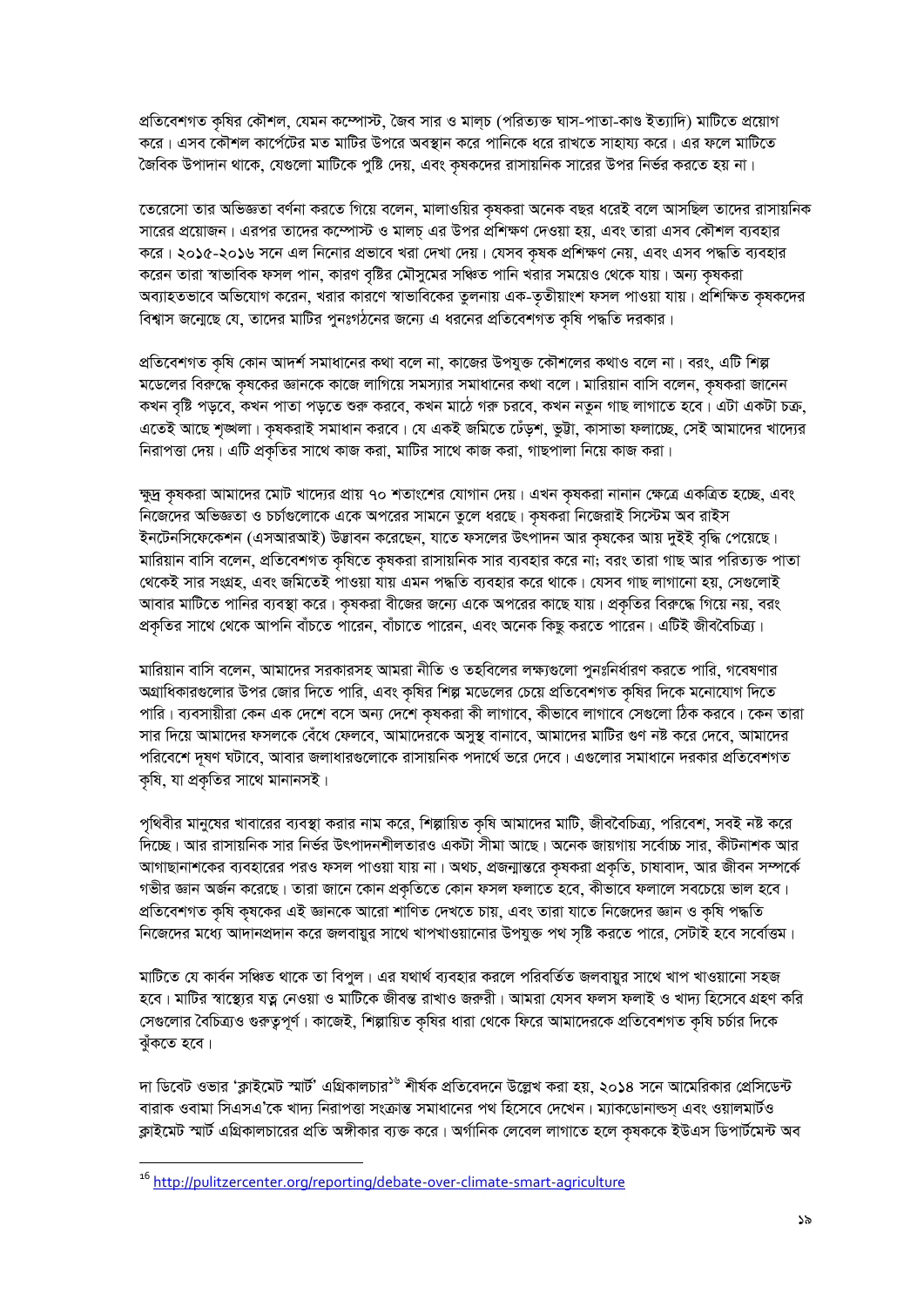এগ্রিকালচারের নির্ধারিত নীতিমালা অনুসরণ করতে হয়; অথচ, ক্লাইমেট স্মার্ট এগ্রিকালচারের ক্ষেত্রে বলবৎযোগ্য কোন নীতিমালা নেই বা কোন প্রত্যয়নের দরকার পড়ুছে না। সমালোচকরা বলছেন, পরিবেশ অনুপযোগী কোন চর্চা বা পণ্যের গায়েও সবুজ লেবেল লাগিয়ে দিয়ে শিল্পগুলো ক্লাইমেট স্মার্ট সাজছে। সাবেক ইউএস ভাইস প্রেসিডেন্ট আলগোর বেশি অর্গানিক কৃষির সুপারিশ করছেন, এবং শিল্পায়িত কৃষি কৌশলকে নিরুৎসাহিত করছেন। আবার অন্যদিকে, বিশাল কৃষি কর্পোরেশন মনসান্টো তাদের জিএম আর খরাসহিষ্ণু বীজগুলোকে সিএসএ'র সমাধান হিসেবে প্রচার করছে।

### ৩.১৩. কৃষি খাতে রূপান্তরের পেছনের শক্তি

ক্লাইমেট স্মার্ট এগ্রিকালচার ও উন্নয়নের বিভিন্ন লক্ষ্যমাত্রায় দারিদ্র বিমোচন প্রাধান্য পেলেও এসব কর্মপদ্ধতি ও নীতিব্যবস্থা সরল না। কষি খাতে যে ধরনের রূপান্তর হচ্ছে তার পেছনে রয়েছে বৃহৎ শিল্প প্রতিষ্ঠান। দারিদ্র বান্ধব কষির কথা বলা হলেও সেই স্লোগান অনেকাংশে সাইনবোর্ড হয়ে থাকছে। বরং রূপান্তরের ফল হিসেবে কৃষকের হাত থেকে কৃষি উপকরণ চলে যাচ্ছে, ঐতিহ্যগত পদ্ধতি নষ্ট হচ্ছে, কৃষকের সিদ্ধান্ত নেওয়ার ক্ষমতা হারিয়ে যাচ্ছে; এবং অন্য দিকে বাণিজ্য নির্ভর প্রতিষ্ঠানগুলোই কৃষিকে তাদের কজায় নিয়ে যাচ্ছে, ও মুনাফা লাভ করছে।

### ৩.১৪. প্রশমন সম্ভাবনার সুযোগ নেওয়া

প্রতিবেশভিত্তিক কৃষি চর্চার বদলে আধুনিক যন্ত্র ও প্রযুক্তি নির্ভর কৃষির দিকে ঝোঁকার কারণে মাটি ও পরিবেশের যেসব অবক্ষয় ঘটেছে সেগুলোর প্রশমন করা এখন জরুরী । যেসব কারণে মাটি ও প্রকৃতির ক্ষতিসাধন হয়েছে সেগুলোর উল্লেখ না করে বাণিজ্য নির্ভর সংস্থা ও সরকারগুলো নতুন নতুন কৌশল ও প্রযুক্তির উদ্ভাবন করছে, সেগুলো ব্যবহারের পরামর্শ দিচ্ছে, এবং আন্তর্জাতিক সংগঠনগুলোর মাধ্যমে সেগুলো স্থানীয় কৃষি ব্যবস্থায় প্রবেশ করাতে উদ্যত হচ্ছে। এভাবে বহুজাতিক কর্পোরেশন, ব্যবসায় সংগঠন ও প্রতিষ্ঠানগুলো ভিন্ন ভিন্ন ফসলী জাত, সার, কীটনাশক, বালাইনাশক, চাষাবাদ পদ্ধতি, প্রযুক্তি ইত্যাদির দোহাই দিয়ে কৃষিতে প্রশমনের সুযোগ নিচ্ছে।

### ৩.১৫. ২০১৪ সনে সুধি সমাজ সংগঠন

২০১৪ সনে শতাধিক আন্তর্জাতিক ও জাতীয় সংগঠন, সেই সাথে কষক আন্দোলনগুলো সিএসএ এজেন্ডার হুমকি তুলে ধরে, এবং একটা ইশতেহার প্রকাশ করে যার শিরোনাম, "কর্পোরেট স্মার্ট গ্রিনওয়াশ: দা গ্লোবাল অ্যালায়েন্স ফর ক্লাইমেট-স্মার্ট এগ্রিকালচার"।<sup>১৭</sup> স্বাক্ষরকারীগণ উল্লেখ করেন, গ্লোবাল অ্যালায়েস ফর ক্লাইমেট স্মার্ট এগ্রিকালচার (জিএসিএসএ) একটি গ্রিনওয়াশ (সবুজ বিপ্লবের নামে প্রতিবেশ বিনষ্টকারী) উদ্যোগ যার উদ্দেশ্য হলো, ক্ষুদ্র কৃষক, পরিবেশ ও সত্যিকারের সমাধানকে পাশ কাটিয়ে ও এসব স্বার্থের বিপরীতে ব্যাপক মুনাফা নির্ভর শিল্পায়িত কৃষির প্রসার ঘটানো। তারা উদ্বেগ প্রকাশ করে বলেন, জিএসিএসএ পৃথিবীর নিকৃষ্টতম জলবায়ু অপরাধীদের কৃষি ব্যবসা ও শিল্পায়িত কৃষি কর্মকাণ্ডকে অনুমোদন দিচ্ছে, আর তারাই সিএসএ'র (জলবায়ু সহিষ্ণুর কৃষির) লক্ষ্য নির্ধারণ করছে।

৩.১৬. গ্রিন ওয়াশিং প্রকল্প, ঋণের বোঝা, ঝুঁকিপূর্ণতা, গ্রিনহাউজ গ্যাস নির্গমণ ও পরিবেশের অবক্ষয়, উন্নয়ন ব্যৰ্থতা: বিশ্বব্যাপী জনমত ও দৃষ্টান্ত

লা ভিয়া ক্যাম্পেসিনা (২০১৪)-এর মতে সিএসএ হচ্ছে "গ্রিন স্ট্রাকচারাল অ্যাডজাস্টমেন্ট প্রজেক্টের একটা বড় প্রক্রিয়া যেটি একটা অর্থ ব্যবস্থা ও হতাশাগ্রস্ত রাজনৈতিক এলিটদের প্রয়োজনে সৃষ্ট। এই ব্যবস্থা ও রাজনৈতিক এলিটরা ইতোমধ্যেই বৃহৎ অর্থবিনিয়োগের স্থানগুলো ব্যবহার করে ফেলেছে; এবং তারা এখন কৃষি ও কৃষিজমিকে তাদের নতুন দিগন্ত হিসেবে দেখছে।"

ব্যবসায় প্রতিষ্ঠানের লক্ষ্য যখন মুনাফা বৃদ্ধি, তখন সমালোচকদের সন্দেহ পোষণ করা স্বাভাবিক যে, বড় বড় প্রতিষ্ঠান ক্লাইমেট স্মার্ট কৌশল আর দাম নিয়ে ক্ষুদ্র কৃষকের কাছ থেকে সুবিধা আদায় করতে পারে। কর্পোরেট ম্যানেজমেন্ট তাদের পণ্যের পক্ষে যুক্তি দেখাতে গিয়ে বলেন, তাদের গবেষণা বিজ্ঞান-নির্ভর এবং প্রমাণ-নির্ভর। কাজেই তারা এগুলোকে

17

http://www.theecologist.org/blogs\_and\_comments/commentators/2575701/corporatesmart\_greenwash the global alliance %20on climatesmart agriculture.html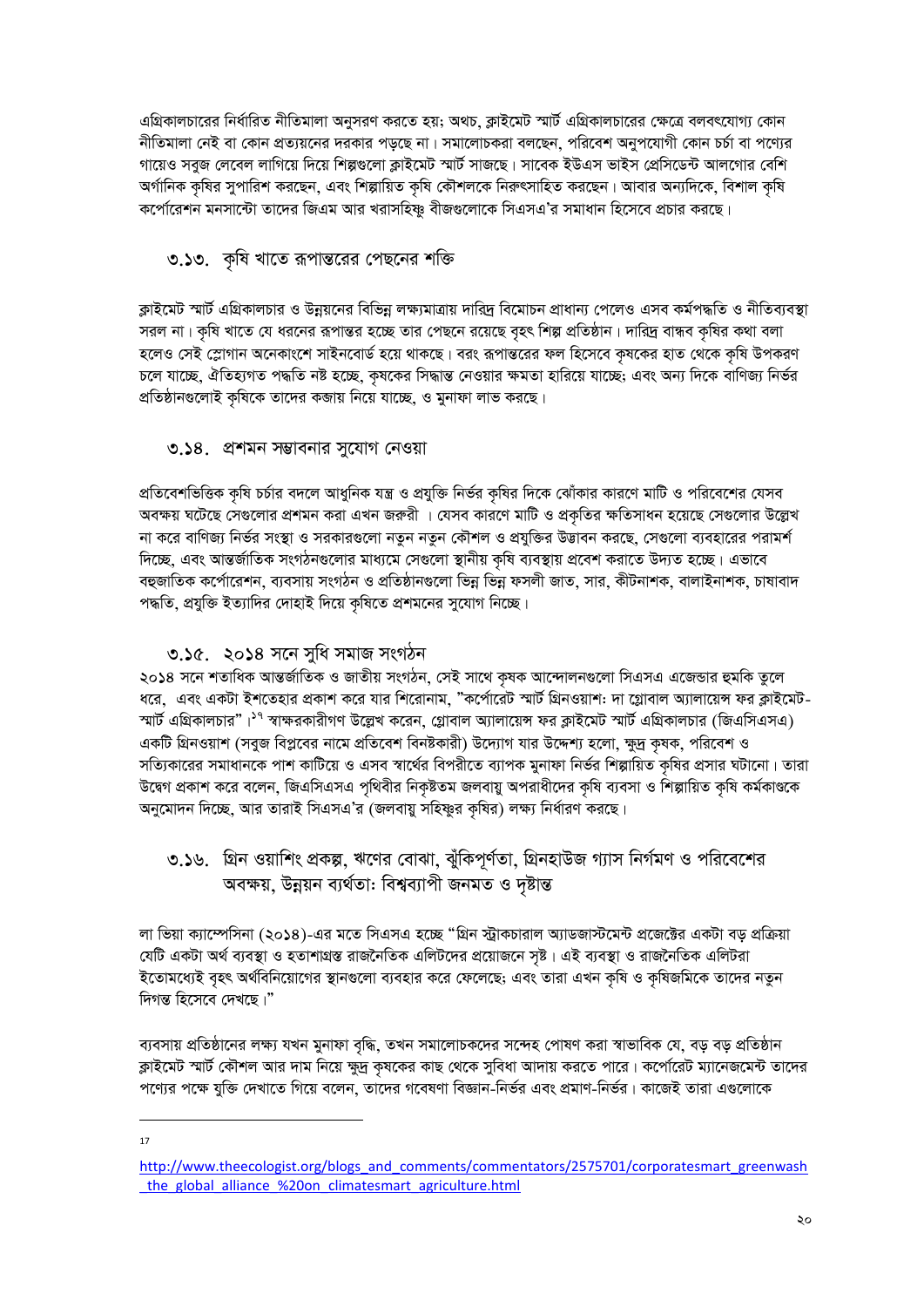ক্লাইমেট স্মার্ট কৌশল হিসেবে প্রচার করতে পারে। ইয়ারা'র মত প্রতিষ্ঠানের ম্যাগাজিনের প্রচ্ছদে যখন একজন আফ্রিকান নারীর ছবি প্রকাশ পায় এবং যেখানে দাবি করা হয়, তিনি কৃষির উৎপাদন পাঁচগুণ বাড়িয়েছেন, তখন সেটাকে খণ্ডন করা সহজ হয় না। কারণ, কষি গবেষণা অনুযায়ী, সাব-সাহারান আফ্রিকার এক-চতুর্থাংশ মানুষ অপুষ্টিতে ভোগে।

সাউদার্ন আফ্রিকান কনফেডারেশন অব এগ্রিকালচারাল ইউনিয়নস (এসএসিএইউ) এর নীতি বিশ্লেষক ড. মানেয়ু মুতামবা বলেন, উন্নয়নশীল দেশের কৃষকের প্রথাগত কৃষিতে থাকতে বলাটা সহজ; কিন্তু রাসায়নিক সার ইতোমধ্যেই কৃষকেরকে অধিক উৎপাদন দিয়েছে, তাদের জীবনযাত্রা উন্নত করেছে, এবং তাদের পরিবারগুলোর জন্যে খাদ্য ও স্বাস্থ্যের নিরাপত্তা বিধান করেছে। তিনি বলেন, প্রথাগত যেসব ব্যবস্থা কৃষকের আয়বৃদ্ধি করতে পারে না, এবং এমনকি তাদের পরিবারগুলোকে খাওয়াতে পারে না, কৃষক সেগুলো ব্যবহার করবে না। বরং, অন্য কোন অর্গানিক উপায়ে সমভাবে ফলন বৃদ্ধি করা গেলেই কেবল কৃষকরা সে উপায় চেষ্টা করতে পারে। এরকম বক্তব্যে বোঝা যায়, কোথাও কোথাও কেবল খাদ্যের যোগানের দিকে নজর দিয়ে জীববৈচিত্র্যকে উপেক্ষা করা হয় এবং জীববৈচিত্র্যনির্ভর কৃষির প্রসারে উদ্যোগ না নিয়ে কর্পোরেট কৃষি পরামর্শ দেওয়া হয়।

অনেক কৃষি গবেষক যুক্তি দেখিয়েছেন, ফসলের উৎপাদনের জন্যে কীটনাশকের বিকল্প আছে, যেগুলো ক্লাইমেট-স্মার্ট, পরিবেশ বান্ধব, এবং সেগুলোতে অধিকতর ফলন পাওয়া যায়। এসব প্রতিবেশগত কৃষি পদ্ধতিতে পানির দক্ষ ব্যবহার সম্ভব, মাটির জৈব উপাদান বৃদ্ধি করে মাটিকে সমৃদ্ধ রাখে, কীটনাশকের বিপরীতে ফসলী জমিতে জীববৈচিত্র্য থাকার কারণে কীট, আগাছা ও রোগ নিয়ন্ত্রণ করা যায়। ২০০৬ সনে ইউনিভার্সিটি অব এসেক্স, ইউকে'র গবেষকবৃন্দ ৫০টি দেশে প্ৰায় ৩০০ প্ৰতিবেশগত কৃষি প্ৰকল্পের মধ্যে তুলনামূলক গবেষণা<sup>১৮</sup> করে দেখান, সকল প্ৰাকৃতিক কৃষি পদ্ধতিতে গড়পড়তা শতকরা ৭৯ ভাগ ফলন বৃদ্ধি পায়।

অ্যাকশন এইড ইন্টারন্যাশনালের মুখপাত্র তেরেসা অ্যান্ডারসন বিশ্ববিদ্যালয়ের এই গবেষণা ফলাফলে একমত পোষণ করেন, এবং তিনি মনসান্টো ও ইয়ারা'র মত বৃহৎ কৃষি ব্যবসায় প্রতিষ্ঠানের পদ্ধতির বিরোধিতা করেন। তিনি বলেন, মনসান্টো বীজের মত বীজ দিয়ে একই ফসল ফলাতে থাকলে ফসলের বৈচিত্র্য কমে যাবে, এবং রোগের প্রাদুর্ভাব হলে ফসল আরো বেশি ঝুঁকিপূর্ণ হয়ে পড়বে, বিশেষ করে পরিবর্তনশীল জলবায়ুতে। তিনি উদ্বেগ প্রকাশ করে বলেন, যখন কিছু রাজনীতিক, নীতি নির্ধারক, কর্পোরেশন, এনজিও ও কৃষক ক্লাইমেট-স্মার্ট কৃষি কার্যক্রমকে স্বাগত জানায়, সেগুলোর প্রসারে কাজ করে, তখন অবাক হতে হয়। তেরেসার মত অনেকেই জলবায়ুর পরিবর্তনের নামে বৃহৎ শিল্পগুলোর বিশ্ব খাদ্য বাজার নিয়ন্ত্রণের যথার্থ সমালোচক।

২০১৫ সনে জাতিসংঘ প্যারিস ক্লাইমেট সামিট উপলক্ষে অনেক কৃষক সংগঠন সরব হয়। বিশ্বের নানান জায়গা থেকে আগত কৃষকরা দাবি জানায়, এমন কৃষি ব্যবস্থা গড়ে উঠুক যেটি বড় বড় ব্যবসায় প্রতিষ্ঠানের নিয়ন্ত্রণের বাইরে থাকে। লা ভিয়া ক্যামপেসিনা, ৩৬৫টি সুধি সংগঠনের একটি, যারা একটি যৌথ বিবৃতিতে সই করে সিএসএ প্রত্যাখ্যান করে। যেসব দল সিএসএ'র ব্যাপারে সন্দেহ পোষণ করেন<sup>১৯</sup> তারা আসলে এর তিনটি মূল ভিত্তি- উৎপাদন বৃদ্ধি, জলবায়ু পরিবর্তনে অভিযোজন ক্ষমতা বাড়ানো, এবং গ্রিনহাউজ গ্যাসের নির্গমণ হ্রাসকরণকে প্রত্যাখ্যান করেন না। বরং তারা বৃহৎ ব্যবসায় ভিত্তিক কৃষি ব্যবস্থার বিরোধিতা করছেন, যার কারণে ক্ষুদ্র কৃষক এবং পরিবেশ ক্ষতিগ্রহস্ত হচ্ছে।

গ্রেইন, একটি আন্তর্জাতিক অ্যাডভোকেসি গ্রুপ, এর একজন গবেষক কুয়েক বলেন<sup>২০</sup>, জলবায়ু পরিবর্তন কার্যকরভাবে মোকাবেলা করার অর্থ হচ্ছে, কৃষকের কৃষি, স্থানীয় খাদ্য ব্যবস্থা, কৃষিখাতে সংস্কার ও প্রতিবেশগত কৃষিতে সহায়তা দেওয়া। কিন্তু এসব বিষয় সিএসএ'র এজেভাতে থাকে না, কারণ এগুলো মুনাফা লাভের সাথে সাংঘর্ষিক। প্রতিবেশগত কৃষির নানান রকমভেদ থাকতে পারে; তবে, সেগুলোর মুল কথা হলো কীটনাশক বাদে চাষাবাদ, এবং এক ফসল বা মনোকালচার নির্ভর না হওয়া, যেটি দীর্ঘমেয়াদে মাটির গুণ নষ্ট করে দেয়। প্রতিবেশগত কৃষিও অধিক উৎপাদনের প্রতি নজর দেয়, তবে, কম্পোস্ট, জৈবসার, ফসলের বৈচিত্র্যকরণ ইত্যাদির উপায়ে মাটির স্বাস্থ্য অক্ষুণ্ণ ও বৃদ্ধি করার মাধ্যমে।

গ্রেইনের গবেষক ক্লাইমেট স্মার্ট এগ্রিকালচারের স্বরূপ ব্যাখ্যা করতে গিয়ে বলেন, আমরা যখন ক্লাইমেট স্মার্ট এগ্রিকালচারের কথা বলি তখন বোঝা দরকার, আমরা কি কোম্পানির অগ্রাধিকারের কথা বলছি, নাকি কষক যে কষি চর্চা

<sup>&</sup>lt;sup>18</sup> http://pubs.acs.org/doi/abs/10.1021/es051670d

<sup>&</sup>lt;sup>19</sup> http://www.climatesmartagconcerns.info/

<sup>&</sup>lt;sup>20</sup> http://pulitzercenter.org/reporting/debate-over-climate-smart-agriculture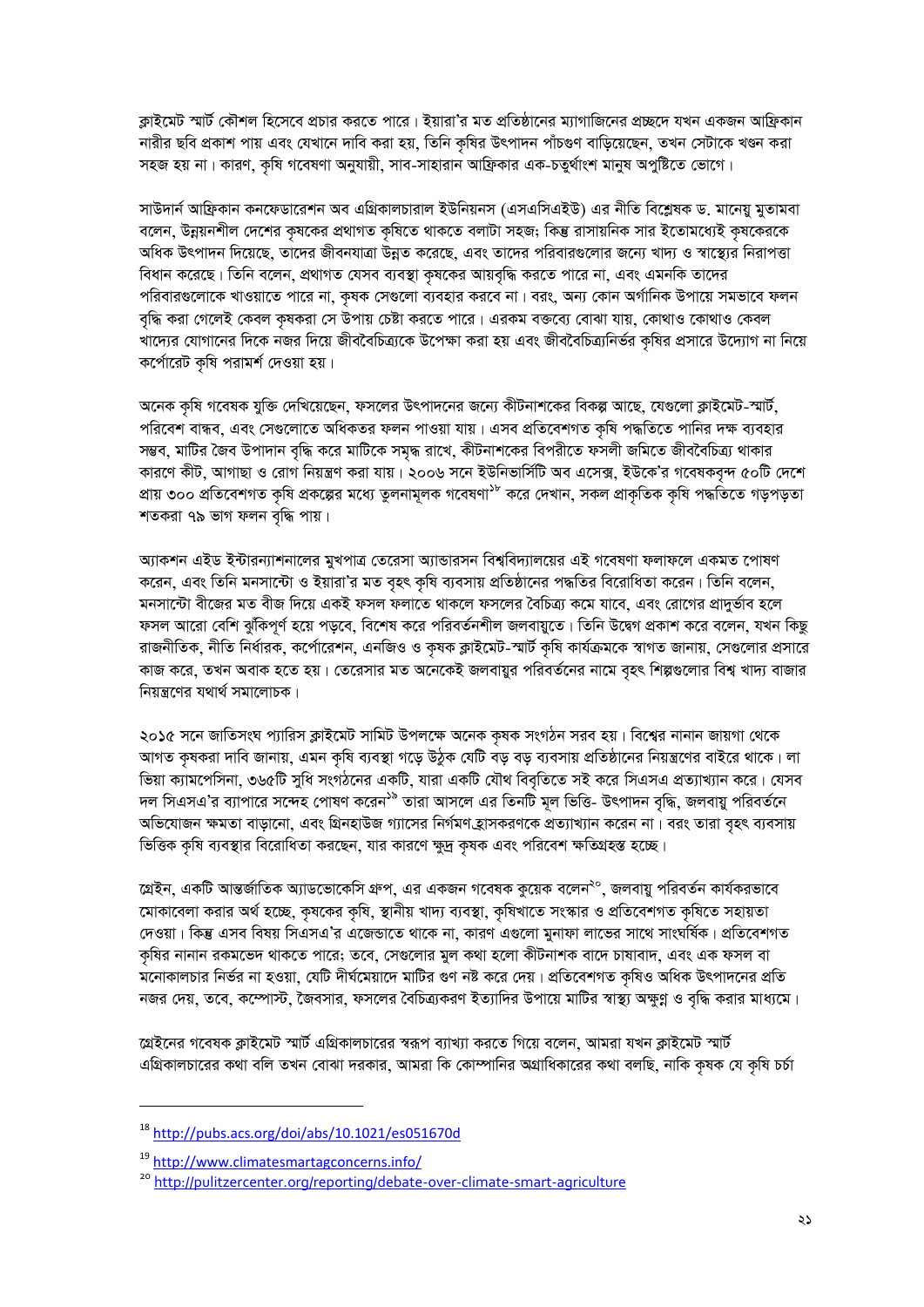করছে তাকে বোঝাচ্ছি। যেমন, খরা সহিষ্ণু ফসলের কথা যখন আসে, তখন কি আমরা ভারতের ডিকান মালভূমির কৃষকদের সোরগাম জাতের কথা ভাবছি, নাকি মনসান্টো'র জিএম জাতের কথা ভাবছি?

ক্লাইমেট স্মার্ট এগ্রিকালচারের সমালোচকদের অন্যতম অভিযোগ হলো, যারা ক্লাইমেট স্মার্ট এগ্রিকালচারের কথা বলছে তাদের পরিবেশ বিষয়ক কোন পালনযোগ্য কর্তব্য নেই, এবং তারা আদৌ ক্লাইমেট স্মার্ট কিনা সেটাও মাপার কোন মানদণ্ড নেই। গ্লেইনের গবেষক কুয়েক বলেন, সিএসএ লেবেল এখন সবকিছুতেই লাগিয়ে দেওয়া হচ্ছে। এর উদ্দেশ্যে হচ্ছে. বিভিন্ন প্রযুক্তির যেসব সামাজিক, রাজনৈতিক ও পরিবেশগত প্রভাব রয়েছে সেগুলো লুকিয়ে রাখা। তিনি আরো বলেন, এমনকি কৃষি ব্যবসায়ীদের কোয়ালিশনও তাদের ব্যবসায় পরিকল্পনার মধ্যে সাবধান করে দেয় যে, সর্বসম্মত সামাজিক ও পরিবেশগত নিরাপত্তা ব্যবস্থা না থাকলে সিএসএ কর্মসূচি সমাজ ও পরিবেশের উপর নেতিবাচক প্রভাব ফেলতে পারে।

দা ডিবেট ওভার 'ক্লাইমেট স্মার্ট' এগ্রিকালচার<sup>২১</sup> শীর্ষক প্রতিবেদনে নর্থ আমেরিকান ক্লাইমেট স্মার্ট এগ্রিকালচার অ্যালায়েন্স সভাপতি ফ্রেড ইয়োডারের বরাত দিয়ে বলা হয়, তাদের অ্যালায়েন্সকে জবাবদিহি করার মতো এখনো সর্বসম্মত নীতি নেই। আর কোন কোম্পানির একাংশ ক্লাইমেট স্মার্ট হলে, তার মানে এই নয় যে, তার পুরোটাই ক্লাইমেট স্মার্ট। তিনি আরো উল্লেখ করেন, মনসান্টো খরা সহিষ্ণু বীজ উৎপাদন করে নিজেদেরকে ক্লাইমেট স্মার্ট দাবি করলেও তাদের অন্যান্য কাজ ভিন্ন হতে পারে। কাজেই, ক্লাইমেট স্মার্ট হওয়ার মত প্রত্যয়ন ব্যবস্থা সৃষ্টি ও মান্য করা না হলে, সন্দেহ দূর হবে না যে, বড় ব্যবসায় প্রতিষ্ঠাগুলো ক্লাইমেট স্মার্ট এগ্রিকালচারের নামে গ্রিনওয়াশের ব্যবস্থাই করছে, এবং তারা পরিবেশ রক্ষার ভ্ৰান্ত ধাৱণা দিয়ে যাচ্ছে।

উক্ত প্রতিবেদনে উগান্ডার কৃষক অ্যান্টনি ওলিমবাওয়ার অভিজ্ঞতার দৃষ্টান্ত দেওয়া হয়, যেখানে তিনি প্রথাগত ও নতুন ক্লাইমেট স্মার্ট উভয় প্রকার চর্চাই করেন। তবে, তিনি নতুন প্রযুক্তির সাথে যে পরনির্ভরশীলতা আর উচ্চমূল্যের সম্পর্ক আছে সেটার উল্লেখ করেন। ওলিমবাওয়া প্রাকৃতিক ও প্রযুক্তিনির্ভর উভয় পদ্ধতিতেই ফসল উৎপাদন করেন। তিনি সমন্বিতভাবে শিম ও অন্যান্য শস্যের চাষ করেন, যাতে একই শ্রমে অধিক উপার্জন সম্ভব হয়। আবার তার পারিবারিক বাগানে কফি গাছের ফাঁকে ফাঁকে কলাগাছ লাগানো হয়েছে, যাতে কলগাছের ছায়ায় মাটির আর্দ্রতা বজায় থাকে, এবং সেই সাথে মাটির পুষ্টিগুণ বজায় থাকে। এছাডা, কলাগাছের ভিন্ন ধরণের কীটপতঙ্গ/প্রাণী কফি গাছের অন্যান্য কীট পতঙ্গকে খেয়ে নিয়ন্ত্রণ করে।

তার জমিতে বিভিন্ন প্রযুক্তিও ব্যবহৃত হয়েছে। স্থানীয় বিশ্ববিদ্যালয়ের জন্যে তিনি তার জমি থেকে বৃষ্টির উপাত্ত সংগ্রহ করে দেন, যাতে সেগুলোর ভিত্তিতে ভিন্ন ভিন্ন ফসলের সমন্বয় ঘটানো যায়। আবার তিনি উগান্ডা ন্যাশনাল মেটিওরোলোজিক্যাল অথরিটি'র বোর্ডে আছেন, এবং তাদের মাধ্যমে কৃষকের জন্যে আবহাওয়ার ধরন ব্যখ্যা করেন। ওলিমবাওয়ার সব পদ্ধতিই প্রাকৃতিক নয়। তিনি উল্লেখ করেন, এতে কীটনাশকের পরিমাণ বাড্ছে, তাতে বাড্ছে রোগব্যাধি, এবং সে কারণে তাকে রাসায়নিক উপাদানের ব্যবহার করতে হচ্ছে। অর্দ্র মৌসুমে টমেটোর জন্যে তাকে ছত্রাকনাশক ও রাসায়নিক পদার্থ স্প্রে করতে হয়। তিনি বলেন, জলবায়ুর পরিবর্তনের সাথে সাথে অস্বাভাবিক আবহাওয়াজনিত ঘটনায় রোদের প্রাদুর্ভাব দেখা দিচ্ছে। তিনি বলেন, কেবল সার নয়, অন্যান্য কৌশলের সাথে সারের মিশ্রণ ঘটানো যায়। তবে, তিনি সতর্ক করে বলেন, সার, কীটনাশকের ব্যবহারে কৃষকের নির্ভরশীলতা বাড়তে থাকে, তাতে কৃষককে প্রতি মৌসুমেই সেগুলো কিনতে হয়।

তিনি উদাহরণ দিয়ে বলেন, খরা সহিষ্ণু হাইব্রিড শস্য ঐতিহ্যগত বীজের মত ফলানো যায় না। কাজেই, কৃষককে প্রতি মৌসুমেই সেগুলো কিনতে হয়। যেমন, লঞ্জ-১৫ হাইব্রিড শস্য ঐতিহ্যগত জাতের চেয়ে বেশি খরা সহিষ্ণু, বেশি কীট সহিষ্ণু ও বেশি বন্যা সহিষ্ণু; প্রতি হেক্টরে এর ফলন ৩০০০-৩৬০০ কিলোগ্রাম যেখানে স্থানীয় জাতের ফলন হেক্টর প্রতি প্ৰায় ১০০০ কেজি; এবং স্থানীয় জাতের যেখানে ১২০ দিন সময় লাগে সেখানে এই ফসল ৯০ দিনেই পাওয়া যায়। কিন্তু, এখানে বিনিময়ের ব্যাপার আছে। এতে ফসলের বৈচিত্র্য হারিয়ে যায়, এবং স্বাদও পাওয়া যায় না। তিনি মনে করেন, এখন আর চাইলেও সেই স্থানীয় জাতের আবাদ সম্ভব না, কারণ সেটা বিলুগু হয়ে গেছে।

ওলিমবাওয়া বলেন, আগে শস্য খুললে নীল, সাদা, হলুদ, লাল রঙের দানা দেখতে পেতেন। আর এখন কেবলই সাদা দানা, আর সেগুলো বিস্বাদ! তিনি আরো বলেন, কেবল নির্ভরশীলতা তৈরি না, নতুন সিএসএ প্রযুক্তি এতই দামি যে, সেগুলো ক্ষুদ্র, দরিদ্র কৃষকের জন্যে কার্যত আয়ত্তের বাইরে। তিনি একটা হিসেব দেন, এক একর শস্য ফলাতে ২৫০ ডলারের মত খরচ হয়। কৃষক সেই শস্য বিক্রি করে ৩০০ ডলারের মত পান। তার খরচের ১০০ ডলারের মত চলে যায় বীজ আর সার কোম্পানিগুলোতে, ট্যাক্টর শিল্পে এবং সংরক্ষণে।

<sup>&</sup>lt;sup>21</sup> http://pulitzercenter.org/reporting/debate-over-climate-smart-agriculture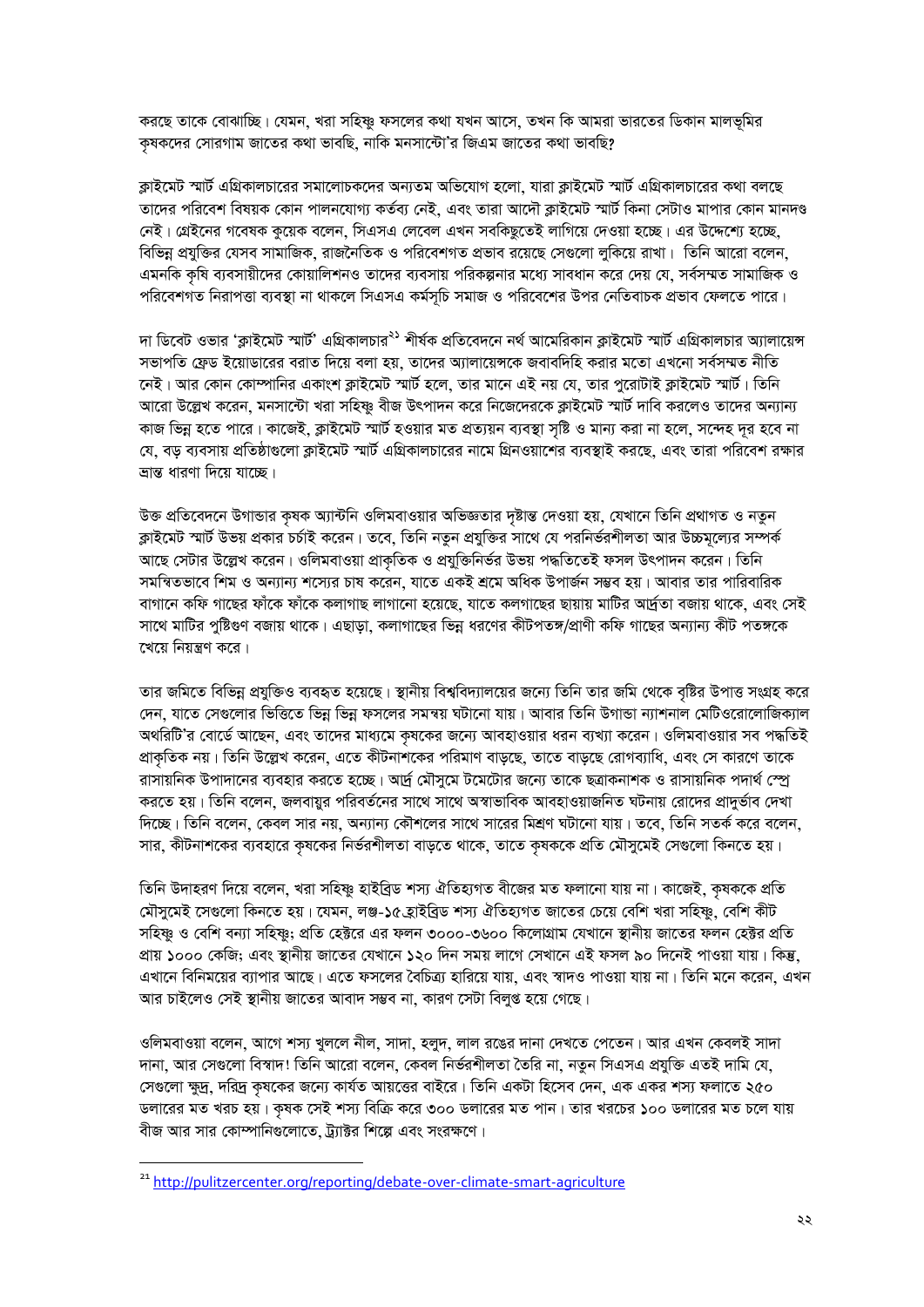তিনি বিস্ময় প্রকাশ করে বলেন, প্রতি বছরে কৃষককে বীজ কিনতে হচ্ছে, আর ফলন পরবর্তী যে পরিমাণ ক্ষতি হয়, তাতে বলতে হয়, কৃষকরা কেবল বীজ উৎপাদনকারী বড় শিল্পের জন্যে কাজ করছে। আমরা যদি এর সমাধান না করি, তবে, কৃষকের কপালে গভীর দুঃখ আছে। এছাড়া, সিএসএ প্রযুক্তিগুলো সমাজের স্বচ্ছল একটা অংশই কেবল কিনতে পারবে, তাতে ধনী আর দরিদ্রদের মাঝে একটা বড় পার্থক্য করে দেবে। ওলিমবাওয়ার প্রশ্ন,"কিভাবে নতুন কৃত্রিম জিনিস আর প্রাকৃতিক পরিবেশের মধ্যে ব্যালেন্স করা যাবে, এবং সেখান থেকে ভাল ফল পাওয়া যাবে?"

২০১৫ সনে গ্রেইনের "দি এক্সনস অব এগ্রিকালচার"<sup>২২</sup> শীর্ষক একটি প্রতিবেদনে জোর দিয়ে বলা হয় সার কোম্পানিগুলো দুনিয়ার সবচেয়ে বড় জলবায়ু খলনায়ক। তাদের পণ্যগুলো ১০% গ্রিনহাউজ গ্যাস নির্গমণের জন্যে দায়ী। আর এগুলো জলাধার, মাটি ও ওজনস্তরকে ক্ষতিগ্রস্ত করছে। আবার সার কোম্পানিগুলোর লবি এতটা শক্তিশালী যে, তারা রাসায়নিক সারের উপরে নির্ভরশীলতা কাটিয়ে উঠার লক্ষ্যে কোন কৃষিনীতি প্রণীত হলে তার বিরোধিতা করে।

গ্রেইনের প্রতিবেদনে<sup>২৩</sup> উদ্ঘাটন করা হয় কিভাবে সার কোম্পানিগুলো কৃষি ও জলবায়ু নীতির প্রক্রিয়ায় অনুপ্রবেশ করে এবং জলবায়ু পরিবর্তনের সমাধান হিসেবে রাসায়নিক সারকে উপস্থাপন করে; এবং একই সাথে তারা রাসায়নিক উপাদান ছাড়া চাষাবাদের উদ্যোগকে ব্যাহত করে। ক্লাইমেট স্মার্ট এগ্রিকালচারের ব্যানারে সার কোম্পানিগুলো খাদ্য ও কৃষি ব্যবসায় কর্পোরেশনগুলোর সাথে জোটবদ্ধ হয়ে যেসব কর্মসূচি সারের ব্যবহারের প্রসার করে তাদের পক্ষে লবি করে; যেমন, ওয়ালমার্টের ক্লাইমেট স্মার্ট এগ্রিকালচার প্রোগ্রাম অথবা ওয়ার্ল্ড ইকোনমিক ফোরামের নিউ ভিশন ফর এগ্রিকালচার।

জলবায়ু পরিবর্তন ও কৃষিকে ঘিরে আন্তঃদেশীয় উদ্যোগগুলোতে সার কোম্পানিগুলো যথেষ্ট প্রভাব বিস্তার করে। জাতিসংঘের জলবায়ু পরিবর্তন সামিটে যে গ্লোবাল অ্যালায়েন্স ফর ক্লাইমেট স্মার্ট এগ্রিকালচার গঠিত হয় তার প্রতিষ্ঠাকালীন সদস্য এবং পরিচালনা কমিটির সদস্য হিসেবে আছে সার কোম্পানিগুলো, এবং তাদের অংশীদার অনেক সংগঠন। গ্রেইনের কোঅর্ডিনেটর হেঙ্ক হবলিংক বলেন, ইয়ারার মত সার কোম্পানি হলো এক্সোনস অব এগ্রিকালচার। তারা কৃষির একটা মডেল পরিচালনা করছে যাতে পৃথিবী ধ্বংস হচ্ছে। আর জলবায়ু পরিবর্তন মোকাবেলায় যদি এমন কোন উদ্যোগ নেওয়া হয় যেটি তাদের মুনাফার পথে বাধা তাহলে সেটি তারা বন্ধ করে দেবে।

গ্রেইনের প্রতিবেদন অনুযায়ী, সাম্প্রাতিক গবেষণায় দেখা যায়, জলবায়ু পরিবর্তনে সার কোম্পানিগুলোর সার্বিক অবদানকে অনেক কমিয়ে দেখানো হয়। ইন্টারগভার্নমেন্টাল প্যানেল অন ক্লাইমেট চেঞ্জ (আইপিসিসি) রাসায়নিক সার ব্যবহারের ফলে নির্গত নাইট্রাস অক্সাইডের যে হিসেব দেখানো হয়েছে তা গ্রেইনের গবেষণায় প্রাপ্ত মানের চেয়ে ৩-৫ গুণ কম। আইপিসিসি'র পুরানো উপাত্তুলো বিশ্বব্যাপী সারের উৎপাদন বৃদ্ধি, শেল গ্যাসের উপর ক্রমবর্ধমান নির্ভরশীলতা, এবং জৈব উপাদানের উপর রাসায়নিক সারের ভয়াবহ প্রভাবকে প্রকাশ করে না। গ্রেইনের গবেষক বলেন, ''এ বছরে রাসায়নিক সারের ব্যবহার থেকে নির্গত গ্রিনহাউজ গ্যাস মার্কিন যুক্তরাষ্ট্রে চালিত সব কার ও ট্রাক থেকে নির্গত গ্রিনহাউজ গ্যাস থেকেও বেশি। সুসংবাদ হলো, এর একটা দ্রুত সমাধান আছে। প্রতিবেশগত কৃষি চর্চায় ফিরে গেলে রাসায়নিক সার ছাড়াও একই উৎপাদন সম্ভব হবে।"

গবেষণায়<sup>২৪</sup> পাওয়া গেছে যে, কৃষকরা রাসায়নিক সারের ব্যবহার ছেড়ে দিয়ে প্রতিবেশগত কৃষিব্যবস্থা আরম্ভ করলে উৎপাদন কমে যাবে না। ২০০৮ সনে ইন্টারন্যাশনাল অ্যাসেসমেন্ট অব এগ্রিকালচারাল নলেজ, সাইন্স অ্যান্ড টেকনোলজি ফর ডেভলপমেন্ট-এর প্রতিবেদনও এই যুক্তিকে সমর্থন করে। বিশ্বব্যাংক ও জাতিসংঘের অন্যান্য সংশ্লিষ্ট এজেন্সি'র অর্থ সহায়তায় চার শতাধিক বিজ্ঞানী এই গবেষণাটি তিন বছর ব্যাপী পরিচালনা করেন। হবলিংক বলেন, আমরা যদি নীতি নির্ধারকদের সার কোম্পানিগুলোর থাবা থেকে দূরে রাখতে পারি, তাহলে আমরা সহজেই আমাদের খাদ্য ব্যবস্থায় বিষাক্ত সার ব্যবহারের অভ্যাসকে বিতাডিত করতে পারবো।

কর্পোারেট ইউরোপ অবজারভেটরি'র গবেষক নিনা হল্যান্ড কনফারেন্স অব দা পার্টিস ২১ (কপ২১)'কে ঘিরে তার প্রতিবেদনে<sup>২৫</sup> লিখেছেন, আজকে আমরা গ্রিনওয়াশের সম্মেলনে ক্লাইমেট স্মার্ট এগ্রিকালচার (সিএসএ) প্রসারে হাততালি

<sup>&</sup>lt;sup>22</sup> https://www.grain.org/article/entries/5270-the-exxons-of-agriculture

<sup>&</sup>lt;sup>23</sup> https://www.grain.org/article/entries/5270-the-exxons-of-agriculture

<sup>&</sup>lt;sup>24</sup> https://www.grain.org/article/entries/5270-the-exxons-of-agriculture

<sup>&</sup>lt;sup>25</sup> http://aseed.net/en/fake-solutions-cop21-climate-smart-agriculture-boosting-the-technofix/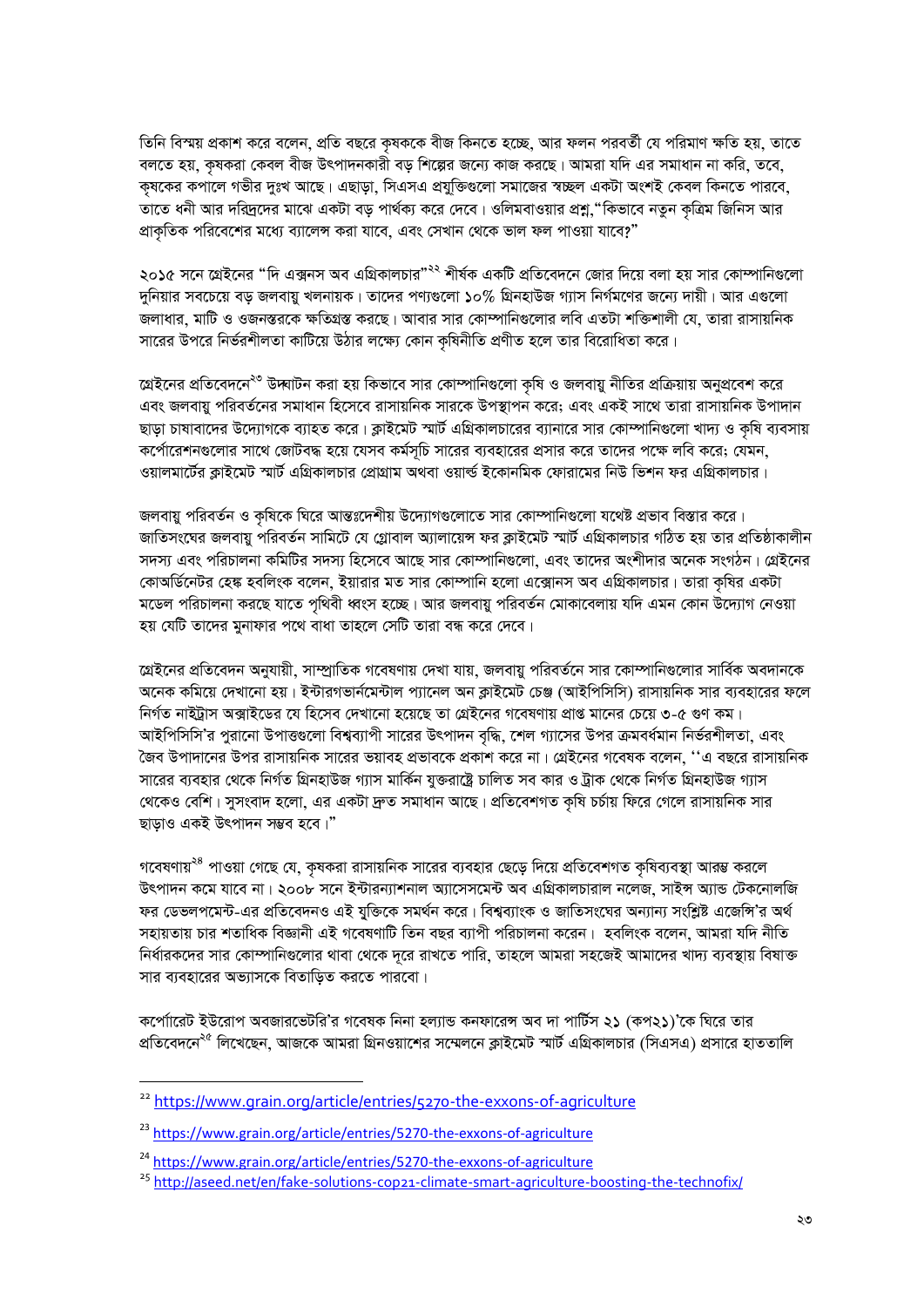দিচ্ছি। কপ২১ উপলক্ষে এনজিও ও বিভিন্ন আন্দোলন সংগঠনগুলো বিবৃতি দিয়েছে, কিভাবে কৃষি ব্যবসায় কপো্যারেশনগুলো জলবায়ু-বৈরি কর্মপদ্ধতিকে প্রসারিত করছে, এবং তারাই ক্লাইমেট স্মার্ট এগ্রিকালচারের ধারক হিসেবে এগোচ্ছে। তিনি গ্রেইন ও ইকোলজিস্ট, দু'টো প্রতিষ্ঠানের সত্র ধরে বলেন, গ্লোবাল অ্যালায়েন্স ফর ক্লাইমেট স্মার্ট এগ্রিকালচার (জিএসিএসএ) মুলত সার কোম্পানিগুলোর জোট। প্যারিস ক্লাইমেট কনফারেঙ্গের ঝুঁকি হলো, কৃষি ও মাটিকে কার্বন সিঙ্ক হিসেবে বিবেচনা করা হচ্ছে। এর ফলে কর্পোরেশনগুলো নির্গমণ রোধ আর জলবায়ু পরিবর্তনের প্রভাবকে ব্যবসায়ের উপাদান হিসেবে দেখছে। আসলে এ ধরনের পদক্ষেপ খাদ্যের সার্বভৌমত বাডানো, জলবায়র পরিবর্তনে অভিযোজন বাড়ানো, কিংবা এর মূল কারণ উদ্ঘাটনে সাহায্য করবে না।

নিনা উল্লেখ করেন, এখনকার ক্লাইমেট স্মার্ট এগ্রিকালচারের ফোকাস হলো ইউরোপে ক্লাইমেট স্মার্ট সলিউশন তৈরি করা। এসব কৃষি ব্যবসায় প্রতিষ্ঠান উত্তর ও দক্ষিণ আমেরিকা থেকে গোখাদ্য (সয়া, ভুট্টা)'র আমদানি কমাবে, কিংবা ইউরোপ থেকে দুধ ও মাংসজাত পণ্যের দূষণসৃষ্টিকারী রপ্তানি বন্ধ করবে, কিংবা স্থানীয় পর্যায়ে খাদ্য শৃঙ্খলকে প্রসারিত করবে, এরকম ভাবার সুযোগ নেই। তিনি ইঙ্গিত দিয়েছেন যে, কপ২১-এ যারা এসেছেন তারা বৃহৎ ব্যবসায়ের প্রতিনিধিত্ব করেন, আর এরকম একটা আয়োজন বরং সমস্যা সৃষ্টিকারী, যদিও আয়োজকরা এই আয়োজনকে খুবই তাৎপর্যপূর্ণ ও সব পক্ষের জন্যে লাভজনক মনে করে।

ক্লাইমেট সম্মেলনে সিএসএ এজেন্ডাকে যারা তলে ধরে তাদের মধ্যে আছে সিএসএ বুস্টার ও ক্লাইমেট কেআইসি। সিএসএ বৃস্টার ইউরোপের জন্যে সিএসএ সমাধান তৈরি ও সেগুলোর বিপণন নিয়ে কাজ করছে। আর, ক্লাইমেট কেআইসি জলবায়ু পরিবর্তন বিষয়ে বৃহত্তম পাবলিক-প্রাইভেট পার্টনারশিপ, যেখানে ইউরোপিয়ান ইউনিয়ন তহবিল যোগায়; এবং যেখানে প্রাইভেট পার্টনার হিসেবে আছে বেয়ার (নিনা যাকে অভিহিত করেন নোংরা নীটনাশক হিসেবে) ও এনজি (নিনা যাকে নোংরা শক্তি হিসেবে অভিহিত করেন)।

জঁ-ফ্রাঁসোয়া সুসানা, ফ্রেন্স এগ্রিকালচারাল রিসার্চ ইনস্টিটিউটের সাইন্টিফিক ডিরেক্টর এনভায়রনমেন্ট, তার ক্লাইমেট স্মার্ট এগ্রিকালচারের উপর বক্তব্যে বলেন, কৃষি থেকে এখন শতকরা ২৪ ভাগ গ্রিনহাউজ গ্যাস নির্গমণ হয়, এবং ২০৫০ সন নাগাদ এই খাত সবচেয়ে বড় গ্রিনহাউজ গ্যাস নির্গমণকারী হবে। যদিও কৃষিকে জলবায়ু চুক্তির মধ্যে রাখা হয়নি, কিন্তু ৯২টি দেশ তাদের স্বেচ্ছামূলক জাতীয় ক্লাইমেট প্লেজে এগ্রিকালচার, ফরেস্ট্রি অ্যান্ড ল্যান্ড ইইউজ'কে অন্তর্ভুক্ত করেছে, এবং এসব খাত থেকে শতকরা ২৫ ভাগ গ্রিনহাউজ গ্যাস নির্গমণ কমানোর কথা বলা হয়েছে। যদিও সুসানা মাটির কার্বন বৃদ্ধি ও উষ্ণায়ন বৃদ্ধি নিয়ন্ত্রণের জন্যে প্রকল্পের কথা বলছে, কিন্তু বাস্তবতা হলো, ক্লাইমেট স্মার্ট এগ্রিকালচারের সাথে গ্রিনহাউজ গ্যাস নির্গমণ হ্রাস অথবা আমাদের মাটির মান বৃদ্ধির সাথে কোন সম্পর্ক থাকছে না।

নিনা সিএসএ কিছু দৃষ্টান্ত তুলে ধরেছেন, যেমন, সিএসএ অভিযোজন উপায় হিসেবে। জলবায়র পরিবর্তনের কারণে আঙরের ফলন এখন সেপ্টেম্বরের পরিবর্তে মধ্য-আগস্টেই আসতে শুরু করে; কিন্তু তাপ থাকে খুব বেশি ও অক্সিডেশনের কারণে স্বাদ পাল্টে যাবে। কাজেই সেটার সমাধান দেওয়া হয়েছে; আঙরের উপর ৩০ ডিগ্রি সেলসিয়াস তাপমাত্রায় তরল কাৰ্বন ডাইঅক্সাইড ঢালতে হবে যাতে আঙুর ঠাণ্ডা থাকে।

তিনি বিশাল ডাচ ডেইরি শিল্প ফ্রিজল্যান্ডক্যাম্পিনা'র রপ্তানি কৌশলের সমালোচনা করে বলেন, তারা কোটি কোটি মানুষের খাদ্য সরবরাহ, আর কৃষকের আয় বাড়ানোর স্লোগান দেয়, অথচ তারা বেলজিয়ামের ৪৪৩ জন কৃষকের দুধের সরবরাহ বন্ধ করে দিয়ে তাদের বিপাকে ফেলেছে। ফ্রিজল্যান্ডক্যাম্পিনা'র মত প্রতিষ্ঠানগুলো পশু খাদ্যের জন্যে আমেরিকার বিভিন দেশের উপর নির্ভর করে, এবং সেসব দেশে পরিবেশগত ও সামাজিক অবক্ষয়, বনধ্বংস ও ভূমিদখলের মত ঘটনা ঘটায়। ফরফার্মার কর্পোরেশন পৃথিবীতে প্রাণিজ আমিষের প্রসার ঘটাতে চায়, আর এজন্যে তাদের বেশি বেশি কাঁচামালের দরকার। এসব দুগ্ধ ও মাংস শিল্প আবার বৃহত্তর কৃষি কর্পোরেশন মনসানটো এবং কার্গিল প্রভৃতির সাথে বিভিন্ন ফোরামে জোটবদ্ধ, যেখানে বড় সার ও বীজ কর্পোরেশনগুলো বনধ্বংস ও কীটনাশক ব্যবহার কমানোতে কোন ভূমিকা রাখে না, বরং তারা গ্রিনওয়াশ অব্যাহত রাখে। নিনার মন্তব্য হলো, ডাচ সরকারের প্রতিনিধিরা স্মার্ট এগ্রিকালচার বলতে অধিক মুনাফা লাভকারী দেশী কর্পোরেশনগুলোর কর্মকাণ্ডকে বোঝায়। আবার, আমেরিকা ও উরুগুয়েতে ওয়্যারহাউজের ৮০ লক্ষ হেক্টরের মত গাছের মরুভূমি আছে, যেখানে তারা নির্দিষ্ট গাছের মনোকালচার করে। তাদের লক্ষ্য, ১৯৫০ সনের অবস্থায় বনকে পুনরুদ্ধার করা। অথচ, বাস্তবতা হচ্ছে, গাছ লাগানো আর বনের মধ্যে পার্থক্য আছে, আর পরিবেশের উপর এর প্রভাব অন্য যে কোন মনোকালচারের সাথে তুলনীয়। এই ওয়্যারহাউজ কোম্পানির সাথে আগ্নেয়াস্ত্র লবি প্রতিষ্ঠান ও কয়লা-চালিত বিদ্যৎ উৎপাদন কেন্দ্রের সম্পর্ক রয়েছে।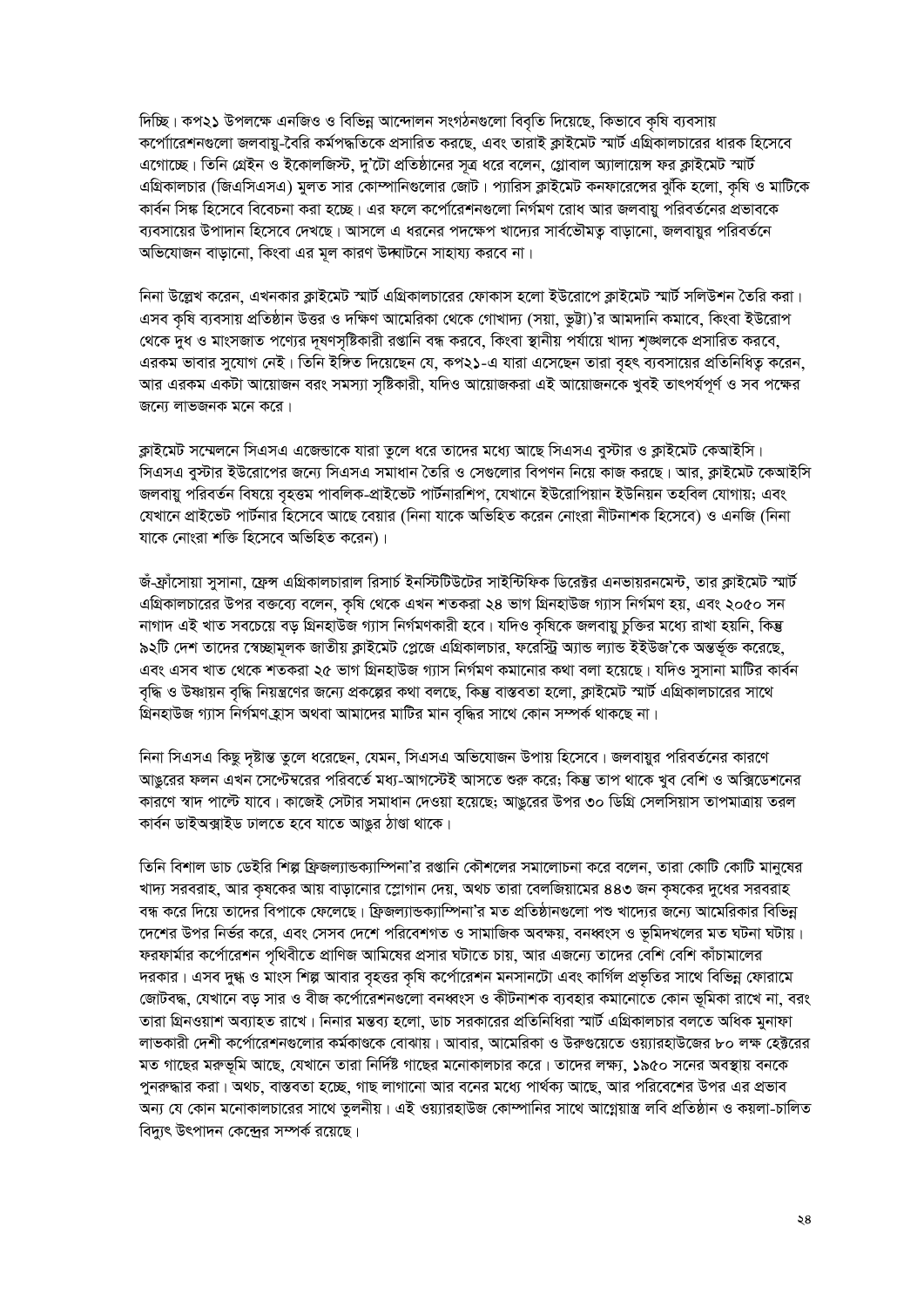### ৩.১৭. কৃষিতে প্রশমন: উত্তর থেকে দক্ষিণের দিকে দায় সরানো

বিশ্বে পরিবেশ ও জলবায়র ক্ষেত্রে যেসব পরিবর্তন ঘটছে তার পেছনে শিল্পোন্নত দেশগুলোর উৎপাদন ব্যবস্থা, বাজার ব্যবস্থা, নীতি বিরাট অংশ দায়ী। পরিবেশের বিপর্যয় ও জলবায়ু পরিবর্তন সংক্রান্ত গবেষণা, আলোচনা-সমালোচনায় এ বিষয়টি বারবার প্রতীয়মান হয়েছে।

### ৩.১৮. কর্পোরেটদের দখলে ক্লাইমেট স্মার্ট লেবেল: বিশ্বব্যাপী জনমত ও দষ্টান্ত

২০১৫ সনে প্যারিসে অনুষ্ঠিত কনফারেন্স অব দা পার্টিস (কপ২১)'র পূর্বে প্রায় ৫৯টি আন্তর্জাতিক সংগঠন ও ৩০৫টি জাতীয় সংগঠন এক যৌথ বিবৃতিতে<sup>২৬</sup> সই করে। বিবৃতির শিরোনাম ছিল, "বোকা হয়ো না! নাগরিক সমাজ জলবায়ু সহিষ্ণু কৃষিকে 'না' বলছে, এবং নীতি-নির্ধারকদের কৃষি-প্রতিবেশকে সমর্থন করার আহ্বান জানাচ্ছে।" বিবৃতিতে স্বাক্ষরকারীগণ সিএসএ ও গ্লোবাল অ্যালায়েন্স ফর সিএসএ'র (জিএসিএসএ) প্রভাব আর এজেন্ডার প্রতি গভীর উদ্বেগ প্রকাশ করেছেন। তারা জোর দিয়ে বলেন, জলবায়ুর পরিবর্তন সবচেয়ে বড় এবং জরুরী হুমকি, আর শিল্লায়িত কৃষি ও সে সংক্রান্ত দ্রান্ত সমাধান থেকে সরে আসতে আমাদের খাদ্য ব্যবস্থাকে ব্যাপকভাবে পাল্টে নিতে হবে, এবং খাদ্য ও পুষ্টিতে মানুষের অধিকার সংরক্ষণের লক্ষ্যে খাদ্যে সার্বভৌমতু, স্থানীয় খাদ্য ব্যবস্থা তৈরি, ও সমন্বিত কৃষি সংস্কারের দিকে মনোযোগ দিতে হবে।

সংগঠনগুলোর দাবি, ক্লাইমেট স্মার্ট এগ্রিকালচারকে এগ্রোইকোলজি (প্রতিবেশগত কৃষি) ভাবা যাবে না। কারণ, এগ্রোইকোলজি'র ভিত্তি হচ্ছে, খাদ্য ও পুষ্টির নিরাপত্তা, খাদ্যে সার্বভৌমত্ব, এবং খাদ্য ব্যবস্থায় ন্যায্যতা অক্ষুণ্ণ রাখা। আর এটি করতে হলে বাইরে থেকে ক্রয়কৃত উপাদানের উপর নির্ভর না করে বিদ্যমান প্রাকৃতিক সম্পদের ব্যবহার ও চক্রায়ন/পুনঃব্যবহারের মাধ্যমে কৃষি ব্যবস্থাকে সমৃদ্ধ করতে হবে।

ক্লাইমেট স্মার্ট এগ্রিকালচার আশাব্যঞ্জক মনে হলেও, এটি রাজনৈতিক উদ্দেশ্য প্রণোদিত। কোন ব্যবস্থাকে ক্লাইমেট স্মার্ট বলার জন্যে কোন মানদণ্ড নির্দিষ্ট করা হয়নি। কৃষি ব্যবসায় কর্পোরেশনগুলো যারা সিনথেটিক সার, মাংস উৎপাদন, আর বৃহৎ শিল্পায়িত কৃষির প্রসার ঘটাচ্ছে, এবং জলবায়ু পরিবর্তন ও কৃষির সহনশীলতা নষ্ট করছে, তারাই তাদের উদ্যোগকে ক্লাইমেট স্মার্ট হিসেবে অভিহিত করছে। ক্লাইমেট স্মার্ট এগ্রিকালচারে সামাজিক ও পরিবেশগত প্রতিরক্ষা ব্যবস্থার ঘোষণা নেই, এবং কৃষকের কণ্ঠস্বর, জ্ঞান আর অধিকারের প্রশ্নও থাকে না।

### গ্লোবাল অ্যালায়েন্স ফর ক্লাইমেট স্মার্ট এগ্রিকালচার (জিএসিএসএ) ও গ্রিনওয়াশিং

ক্লাইমেট স্মার্ট এগ্রিকালচার কনসার্ন<sup>২৭</sup>এর প্রতিবেদনে উল্লেখ করা হয়, যখন সুধি সমাজ ও গ্রামীণ সামাজিক আন্দোলন সংশ্লিষ্ট কিছু সংগঠন শুরু থেকেই জিএসিএসএ'র বিরোধিতা করেছে, অন্য অনেক সংগঠন এই অ্যালায়েঙ্গের সাথে দেনদরবার করে যাচ্ছে, যাতে গ্রিনওয়াশিংয়ের হুমকি আর ভ্রান্তিকর সমাধান থেকে বিরত রাখা যায়। সংগঠনগুলোর উদ্যোগ সত্ত্বেও কৃষি ও পরিবেশের উদ্বেগগুলো প্রত্যাখ্যাত হয়েছে। যেসব সংগঠনের পরিবেশের প্রতি দায়িত্ব নেই বরং তারাই এই অ্যালায়েন্সের সাথে যুক্ত হয়েছে। দুর্ভাগ্যজনকভাবে, এই অ্যালায়েন্সের ৬০% সদস্য সার কোম্পানির সাথে জড়িত। অন্যদিকে হাস্যকরভাবে, মনসানটো, ওয়ালমার্ট, এবং ম্যাকডোনাল্ডসের মত প্রতিষ্ঠান ক্লাইমেট স্মার্ট এগ্রিকালচার কৰ্মসূচি চালু করেছে।

ক্লাইমেট স্মার্ট এগ্রিকালচার কনসার্ন<sup>২৮</sup>এর প্রতিবেদনে আরো উল্লেখ করা হয়, তথাকথিত ক্লাইমেট স্মার্ট এগ্রিকালচারের ধারণায় জলবায়ু সংক্রান্ত কোন কৌশলের জায়গা নেই। একদিকে যেমন ক্লাইমেট স্মার্ট এগ্রিকালচারের কোন নির্দিষ্ট, সংজ্ঞা, মানদণ্ড, নিরাপত্তা বা সতকর্তা নেই, অন্যদিকে খাদ্য নিরাপত্তা, জলবায়ু কিংবা কৃষি সংক্রান্ত জাতিসংঘের কোন সংগঠনের কাছে জিএসিএসএ দায়বদ্ধ নয়।

<sup>&</sup>lt;sup>26</sup> http://www.climatesmartagconcerns.info/cop21-statement.html

<sup>&</sup>lt;sup>27</sup> http://www.climatesmartagconcerns.info/cop21-statement.html

<sup>&</sup>lt;sup>28</sup> http://www.climatesmartagconcerns.info/cop21-statement.html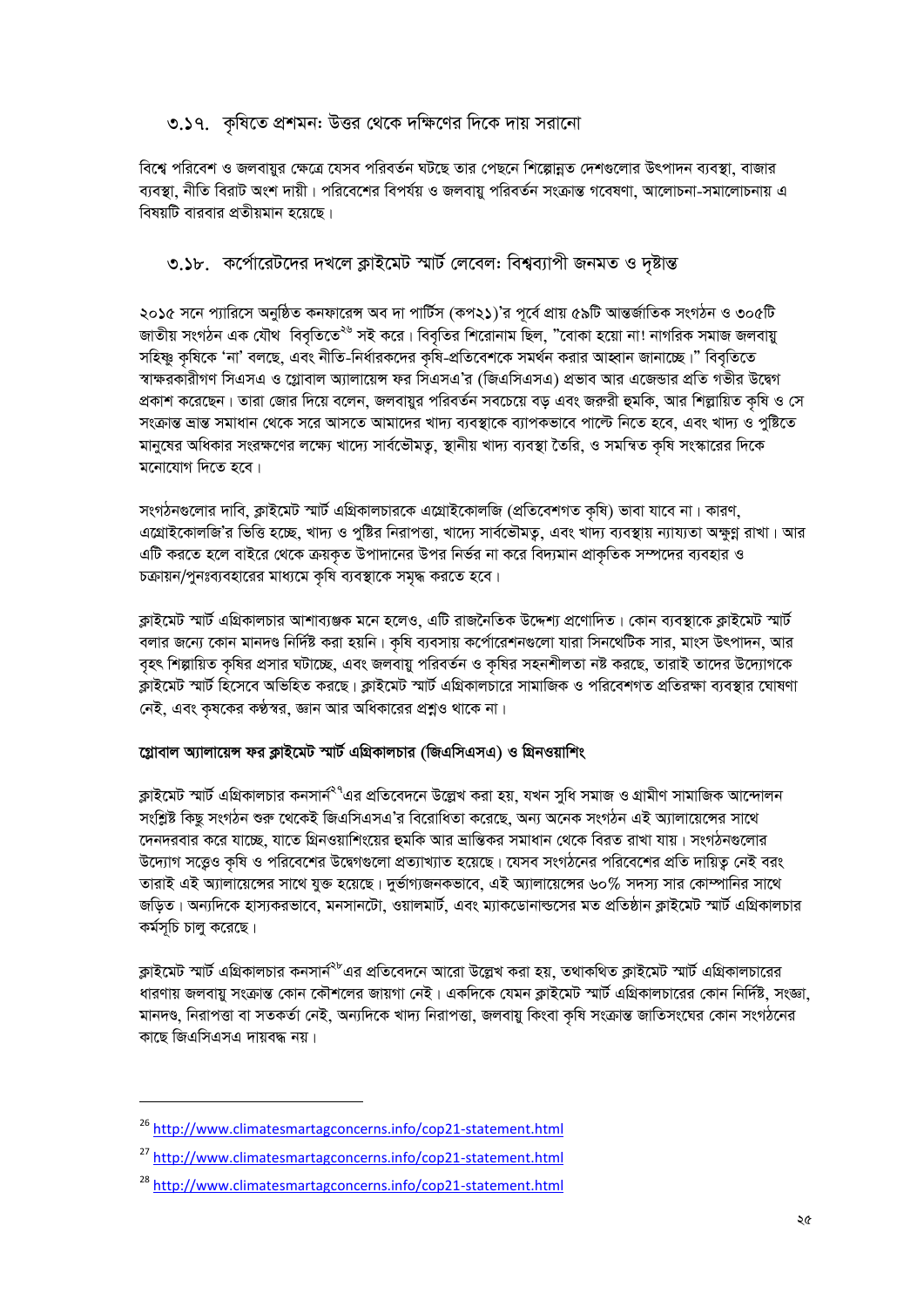- ৪ নীতি নিৰ্ধাৱণে ৱাজনীতি- বিশ্ব ও বাংলাদেশ
- জ্ঞানসৃষ্টি ও আলোচনা (নীতির ব্যাখ্যা কী? বিজ্ঞান ও গবেষণার মাধ্যমে কিভাবে এটি প্রণীত  $8.5.$ হয়?)

রাষ্ট্রীয় বা আন্তর্জাতিক পর্যায়ে যৌক্তিকভাবে নীতি নির্ধারণের সাধারণ প্রক্রিয়া হলো কোন সমস্যা চিহ্নিত করা, সমাধানের বিকল্প নিৰ্ধাৱণ করা, সেসব বিকল্পগুলো নানান মানদণ্ডে বিচার করে সবচেয়ে যথার্থ বিকল্পকে নীতি/আইন হিসেবে চডান্ত করা, উক্ত নীতি অনুমোদন করা, সেটি বাস্তবায়ন করা, ও বাস্তবায়ন সময়কালে ও পরে তার মূল্যায়ন করে যথার্থতা পুনঃনির্ধারণ করা। তবে, অনেক নীতিই, বিশেষ করে উন্নয়নশীল দেশের নীতিগুলো, অনেকাংশে যুক্তিনির্ভর ও গবেষণা নির্ভর হয় না। সেগুলো বিভিন্ন রাজনৈতিক ও অর্থনৈতিক মহলের প্রেষণা ও প্রভাবে হয়ে থাকে।

নিয়ামক ও নেটওয়ার্ক (কারা এর সাথে সংশ্লিষ্ট ও কিভাবে তারা সম্পৃক্ত?)  $8.5$ 

কোন বিষয়ে নীতি নির্ধারণ একটা জটিল প্রক্রিয়ায় প্রবাহিত হয়, এবং এই প্রক্রিয়ার সাথে অনেক নিয়ামক ও নেটওয়ার্ক সংশ্লিষ্ট হয়। প্রতিটি নিয়ামক ও নেটওয়ার্কের আলাদা আলাদা স্বার্থ জড়িত থাকে, এবং সেসব স্বার্থ চরিতার্থ করার জন্যে তারা লবি করতে থাকে, প্রভাব খাটাতে থাকে, ও নিজ নিজ উপায় ঠিক করে। এসব নিয়ামক ও নেটওয়ার্কসমূহ নিজ নিজ এজেন্ডা নিয়ে সেগুলোর পক্ষে গবেষণা করে ও প্রতিবেদন উপস্থাপন করে থাকে।

#### রাজনীতি ও স্বার্থ (সংশ্লিষ্ট ক্ষমতা বৈশিষ্ট্য কেমন?)  $8.9.$

যদিও নীতি নির্ধারণ একটা রাজনৈতিক প্রক্রিয়ায় হওয়ার কথা, এবং সেখানে গণমানুষের পছন্দ-অপছন্দ, মতামত প্রকাশের সুযোগ থাকার কথা, কিন্তু বিভিন্ন রাষ্ট্রে, বিশেষ করে উন্নয়নশীল দেশগুলোতে, সেই সুযোগ কম থাকে। সেখানে ক্ষমতার ব্যবধান থাকে অনেক। বিভিন্ন ক্ষমতাশীল গোষ্ঠী ও প্রতিষ্ঠান রাজনৈতিক গোষ্ঠীর সাথে নানান পষ্ঠপোষকতার সম্পর্কে জড়িত থাকে। প্রভাবশালী ব্যক্তিবর্গ ও সংগঠন রাজনৈতিক গোষ্ঠীকে নিজেদের চিন্তাধারায় প্রভাবিত করে, ও স্বার্থে জড়িয়ে ফেলে। কাজেই, অনেক নীতিতেই জনগণের ইচ্ছা-আকাঙ্গার প্রতিফলন দেখা যায় না, বরং স্বার্থান্বেষী গোষ্ঠীর উদ্দেশ্যই বাস্তবায়িত হয়।

#### নীতির নিয়ামক, প্রভাব, ও স্বার্থসংশ্লিষ্ট গোষ্ঠী 8.8.

রাষ্ট্রীয় পর্যায়ে নীতি প্রণয়নের ক্ষেত্রে শিক্ষক, গবেষক, ব্যবসায়ী, ব্যবসায় সংগঠন, রাজনীতিবিদ, অর্থনৈতিক সংগঠন, সধিসমাজ, ও মিডিয়া জডিত থাকে। এসব ব্যক্তিবর্গ কিভাবে নীতির ব্যাখ্যা ও বিশ্লেষণ করবেন ও পক্ষালম্বন করবে, তা নির্ভর করে রাষ্ট্রের ভেতরে জনপ্রতিনিধিতু, জবাবদিহিতা, স্বচ্ছ্লতা, সুশাসন কাঠামো ইত্যাদির কার্যকারিতার উপর।

#### $8.0<sup>2</sup>$ ভোগবাদ ও বাজার সংযোগ

আধনিক বিশ্বে ভোগ ও বাজার অর্থনীতিকে সখ-স্বাচ্ছন্দ্য ও উন্নয়নের মানদণ্ড হিসেবে জাহির করা হয়া। উন্নত রাষ্ট ও সমাজের উন্নত অংশ, এবং বাজারগুলো একই আদর্শ ও সূত্রে উন্নয়নশীল দেশ ও সমাজকে বাধতে চায়। অধিক ভোগের জন্যে অধিক উৎপাদনের প্রয়োজন পড়ে। আর এই উৎপাদনকে অব্যাহত রাখতে ও বৃদ্ধি করতে উন্নয়নশীল রাষ্ট্র ও সমাজকে ব্যবহার করাটা জরুরী হয়ে পডে। সেখানে আর্থিক লাভের আশায় অনুন্নত সমাজ ও উন্নয়নশীল রাষ্ট্র বাইরের পরামর্শ মতে নিজেদের উৎপাদন ব্যবস্থা পাল্টে নেয়, পণ্য নির্ধারণ করে, মূল্য নির্ধারণ করে, বৈচিত্র্যের স্থলে মনোকালচারের চর্চা করে, স্থানীয় আদর্শের জায়গায় বিদেশী আদর্শের প্রতিস্থাপন করে, এবং ঐতিহ্যগত কার্যাবলীর স্থলে আধুনিক বিধিব্যবস্থা প্রণয়ন করে। এই প্রক্রিয়ার মধ্যে দিয়ে অধিকাংশ ক্ষেত্রে স্থানীয় গোষ্ঠী, বিশেষ করে, দরিদ্র ও প্রান্তিক অংশ আর্থ-রাজনৈতিক প্রভাবে ও জ্ঞান-গবেষণার কটিলতায় নিজেদের স্বার্থ অগ্রাহ্য করে স্বল্পমেয়াদী বাজার সবিধা দেখে।

সিএসএ এজেডার পেছনের নিয়ামক  $8.9.$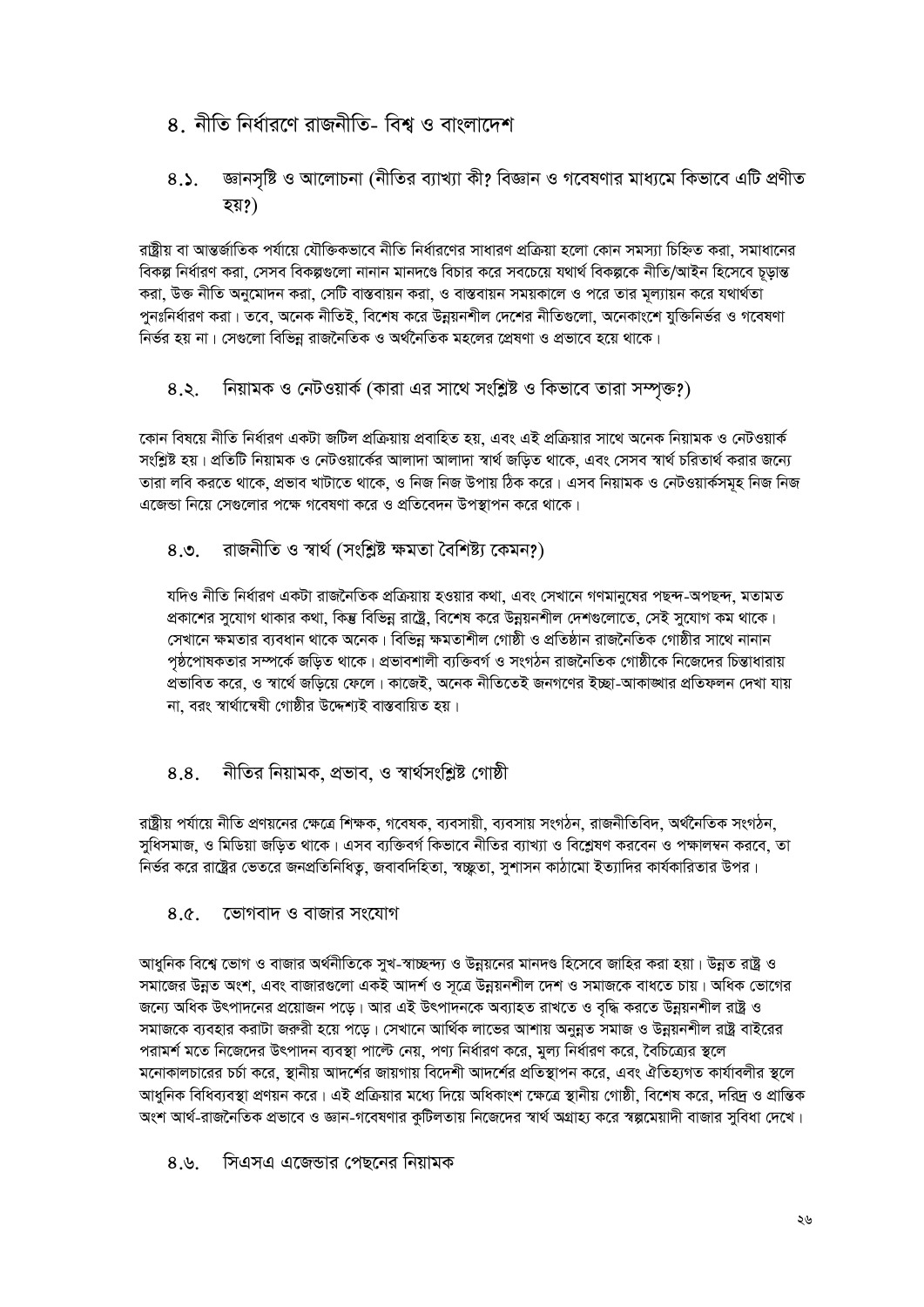ক্লাইমেট স্মার্ট এগ্রিকালচার আশাব্যঞ্জক মনে হলেও, এটি রাজনৈতিক উদ্দেশ্য প্রণোদিত। কোন ব্যবস্থাকে ক্লাইমেট স্মার্ট বলার জন্যে কোন মানদণ্ড নির্দিষ্ট করা হয়নি। কষি ব্যবসায় কর্পোরেশনগুলো যারা সিনথেটিক সার, মাংস উৎপাদন, আর বৃহৎ শিল্পায়িত কৃষির প্রসার ঘটাচ্ছে, এবং জলবায়ু পরিবর্তন ও কৃষির সহনশীলতা নষ্ট করছে, তারাই তাদের উদ্যোগকে ক্লাইমেট স্মার্ট হিসেবে অভিহিত করছে। ক্লাইমেট স্মার্ট এগ্রিকালচারে সামাজিক ও পরিবেশগত প্রতিরক্ষা ব্যবস্থার ঘোষণা নেই, এবং কৃষকের কণ্ঠস্বর, জ্ঞান আর অধিকারের প্রশ্নও থাকে না।

ক্লাইমেট স্মার্ট এগ্রিকালচার কনসার্ন<sup>২৯</sup>এর প্রতিবেদনে আরো উল্লেখ করা হয়, তথাকথিত ক্লাইমেট স্মার্ট এগ্রিকালচারের ধারণায় জলবায়ু সংক্রান্ত কোন কৌশলের জায়গা নেই। একদিকে যেমন ক্লাইমেট স্মার্ট এগ্রিকালচারের কোন নির্দিষ্ট, সংজ্ঞা, মানদণ্ড, নিরাপত্তা বা সতকর্তা নেই, অন্যদিকে খাদ্য নিরাপত্তা, জলবায়ু কিংবা কষি সংক্রান্ত জাতিসংঘের কোন সংগঠনের কাছে জিএসিএসএ দায়বদ্ধ নয়।

#### গ্লোবাল অ্যালায়েন্স ফর ক্লাইমেট স্মার্ট এগ্রিকালচারের (জিএসিএসএ'র) লক্ষ্যবিন্দু ও  $8.9.$ আয়োজন

কর্পোারেট ইউরোপ অবজারভেটরি'র গবেষক নিনা হল্যান্ড কনফারেন্স অব দা পার্টিস ২১ (কপ২১)'কে ঘিরে তার প্রতিবেদনে<sup>৩০</sup> লিখেছেন, আজকে আমরা গ্রিনওয়াশের সম্মেলনে ক্লাইমেট স্মার্ট এগ্রিকালচার (সিএসএ) প্রসারে হাততালি দিচ্ছি। কপ২১ উপলক্ষে এনজিও ও বিভিন্ন আন্দোলন সংগঠনগুলো বিবৃতি দিয়েছে, কিভাবে কৃষি ব্যবসায় কপো্ারেশনগুলো জলবায়ু-বৈরি কর্মপদ্ধতিকে প্রসারিত করছে, এবং তারাই ক্লাইমেট স্মার্ট এগ্রিকালচারের ধারক হিসেবে এগোচ্ছে। তিনি গ্রেইন ও ইকোলজিস্ট, দু'টো প্রতিষ্ঠানের সূত্র ধরে বলেন, গ্লোবাল অ্যালায়েন্স ফর ক্লাইমেট স্মার্ট এগ্রিকালচার (জিএসিএসএ) মূলত সার কোম্পানিগুলোর জোট।

#### ক্রাইমেট স্মার্ট অর্থায়ন ও মাটির কার্বনের পণ্যে রূপান্তর  $8.5<sub>1</sub>$

কর্পোারেট ইউরোপ অবজারভেটরি'র গবেষক নিনা হল্যান্ড কনফারেন্স অব দা পার্টিস ২১ (কপ২১)'কে ঘিরে তার প্রতিবেদনে<sup>৩১</sup> লিখেছেন, প্যারিস ক্লাইমেট কনফারেঙ্গের ঝুঁকি হলো, কৃষি ও মাটিকে কার্বন সিঙ্ক হিসেবে বিবেচনা করা হচ্ছে। এর ফলে কর্পোরেশনগুলো নির্গমণ রোধ আর জলবায়ু পরিবর্তনের প্রভাবকে ব্যবসায়ের উপাদান হিসেবে দেখছে। আসলে এ ধরনের পদক্ষেপ খাদ্যের সার্বভৌমতু বাড়ানো, জলবায়ুর পরিবর্তনে অভিযোজন বাড়ানো, কিংবা এর মূল কারণ উদ্ঘাটনে সাহায্য করবে না।

#### ঐতিহ্যগত জ্ঞান, চৰ্চা, ও প্ৰতিবেশ ব্যবস্থার অবস্থান  $8.\delta.$

জীববৈচিত্র্যনির্ভর বা প্রাকৃতিক কৃষির চচা করতে হলে বাইরে থেকে ক্রয়কৃত উপাদানের উপর নির্ভর না করে বিদ্যমান প্রাকৃতিক সম্পদের ব্যবহার ও চক্রায়ন/পুনঃব্যবহারের মাধ্যমে কৃষি ব্যবস্থাকে সমৃদ্ধ করতে হবে। এই ব্যবস্থায় ক্ষুদ্র উৎপাদক ও পারিবারিক কৃষি স্থানীয় ও দেশীয় খাদ্য উৎপাদনকে নিয়ন্ত্রণ করবে, এবং উপর থেকে নির্দেশিত হবে না। বরং, কৃষকের ঐতিহ্যগত জ্ঞান, চর্চা আর সমস্যার সমাধানে তাদের নিজেদের উদ্ভাবিত পদ্ধতি দ্বারা খাদ্য (উৎপাদন) ব্যবস্থা পরিচালিত হবে। প্রতিবেশগত কৃষি ব্যবস্থায় কৃষকের অংশগ্রহণ অনিবার্য, এবং খাদ্য ও পুষ্টির নিরাপত্তা, মাটির পুষ্টিমান রক্ষা ও পানি সংরক্ষণের ক্ষেত্রে প্রকৃতিইে শক্তিশালী বন্ধু মনে করা হয়। সরকারকে বিবেচনায় রাখতে হবে যে, শিল্পনির্ভর পদ্ধতি মাটির স্বাস্থ্য নষ্ট করে, পানি সংরক্ষণ ব্যবস্থা বিঘ্নিত করে, পানি ব্যবস্থাকে দৃষিত করে, প্রকতিকে বিষাক্ত করে তোলে, বাহ্যিক উপাদানের উপর নির্ভরশীল করে তোলে, এবং জীববৈচিত্র্য ও প্রতিবেশকে রুগ্ন করে তোলে।

<sup>&</sup>lt;sup>29</sup> http://www.climatesmartagconcerns.info/cop21-statement.html

<sup>&</sup>lt;sup>30</sup> http://aseed.net/en/fake-solutions-cop21-climate-smart-agriculture-boosting-the-technofix/

<sup>&</sup>lt;sup>31</sup> http://aseed.net/en/fake-solutions-cop21-climate-smart-agriculture-boosting-the-technofix/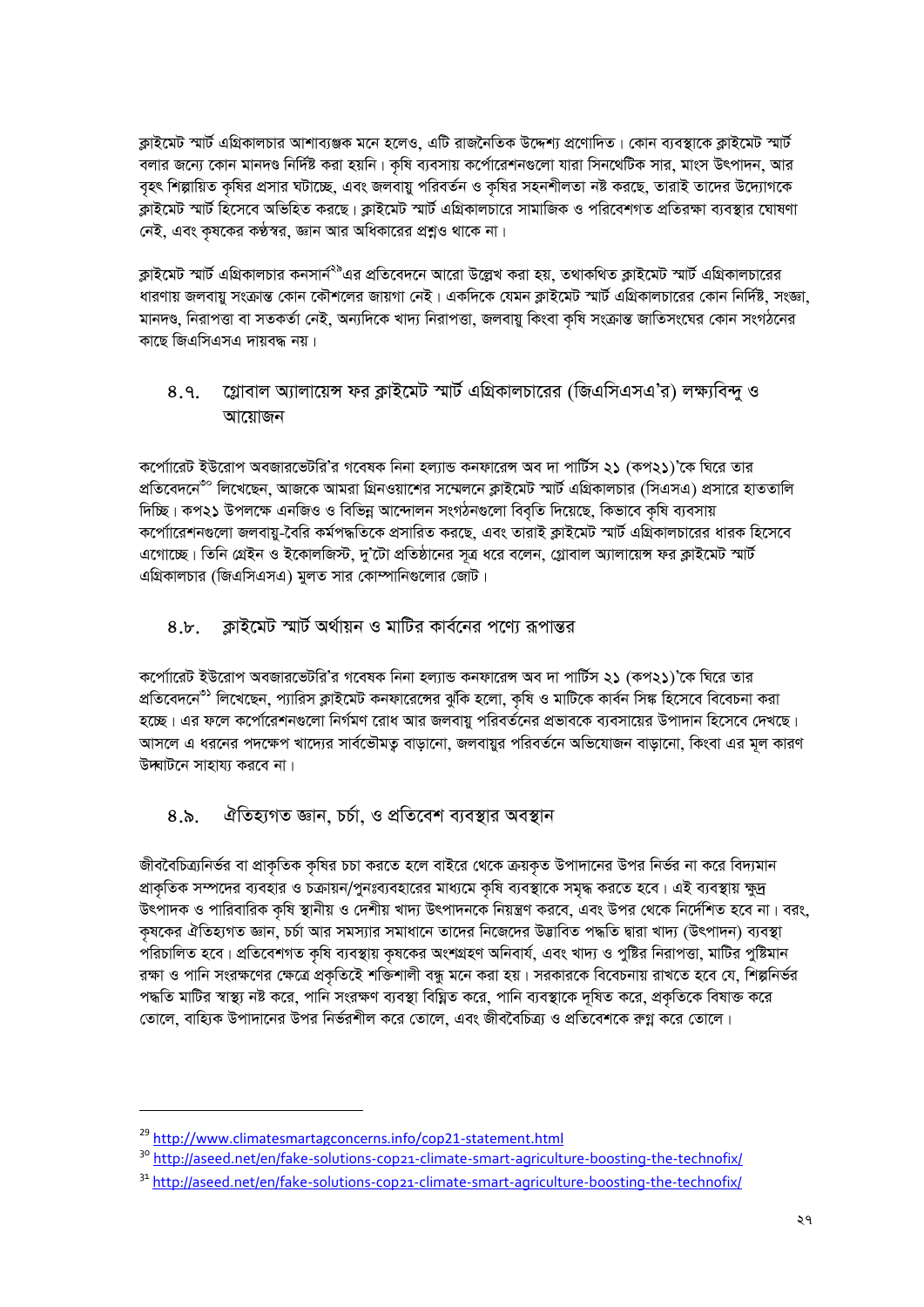## ৫. বাংলাদেশ নীতি ইস্যু- ক্লাইমেট স্মাৰ্ট কৌশল

#### রাষ্টীয় নীতি ও এজেডায় সিএসএ  $(6.5)$

খাদ্য যোগানের ক্রমবর্ধমান চাহিদার প্রেক্ষিতে বিগত কয়েক দশক ধরে বাংলাদেশের কৃষি নীতি কৃষির যান্ত্রিকীকরণ ও বাণিজ্যিকিকরণের দিকে ঝুঁকেছে। একদিকে আধুনিক প্রযুক্তি, বিচিত্র বীজ, চাষাবাদ পদ্ধতি, সার, কীটনাশক, ব্যবস্থাপনা পদ্ধতির প্রয়োগ বেড়েছে, অন্যদিকে প্রাকৃতিক ব্যবস্থার ক্ষতি নিয়ে উদ্বেগ-উৎকণ্ঠাও বেড়েছে। ক্ষতিগ্রস্ত মাটির মান, জীববৈচিত্র্য, প্রতিবেশ, পানি ব্যবস্থা, ধারকৃত ও আমদানিকৃত শস্য, বীজ, শস্য ব্যবস্থাপনা পদ্ধতি ইত্যাদি কৃষক ও দেশের খাদ্য সার্বভৌমত্বকে মারাত্মক প্রশ্নের মুখে ফেলেছে। জাতীয় কৃষি নীতি (২০১৩)-এর লক্ষ্যগুলোর মধ্যে রয়েছে: টেকসই ও লাভজনক কৃষি উৎপাদন ব্যবস্থা নিশ্চিত করা; গবেষণা এবং প্রশিক্ষণের মাধ্যমে ফসলের উন্নত জাত ও চাষাবাদ প্রযুক্তির টেকসই উদ্ভাবন ও সম্প্রসারণ করা; যথাযথ প্রযুক্তি সম্প্রসারণ ও উপকরণ ব্যবস্থাপনার মাধ্যমে উৎপাদনশীলতা বৃদ্ধি, কর্মসংস্থান এবং আয়ের সুযোগ সৃষ্টি করা; বাণিজ্যিকীকরণের মাধ্যমে প্রতিযোগিতামূলক কৃষির প্রচলন করা এবং তা অব্যাহত রাখা; জলবায়ু পরিবর্তনের সাথে অভিযোজনযোগ্য কৃষকের চাহিদা মিটাতে সক্ষম এমন স্ব-নির্ভর এবং টেকসই কৃষি ব্যবস্থা গড়ে তোলার জন্য পরিকল্পনা প্রণয়ন এবং কার্যকর উদ্যোগ গ্রহণ; কৃষি পণ্যের ন্যায্য মূল্য নিশ্চিত করাসহ কৃষি বিপণন ব্যবস্থার উন্নয়ন; আন্তর্জাতিক বাজারের চাহিদামত মানসম্পন্ন কৃষি পণ্য উৎপাদনে উৎসাহ প্রদান ও কৃষি পণ্যের রপ্তানী বৃদ্ধির সুযোগ সৃষ্টি করা; কৃষি পণ্য প্রক্রিয়াজাতকরণ ও কৃষি নির্ভর নতুন শিল্প স্থাপনের সুযোগ সৃষ্টি করা; এবং জনগণের পুষ্টি চাহিদা মেটানোর উদ্দেশ্যে কৃষি বহুমুখীকরণ এবং অধিক পুষ্টিমান সম্পন্ন বিভিন্ন ফসল উৎপাদনে উৎসাহ প্রদান করা। বাংলাদেশের সগুম পঞ্চবার্ষিকী পরিকল্পনায় (২০১৫)<sup>৩২</sup> কৃষি খাতকে বিদ্যমান প্রায়-খোরাকির কৃষি থেকে উত্তরণ ঘটিয়ে বাণিজ্যিকিকরণের দিকে পরিবর্তনের লক্ষ্য ঠিক করা হয়েছে। জাতীয় জৈব কৃষি নীতি ২০১৬-তে মাটির ভৌত, রাসায়নিক ও জৈবিক গুণাবলিকে যথোপযুক্ত সমন্বয় করে মত্তিকার উর্বরতা বজায় রেখে কষি কার্যক্রম পরিচালনার উদ্দেশ্য ঠিক করা হয়েছে। কিন্তু, এই নীতির অধ্যয়ন থেকে বোঝা যায়, এটি বহুলাংশে বিশ্বব্যাপী জৈব খাদ্যের বাণিজ্যিক মূল্য দ্বারা প্রভাবিত এবং সেই লক্ষ্যে প্রণীত হয়েছে, খাদ্যে সার্বভৌমত্ব অর্জন ও প্রতিবেশ রক্ষার স্বার্থে প্রণীত নয়।

জলবায়ু সহিষ্ণু কৃষির ক্ষেত্রে আন্তর্জাতিক ধান গবেষণা ইনস্টিটিউট (ইরি) বাংলাদেশে ক্লাইমেট স্মার্ট এগ্রিকালচার অ্যাডভাইজরি সার্ভিস<sup>৩৩</sup> (সিএসএএএস)(জলবায়ু সহিষ্ণু কষি পরামর্শ সেবা) নামের একটি প্রকল্প বাস্তবায়ন করছে। এই প্রকল্পের লক্ষ্য হচ্ছে, সিএসএ প্রযুক্তি ও পরামর্শমূলক সেবা এগিয়ে নিতে আইসিটির ব্যবহার বাড়ানো। এই প্রকল্পের আওতায় ধান শস্য ব্যবস্থাপক (আরসিএম) নামে একটি স্মার্টফোন অ্যাপ্লিকেশন উদ্ভাবন করা হবে, যেটি কৃষকদেরকে শস্য ব্যবস্থাপনা শক্তিশালী করতে ব্যবহৃত হবে। বাংলাদেশ ধান গবেষণা ইনস্টিটিউট (ব্রি) এই প্রকল্পের নেতৃত্বদানকারী প্রতিষ্ঠান হিসেবে কাজ করছে, এবং বাংলাদেশ কৃষি গবেষণা ইনস্টিটিউট (বারি) ভুট্টা ও গমের জন্যে জলবায়ু-ভিত্তিক সপারিশ বাস্তবায়নে সহায়তা দেবে।

এছাড়া, সিএসএ'র নামে বাংলাদেশে ইউরিয়া ডিপ প্লেসমেন্ট (ইউডিপি) প্রকল্প বাস্তবায়িত হচ্ছে। বিভিন্ন আন্তর্জাতিক সংস্থা ২০১৭ সনের মধ্যে লবণাক্ততা-সহিষ্ণু, খরা-সহিষ্ণু, দ্রুত বর্ধনশীল ধান জাত উদ্ভাবনের উদ্যোগ নিয়েছে. এবং ২০২০ সনের মধ্যে একটি জলবায়ু সহিষ্ণু কৃষি প্রযুক্তি প্রসার কেন্দ্র স্থাপনের উদ্যোগ নেয়া হয়েছে।

### ৫.২. কৃষি খাতে উন্নয়ন কৌশল: সপ্তম পঞ্চবাৰ্ষিকী পরিকল্পনা

সগুম পঞ্চবার্ষিকী পরিকল্পনায় কৃষি খাতকে আরো বেশি প্রযুক্তি ও যান্ত্রিকীকরণের উল্লেখ রয়েছে। প্রযুক্তিগত উন্নয়নের স্বার্থে কৃষি গবেষণায় বরাদ্দ বৃদ্ধিসহ বিজ্ঞানীদের প্রণোদনা, সুশাসন ও জবাবদিহি নিশ্চিত করা, কৃষির বাণিজ্যকরণ, উচ্চমূল্যসম্পন্ন পণ্যের বৈচিত্র্যকরণ, কৃষি খাতের যান্ত্রিকীকরণ ইত্যাদি গুরুত্ব পেয়েছে। উচ্চ ফলনশীল বীজের (উফশী) কথা বেশি উল্লেখিত হয়েছে। কৃষির যান্ত্রিকীকরণে ক্ষেত্রে সর্বাধিক অবদান বেসরকারি খাতের। তবে যান্ত্রিকীকরণের জন্য কৃষি মন্ত্রণালয় ২০১০ সাল থেকে ভর্তুকিনির্ভর প্রকল্প বাস্তবায়নের উদ্যোগ গ্রহণ করেছে। এ ক্ষেত্রে অন্তরায় হলো ক্ষুদ্র ও প্রান্তিক কৃষকদের ব্যয়ভারের সামর্থ্য, যার সমাধান হিসেবে বলা হয়েছে যে এর জন্য স্বল্পমূল্যের এবং অধিকতর কার্যকরী

<sup>&</sup>lt;sup>32</sup> http://www.plancomm.gov.bd/wp-content/uploads/2015/02/17\_-Agriculture-Sector-Development-Strategy.pdf

<sup>33</sup> http://climatechange.irri.org/projects/adaptation/climate-smart-agriculture-advisory-service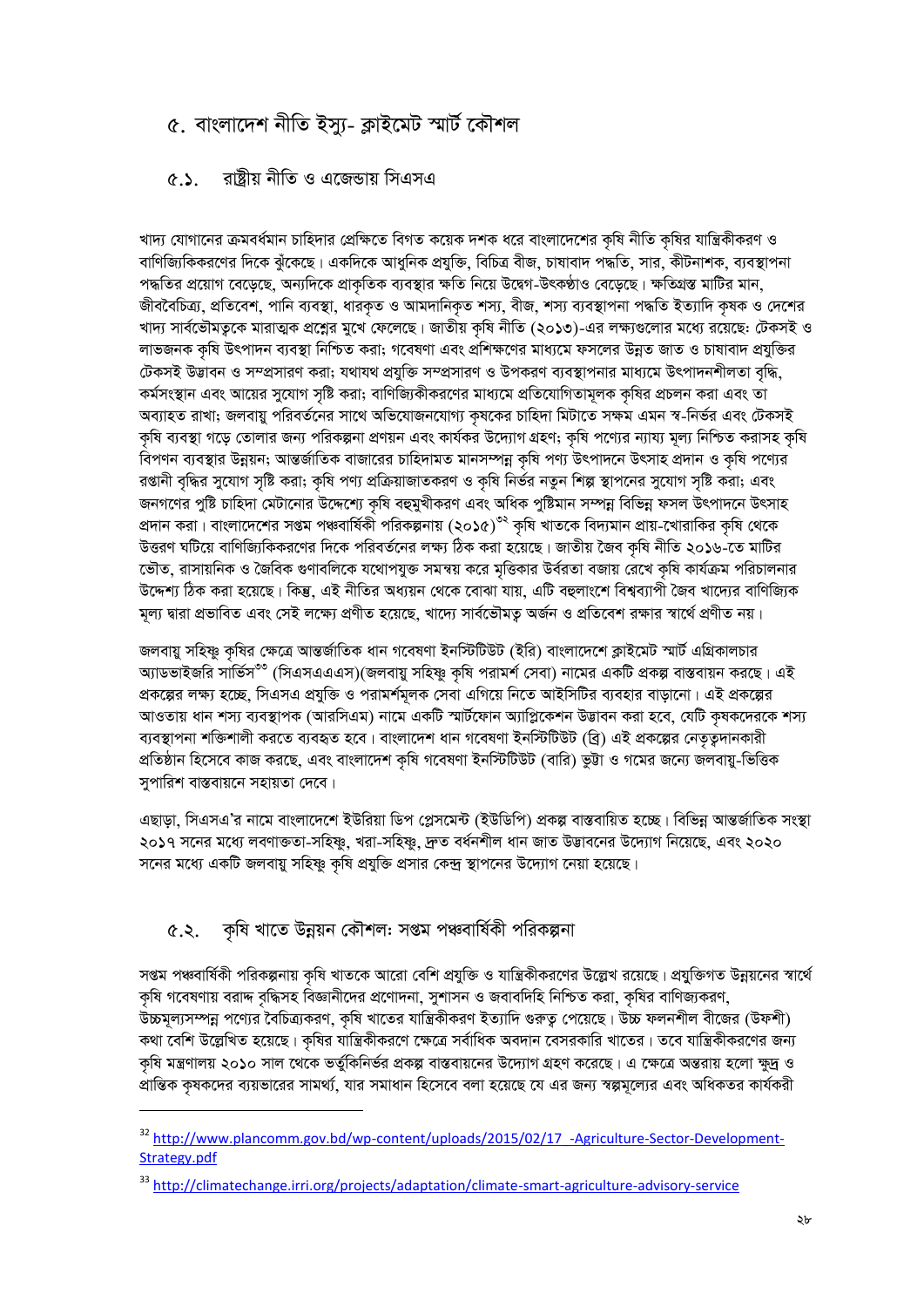যন্ত্রের উদ্ভাবন ও ব্যবহার করে দ্রুত যান্ত্রিকীকরণ নিশ্চিত করা সম্ভব। সরকারি ও বেসরকারি খাতের অংশীদারির বিষয়টি পরিকল্পনায় গুরুত্ব দেওয়া হয়েছে (A M M Shawkat Ali, The Daily Kalerkanthao, 25 June 2015) $^{34}$ ।

ভবিষ্যৎ চ্যালেঞ্জের মধ্যে জনসংখ্যা বৃদ্ধি ও দ্রুত নগরায়ণের বিষয়টি প্রাধান্য পেয়েছে। এ কারণেই কৃষিজমির পরিমাণ হ্রাস পাচ্ছে। জমির উব্রুতা হ্রাসের বিষয়টিও পরিকল্পনায় উঠে এসেছে। স্বীকার করা হয়েছে ভূ-উপরিস্থ পানির পরিমাণ বৃদ্ধির জন্য খুব একটা উদ্যোগ নেওয়া হচ্ছে না। বলা হয়েছে, উৎপাদন বদ্ধির লক্ষ্যে উন্নতমানের জমি, পানি ও সার্বিক পরিবেশের উন্নয়ন সাধনের জন্য একটি বড ধরনের চ্যালেঞ্জ মোকাবিলা ভবিষ্যতে করতে হবে। পরিকল্পনায় ভবিষ্যতের চ্যালেঞ্জ হিসেবে জলবায়ু পরিবর্তনের নেতিবাচক প্রভাবের বিষয়টি উল্লেখ করা হয়নি। অথচ এর জন্য কৃষি খাতসহ অন্যান্য খাতের ক্ষেত্রে করণীয় বিষয় সম্পর্কে পরিবেশ মন্ত্রণালয় একটি কৌশলপত্র প্রণয়ন করেছিল। এ কৌশলপত্রের ভিত্তিতে সংশ্লিষ্ট সব মন্ত্রণালয়ের কর্মসচি গ্রহণ করার সিদ্ধান্তও ছিল। বর্তমান পরিকল্পনায় এ বিষয়ে কী অগ্রগতি হয়েছে তা বলা হয়নি।

# ৬ ভবিষ্যত নিৰ্দেশনা/ দিক নিৰ্দেশনা

#### প্রতিবেশ ভিত্তিক কৃষি ব্যবস্থার জলবায়ু সহিষ্ণুর চর্চা  $20$

মাঠ পর্যায়ে জলবায়ু পরিবর্তনে সমাধান হতে হবে প্রতিবেশ ভিত্তিক কৃষি চর্চা, বাজার ভিত্তিক জলবায়ু পরিবর্তন মোকাবেলায় ট্রিপল উইন নয় (HBF, 2014)। পরিবর্তনের প্রেক্ষিতে অভিযোজনের জন্যে শস্যের বৈচিত্র্যকরণ, শস্যের উৎপাদনের সাথে গবাদিপশু পালন প্রক্রিয়ার সমন্বয় সাধন, মাটির উর্বরতা বজায় রাখা ও উন্নত করা, ফসলী জমির বাইরে থেকে ফসলের জন্যে পুষ্টি ও কীটনাশকের সরবরাহ ন্যুনতম করা। এসব করতে পারলে একদিকে যেমন কৃষি ব্যবস্থার ক্ষমতা বাড়ানো সম্ভব হবে, অন্যদিকে জলবায়ু পরিবর্তনের প্রভাবও কমানো যাবে। জলবায়ুর পরিবর্তন ঘটলে উৎপাদন ব্যবস্থা সমুন্নত রাখতে ফসলী জমির সাথে পানির প্রাকৃতিক প্রবাহকে অক্ষুণ্ণ রাখা ও জলাধারকে সংরক্ষণ করা অত্যন্ত জরুরী। জলবায়ু পরিবর্তনের প্রেক্ষাপটে কৃষির সহিষ্ণুতা বৃদ্ধিতে এমন অভিযোজন কৌশল নিতে হবে যাতে সেটি কৃষিকে আরো স্থায়িত্বশীল করে তোলে। সরকারকে কৃষি ব্যবস্থায় সহিষ্ণুতা বৃদ্ধির পক্ষে পদক্ষেপ নিতে হবে বটে, তবে বাণিজ্য নির্ভর সংগঠনগুলোর প্রদত্ত সমাধানকে পরিহার করতে হবে। সরকারের করণীয়গুলোর মধ্যে থাকবে- প্রতিবেশ ভিত্তিক কষি, অভিযোজন ও জলবায়ু সহিষ্ণুতাকে লক্ষ্য রেখে গবেষণা ও জ্ঞান বিনিময় এজেন্ডা নিয়ে এগোনো, যাতে নারী কষক, ক্ষক, নৃ-গোষ্ঠী ও স্থানীয় জ্ঞান বিনিময় পদ্ধতিগুলো গুরুতু পায়; সামাজিক নিরাপত্তা ব্যবস্থা জোরদার করে সহিষ্ণুতার পদক্ষেপ নেওয়া, যেমন বিশ্ব খাদ্য কর্মসূচির (ডব্লিউএফপি'র) ফুড সিকিউরিটি ক্লাইমেট রেজিলিয়েন্স ফ্যাসিলিটি; এবং জাতীয় ও আন্তর্জাতিক ক্ষেত্রে প্রতিবেশ ভিত্তিক কৃষি কৌশলকে গুরুত্ব দিয়ে জলবায়ু সহিষ্ণু কৃষির কর্মসূচি হাতে নেওয়া, যেমন, ইন্টারন্যাশনাল ফান্ড ফর এগ্রিকালচারাল ডেভলপমেন্ট (ইফাদ) এর স্মলহোল্ডার এগ্রিকালচার প্রোগ্রাম-এর মত কৰ্মসূচি।

সুস্থায়ী কৃষির জন্যে মাটির পানি ধারণ ও মাটিতে পানি প্রবেশের ক্ষমতা বৃদ্ধি করা দরকার (Stabinsky, 2012)। তাহলে অতিবৃষ্টিতে ক্ষতির সম্ভাবনা কমে যাবে। জলবায়ুর পরিবর্তনে ফসলের উৎপাদন হাসের হুমকি রয়েছে বটে, তবে, মাটির স্বাস্থ্য ও উর্বরতা ধরে রাখতে পারলে উৎপাদন মোটামুটি স্থিতিশীল রাখা যাবে। মাটির স্বাস্থ্য বজায় রাখতে জৈব সার অথবা কম্পোস্টের ব্যবহারের প্রচলন রয়েছে। এগুলো কৃষি ব্যবস্থায় পুষ্টি বৃদ্ধি করে, এবং সেই সাথে মাটির গঠনকে মজবত করে, ও মাটিতে পৃষ্টি উপাদান ও পানি ধারণে সহায়তা করে। আর মাটির গঠন ভাল হলে, বষ্টির মৌসমে মাটিতে পানি প্রবেশ করতে পারে ও পানি অবস্থান করতে পারে।

#### গবেষণা ও জ্ঞান বিনিময় এজেন্ডার প্রসার ৬.২.

পরিবর্তিত জলবায়ুর প্রেক্ষিতে কৃষি ব্যবস্থাকে উপযুক্ত ও শক্তিশালী রাখতে সরকার, গবেষক ও কৃষকদের সমন্বিতভাবে কাজ করা দরকার (Stabinsky & Lim, 2012)। আগামি দশকগুলোতে ধীরে ধীরে তাপমাত্রা বাড়ার সাথে সাথে আমাদেরকে অনেকটা অনিশ্চিত পথ পাড়ি দিতে হবে। এক্ষেত্রে স্থানীয় থেকে বৈশ্বিক, সর্বস্তরে জলবায়ুর সহিষ্ণু কৃষি ব্যবস্থা গড়ে তোলাকে অগ্রাধিকার দিতে হবে। আর একাজে সবচেয়ে বড় ভূমিকা থাকবে সরকারের। সুসমন্বিত উদ্যোগ ও

<sup>&</sup>lt;sup>34</sup> http://www.kalerkantho.com/print-edition/sub-editorial/2015/06/21/235899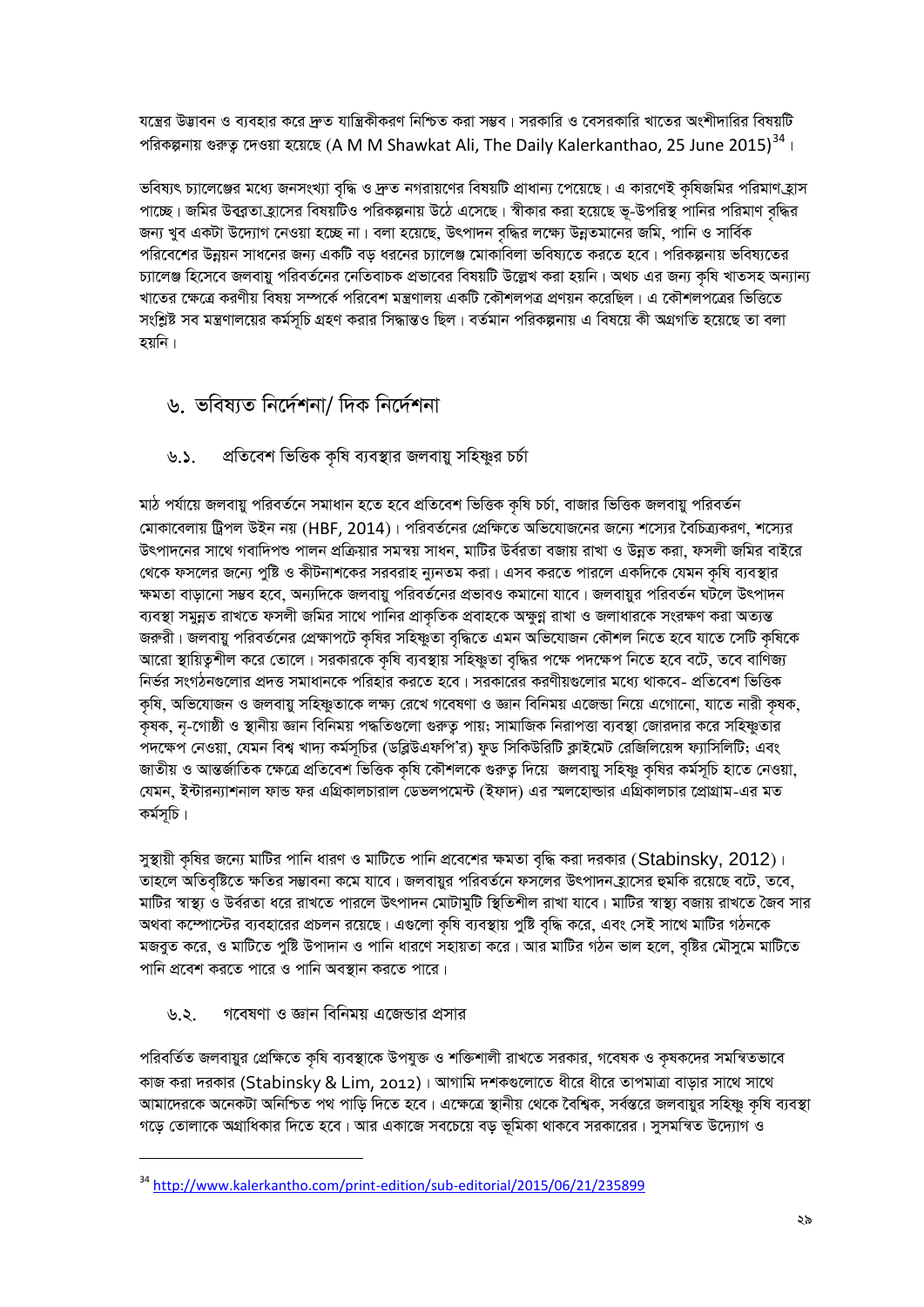অর্থায়নের অভাবে লক্ষ লক্ষ মানুষের জীবন ও জীবিকা হুমকির মধ্যে পড়বে। জলবায়ু সহিষ্ণু কৃষির অপরিহার্য উপাদান হচ্ছে প্ৰতিবেশগত কৃষি। জলবায়ু সহিষ্ণু একটা ব্যবস্থা গড়তে হলে জাতীয় ও আন্তৰ্জাতিক পৰ্যায়ে কৃষি চৰ্চা ও নীতিকে পদ্ধতিগতভাবে ও জরুরীভাবে প্রতিবেশগত কষির দিকে নিয়ে যেতে হবে, যাতে ঝঁকি মোকাবেলায় প্রতিবেশের সম্পূর্ণ সম্পদকে কাজে লাগানো যায়।

যেহেতু বিশ্বের ক্ষুদ্র কৃষি খামারীদের মধ্যে নারীদের অংশ বৃহত্তর, কাজেই জলবায়ু সহিষ্ণু কৃষি ব্যবস্থা গড়ে তুলতে তাদেরকে মূল ভূমিকা নিতে হবে। তাদেরকে খামার ভিত্তিক গবেষণা ও উন্নয়নের সাথে সংশ্লিষ্ট হতে হবে, এবং খামারকে ঘিরে গবেষণার টুলগুলোর ব্যবহার শিখতে হবে। তারা কৃষক নেটওয়ার্ক গড়ে তুলে নিজেদের লব্ধ জ্ঞান বিনিময় করবে। আগামি সময়ে কৃষি যেরকম ঝুঁকির মধ্যে পড়তে যাচ্ছে সেখানে জলবায়ু সহিষ্ণু কৃষি ব্যবস্থা গড়ে তুলতে কৃষকের জ্ঞান ও অভিনবত অনস্বীকাৰ্য।

প্ৰতিবেশগত কৃষিতে বিনিয়োগ, প্ৰতিবেশগত কৃষি অ্যাপ্ৰোচ, যেমন, অ্যাডাপটেশন ফর স্মলহোল্ডার ৬.৩. এগ্রিকালচার প্রোগ্রাম অব দি ইন্টারন্যাশনাল ফান্ড ফর এগ্রিকালচারাল ডেভলেপমেন্ট (ইফাদ)

২০১০ সনে হেগে অনুষ্ঠিত কৃষি, খাদ্য নিরাপত্তা, ও জলবায়ু পরিবর্তন সংক্রান্ত সম্মেলনে<sup>৩৫</sup> ইফাদের প্রেসিডেন্ট উল্লেখ করেন, "আমার বিশ্বাস, সামষ্টিকভাবে আমাদের অনেকগুলো টুল ও কৌশল আছে যেগুলো দিয়ে আমরা নতুন ও সমন্বিত কৃষি অভ্যুত্থান ঘটাতে পারি। অধ্যাপক স্বয়ামিনাথান যে চিরসবুজ বিপ্লবের কথা বলেছেন, আমাদেরকে সেটিই শুরু করতে হবে। আমাদেরকে কৃষি ও পরিবেশের মধ্যকার সম্পর্ককে নতুন করে সজ্ঞায়িত করতে হবে। জলবায়ু পরিবর্তন দাবি করছে যে, আমরা এখনই সেটি করি, এবং একটা নতুন সবুজ কৃষি-প্রতিবেশ বিপ্লব শুরু করি।"

কৃষি-প্রতিবেশকে গুরুত্ব দিয়ে ইফাদের কর্মসূচিতে ক্ষুদ্র কৃষি খামারীদের জন্যে প্রকল্পের যথার্থতা উল্লেখ করা হয়েছে। বিশ্বে ক্ষুদ্র কৃষি খামারীদে সংখ্যা প্রায় ৫০ কোটি। এসব ক্ষুদ্র খামারীই বিশ্বের ৬০ ভাগ কৃষি কাজে নিয়োজিত, এবং উন্নয়নশীল দেশের ৮০ খাবারের যোগান তারাই দেন। জলবায়র পরিবর্তন তাদের প্রেক্ষাপটকে পাল্টে দিচ্ছে, জলবায় পরিবর্তনে দরিদ্র কৃষক ও নারী কৃষকদের অভিজ্ঞতা ভিন্ন হয়, যেখানে জলবায়ু পরিবর্তনজনিত দুর্যোগ নারীদের পরিস্থিতিতে বেশি নাজুক করে তোলে।

ল্যাং ও মোকরানি (২০১৩) সংরক্ষণশীল কৃষি চর্চাকে কোণঠাসা করার প্রক্রিয়াকে পথভ্রষ্টতা হিসেবে উল্লেখ করে বলেছেন, এ প্রক্রিয়া পরিবেশকে কেনাবেচার সামগ্রী হিসেবে বিবেচনা করে, এবং সবুজ পুঁজিবাদের সম্প্রসারণ ঘটায়। তারা বরং প্রতিবেশগত কৃষি চর্চায় বিকল্প নীতি প্রণয়নের কথা বলেছেন।

<sup>&</sup>lt;sup>35</sup> https://www.ifad.org/documents/10180/ab3054ad-d9f4-4c64-bd75-2dc7f9d4f97b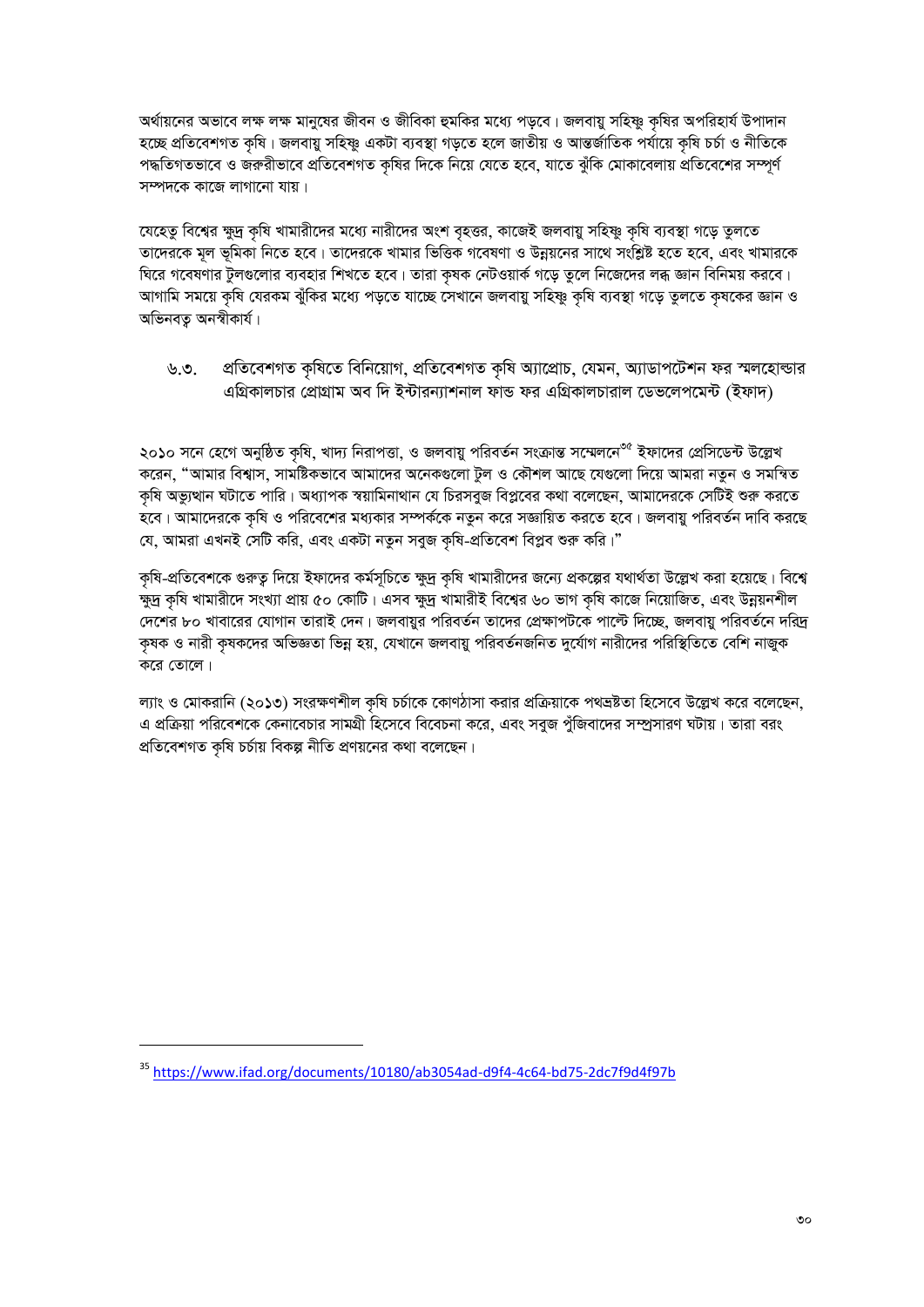### **Reference:**

- Adams, B., & Judd, K. (2016). Reinventing development. Reforming the UN for people and planet. Rosa Luxemburg Stigtung, NYC.
- Adams, B., & Tobin, K. (2014). Confronting development: A critical assessment of the UN's sustainable development goals. Rosa Luxemburg Stigtung, NYC.
- Adger, W. N., Dessai, S., Goulden, M., Hulme, M., Lorenzoni, I.,Nelson, D. R., Naess, L-O., Wolf, J. and Wreford, A. (2009a). Are There Social Limits to Adaptation to Climate Change? *Climatic Change*, 93, 335–54.
- Badgley, C., Perfecto, I., Cassman, K., & Hendrix, J. (2007). Can organic agriculture feed the world? *Agronomy & Horticulture -- Faculty Publications.* Paper 110.
- Butlin, J. (1989). Our common future. By World commission on environment and development.(London, Oxford University Press, 1987, pp. 383£ 5.95.).
- Candeias, M. (2013). *Green transformation: competing strategic projects*. Rosa-Luxemburg-Stiftung.
- Candeias, M. (2013). *Green transformation: competing strategic projects*. Rosa-Luxemburg-Stiftung.
- CGIAR. (2013). Annual Report 2013: Featuring Climate-Smart Agriculture. CGIAR. Montpellier, France.
- CIDSE. (2015). Climate-smart revolution... or a new era of green washing?
- Climate Focus (CF). (2015). The Paris agreement summary. Climate focus client brief on the Paris agreement III.
- Dellheim, J. (2014). Policy paper. Challenging capital oligarchies. Berlin: Rosa Luxemburg Stiftung.
- Epstein, G. (2001). Financialization, rentier interests, and central bank policy. *manuscript, Department of Economics, University of Massachusetts, Amherst, MA, December*.
- ETC Group & Heinrich Boll Foundation (HBF). (2015). Outsmarting nature? Synthetic biology and climate smart agriculture.
- ETC Group (2011). Capturing climate genes. Gene giants stockpile climate ready patents.
- FAO. (2010). Climate-Smart Agriculture. Polices, practices and financing for food security, adaptation and mitigation. Rome: FAO.
- FAO. (2010). Climate-Smart Agriculture. Polices, practices and financing for food security, adaptation and mitigation. Rome: FAO.
- FAO. (2013). Climate Smart Agriculture Sourcebook. Rome: FAO.
- FAO. (2014). Climate smart agriculture and resource tenure in Sub-Saharan Africa: A conceptual framework. Rome: FAO.
- FAO. (2015). Climate Smart Agriculture Sourcebook. Available at www.fao.org
- FAO. (2016). FAO's work on climate change. United Nations Climate Change Conference 2016. Rome: FAO.
- Global Alliance for Climate-Smart Agriculture (GACSA). (2014). Agriculture. Global Alliance for Climate- Smart Agriculture. Action Plan. Provisional Copy. NY: Climate Summit 2014.
- Global Witness (GW). (2010). Understanding REDD++.
- Heinrich Böll Foundation (HBF). (2014). Climate-smart agriculture: myths and problems
- Karlsson, L., Nightingale, A., Naess, LO., Thompson, J. (2017). 'Tripe wins' or 'triple faults'? Analyzing policy discourses on climate-smart agriculture (CSA). CCAFS Working Paper no. 197. Copenhagen, Denmark: CGIAR Research Program on Climate Change, Agriculture and Food Security (CCAFS). Available online at: www.ccafs.cgiar.org
- Keaney, M. (2014). Financialization and Social Structure of Accumulation Theory. *World Review of Political Economy*, *5*(1), 45-77.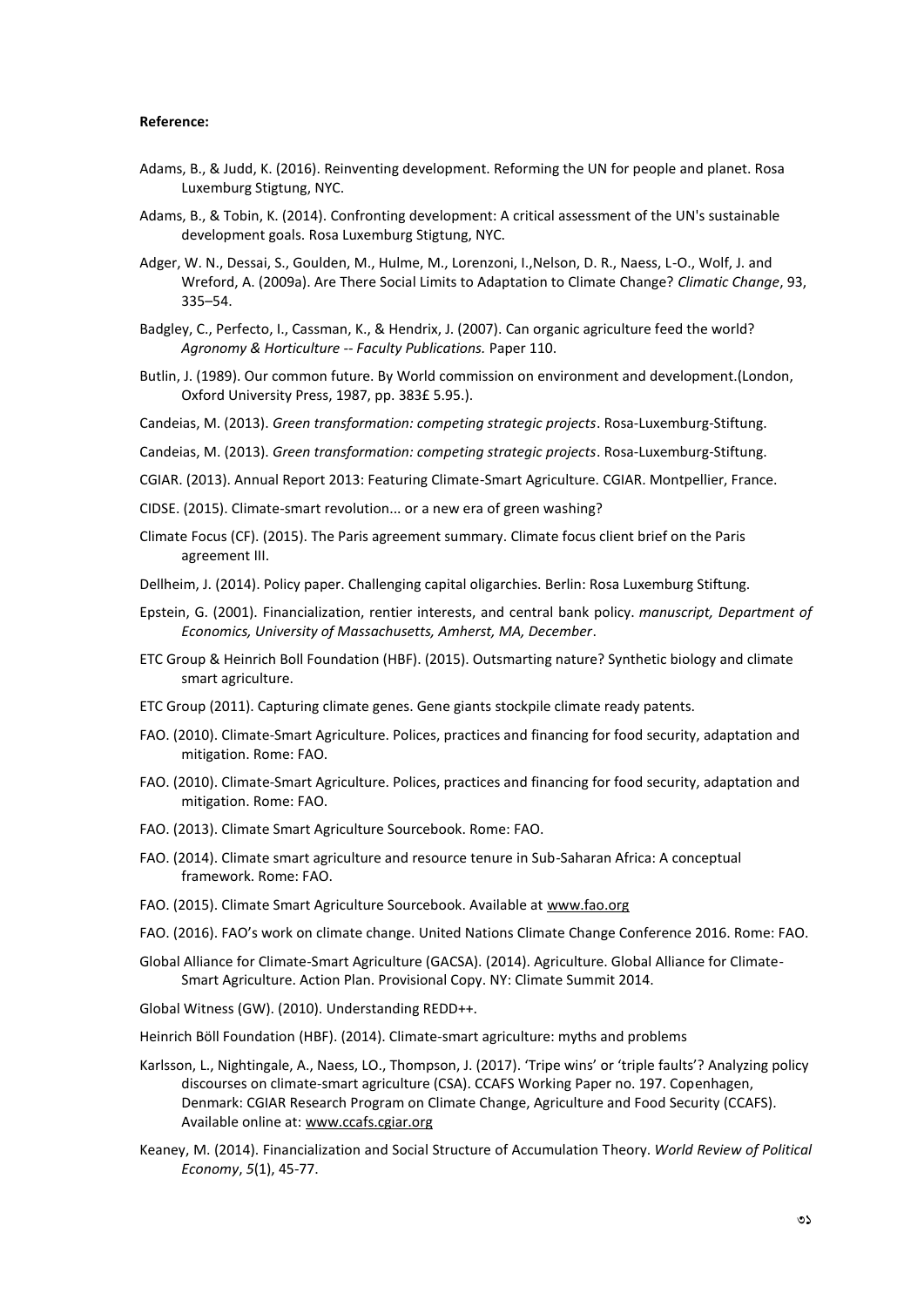- Kill, J. (2014). Economic valuation of nature. The price to pay for conservation? Brussels: Rosa Luxemburg Stinftung.
- Kunze, K., & Becker, S. (2014). Energy democracy in Eurpoe. A survey and outlook. Brussels: Rosa Luxemburg Stiftung.
- Lang, M., & Mokrani, D. (Eds.). (2013). *Beyond Development: Alternative visions from Latin America*. Transnational Inst..
- Martens, J., & Seitz, K. (2016). The struggle for a UN treaty towards global regulation on human rights and business. NY: Global Policy Forum, and Rosa Luxemburg Stiftung.
- Motiram, S., & Vakulabharanam, V. (2007). Corporate and cooperative solutions for the agrarian crisis in developing countries. *Review of radical political economics*, *39*(3), 360-367.
- Nelson, S., & Huyer, S. (2016). A Gender-responsive Approach to Climate-Smart Agriculture: Evidence and guidance for practitioners.
- Paul, H., Ernsting, A., Semino, S., Gura, S., Lorch, A., EcoNexus, B., & de Reflexion Rural, G. (2009). Agriculture and climate change: Real problems, false solutions. *preliminary report by Econexus, Biofuelwatch, Grupo de Reflexion Rural and NOAH, Bangkok*.
- Pelling, M. (2010). *Adaptation to climate change: from resilience to transformation*. Routledge.
- Rosa Luxemburg Stiftung (RLS) & South Africa (SA). (2011). THE MYTH OF A GREEN ECONOMY AND GREEN JOBS: WHAT STRATEGY FOR LABOUR?. *ILO*, 4.
- Rosenstock, T. S., Lamanna, C., Chesterman, S., Bell, P., Arslan, A., Richards, M., ... & Corner-Dolloff, C. (2016). The scientific basis of climate-smart agriculture: a systematic review protocol.
- Rosenstock, T. S., Lamanna, C., Chesterman, S., Bell, P., Arslan, A., Richards, M., ... & Corner-Dolloff, C. (2016). The scientific basis of climate-smart agriculture: a systematic review protocol.
- Schumacher, J. (2016). Loss and damage! What about climate just politics? Rosa Luxemburg Stiftung. Berlin.
- Schumacher, J. (2016). Loss and damage! What about climate just politics? Rosa Luxemburg Stiftung. Berlin.
- Stabinsky, D. (2012, September). Ecological agriculture for food security and climate resilience. In *Scientific Conference 2012 Advancing the Understanding of Biosafety* (Vol. 135).
- Stabinsky, D., & Lim, L. C. (2012). *Ecological agriculture, climate resilience and a roadmap to get there*. Third World Network.
- STIFTUNG, R. L., & AFRICA, S. (2011). THE MYTH OF A GREEN ECONOMY AND GREEN JOBS: WHAT STRATEGY FOR LABOUR?. *ILO*, 4.
- Trade Union for Energy Democracy (TUED), Rosa Luxemburg Stiftung (RLS), and The Murphy Institute (TMI) at the City University of New York. (2016). Carbon market after Pais. Trading in trouble. Working paper no. 6. NYC.
- Trade Unions for Energy Democracy (TUED), & Rosa Luxemburg Stiftung (RLS). (2014). Climate change and the great inaction. New Trade Union perspectives. Working paper no. 2.
- United Nations Framework Convention on Climate Change (UNFCCC). (2015). Conference of the parties. Twenty first session. Paris: UN.
- UN-REDD Programme. (2011). The UN-REDD Programme Strategy 2011-2015. FAO, UNDP, UNEP.
- Vignola, R., Harvey, C. A., Bautista-Solis, P., Avelino, J., Rapidel, B., Donatti, C., & Martinez, R. (2015). Ecosystem-based adaptation for smallholder farmers: Definitions, opportunities and constraints. *Agriculture, Ecosystems & Environment*, *211*, 126-132.
- Wolmer W, Keeley J, Leach M, Mehta L, Scoones I, Waldman L. 2006. Understanding policy processes -A review of IDS research on the environment. Brighton, Knowledge, Technology and Society Team (KNOTS), Institute of Development Studies.